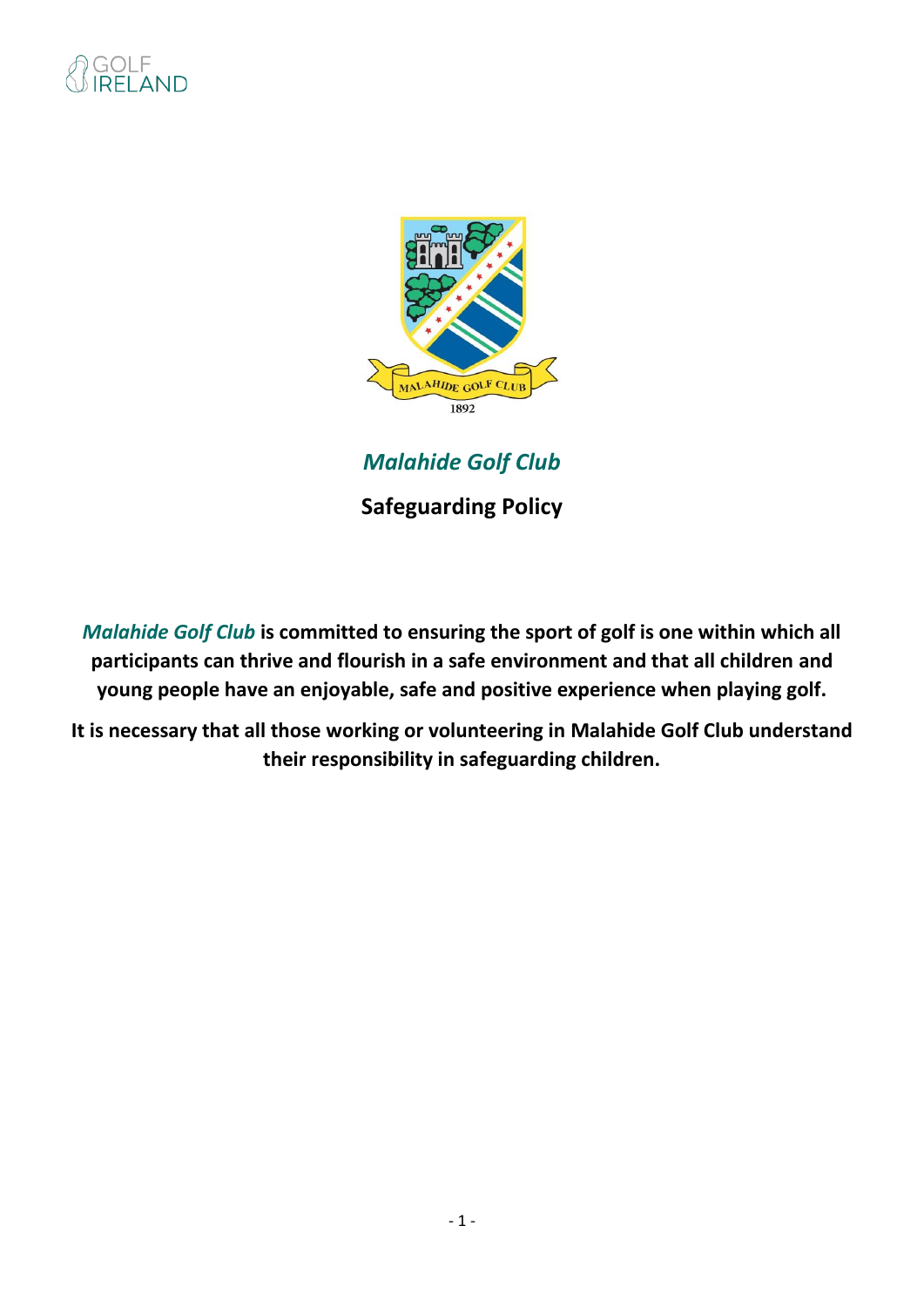

# **CONTENTS**

| Glossary   |                         |                                                                            | 3              |
|------------|-------------------------|----------------------------------------------------------------------------|----------------|
|            |                         | <b>Introduction &amp; National Policy &amp; Guidance</b>                   | 4              |
| 1.0        |                         | Values & Principles                                                        | 5              |
|            | <b>Responsibilities</b> |                                                                            |                |
| 2.0        |                         | Responsibilities in Child Safeguarding and Child Protection                | $5-6$          |
| 3.0        |                         | Risk Assessment and Child Safeguarding Statement                           | 6              |
| 4.0        |                         | Safeguarding Audit Framework                                               | 6              |
| 5.0        |                         | Child Safeguarding and Protection - policies, procedures and practice      | $\overline{7}$ |
| 6.0        |                         | Safe Recruitment Procedures for those working with Children & Young People | 8              |
| 7.0        |                         | <b>Safeguarding Training</b>                                               | 8              |
| 8.0        |                         | Roles and Responsibilities                                                 | 8              |
| 9.0        |                         | <b>Reporting and Protection</b>                                            | 9              |
| 10.0       |                         | Disciplinary, Complaints & Appeals of Code of Behaviour Breaches           | 10             |
| 11.0       |                         | <b>Safeguarding Guidelines</b>                                             | 10             |
| 12.0       |                         | Code of Conduct                                                            | 11             |
| 13.0       |                         | Malahide Golf Club Representative Players (if applicable)                  |                |
|            | 11                      |                                                                            |                |
| 14.0       | Legislation             |                                                                            | 11             |
|            | <b>Appendices:</b>      |                                                                            |                |
| Appendix 1 |                         | Risk Assessment and Child Safeguarding Statement                           | 12-21          |
| Appendix 2 |                         | Safe Recruitment                                                           | $22 - 25$      |
| Appendix 3 |                         | <b>Safeguarding Training</b>                                               | 26-29          |
| Appendix 4 |                         | Roles and Responsibilities                                                 | 30-32          |
| Appendix 5 |                         | Reporting and Protection                                                   | 33-40          |
| Appendix 6 |                         | Disciplinary, Complaints & Appeals of Code of Behaviour Breaches           | 41-43          |
| Appendix 7 |                         | <b>Safeguarding Guidelines</b>                                             |                |
|            |                         | Supervision<br>➤                                                           | 44             |
|            |                         | ➤<br>Away Trips/Overnight Stays                                            | 45             |
|            |                         | ➤<br>Transport                                                             | 45             |
|            |                         | Film & Photography<br>➤                                                    | 46-48          |
|            |                         | ➤<br>Social Media                                                          | 48-49          |
|            |                         | <b>Mobile Phones</b><br>⋗                                                  | 49-50          |
|            |                         | <b>Physical Contact</b><br>➤                                               | $50 - 51$      |
|            |                         | Late Collection<br>➤                                                       | 52             |
|            |                         | ➤<br>One to One Coaching                                                   | 52             |
|            |                         | Juniors playing on the course without adults<br>➤                          | 52             |
|            |                         | Adults and Juniors Playing together<br>➤                                   | 53             |
|            |                         | ➤<br><b>Changing Rooms</b>                                                 | 53             |
|            |                         | Accidents & Incidents<br>➤                                                 | 53-54          |
|            |                         | ➤<br>Safety                                                                | 54             |
|            |                         | Anti - Bullying Policy<br>⋗                                                | 55-58          |
| Appendix 8 |                         | Codes of Conduct                                                           | 59-61          |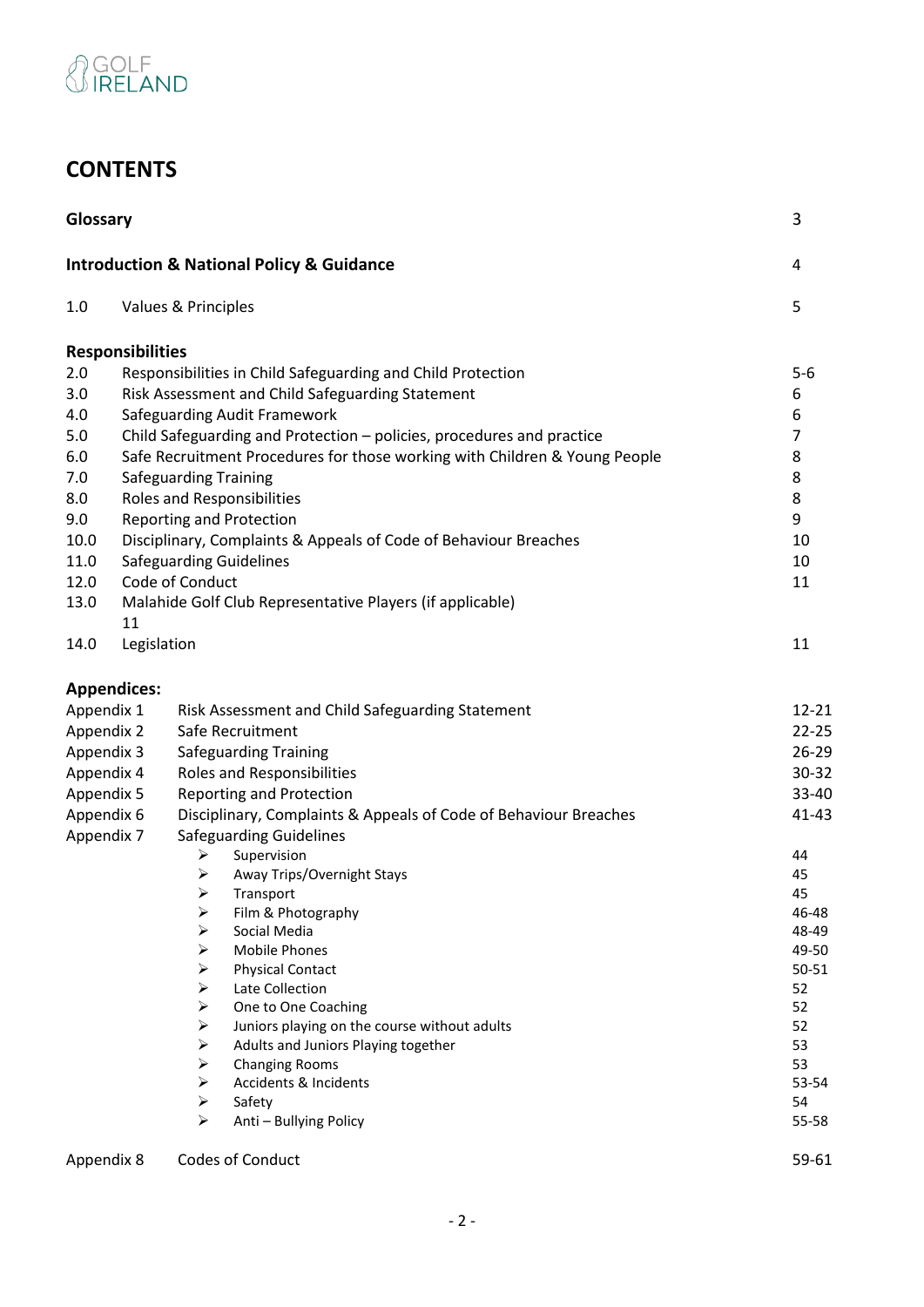Appendix 9 Malahide Golf Club Representative Players (if applicable) 62-66 Appendix 10 Legislation & Policy 67-69

# **GLOSSARY**

**Captain/Manager:** A captain/manager is an individual who takes overall responsibility for a team or a group of sports people and who may often have a direct input into the nature and organisation of the activity itself.

**Child/Junior/Young Person:** A child/junior/young person is any person under 18 years of age unless they are or have been married (Child Care Act 1991).

**Club Children's Officer (CCO):** Children's Officers are appointed within golf clubs to act as a resource for children and to represent them at committee level. Their primary aim is the establishment of a child centred ethos within the club.

**Designated Liaison Person (DLP):** A person who is responsible for reporting allegations or suspicions of child abuse and welfare issues to the Statutory Authorities at club or national level.

**Leaders:** For the purpose of this document, all adults involved in junior golf who work with and/or facilitate children to learn and compete in golf are referred to as Leaders.

**Mandated Person (ROI): (***NGB level only***)** The mandated person is a person named under schedule 2 of Children First Act 2015 (ROI). They have a legal responsibility to report concerns or allegations that reach or exceed the threshold of harm of abuse to Tusla.

**National Children's Officer (NCO) (***NGB level only):*A nominated person within Golf Ireland to advise on all matters in relation to safeguarding

**Official:** An official is an individual charged with the responsibility of ensuring that the rules of an activity are adhered to in a formal way. This category includes referees.

**PGA:** The Professional Golfers Association

**Relevant Person:** As defined in the Children First Act 2015 (ROI), this means a person who is appointed by a provider of a relevant service to be the first point of contact in respect of the provider's Child Safeguarding Statement.

**Relevant Service:** As defined in the Children First Act 2015 (ROI), this means any work or activity specified in Schedule 1 [of that Act]

**Selector:** A selector is an individual who has responsibility for the selection of participants under 18 years of age for teams and events.

**Statutory Authorities:** The authorities who promote the protection and welfare of young people and who have the responsibility for the investigation and/or validation of suspected child abuse, i.e. in the ROI it is Tusla & An Garda Siochána and in NI it is the Police Service of Northern Ireland (PSNI) and the Health and Social Care Trusts.

**Statutory Authority Guidelines on Child Protection:** In the Republic of Ireland *- Children First: National Guidance for the Protection and Welfare of Children, Department of Health and Children 2017 (ROI).* Northern Ireland - *Cooperating to Safeguard Children and Young People (NI) 2003 (NI).*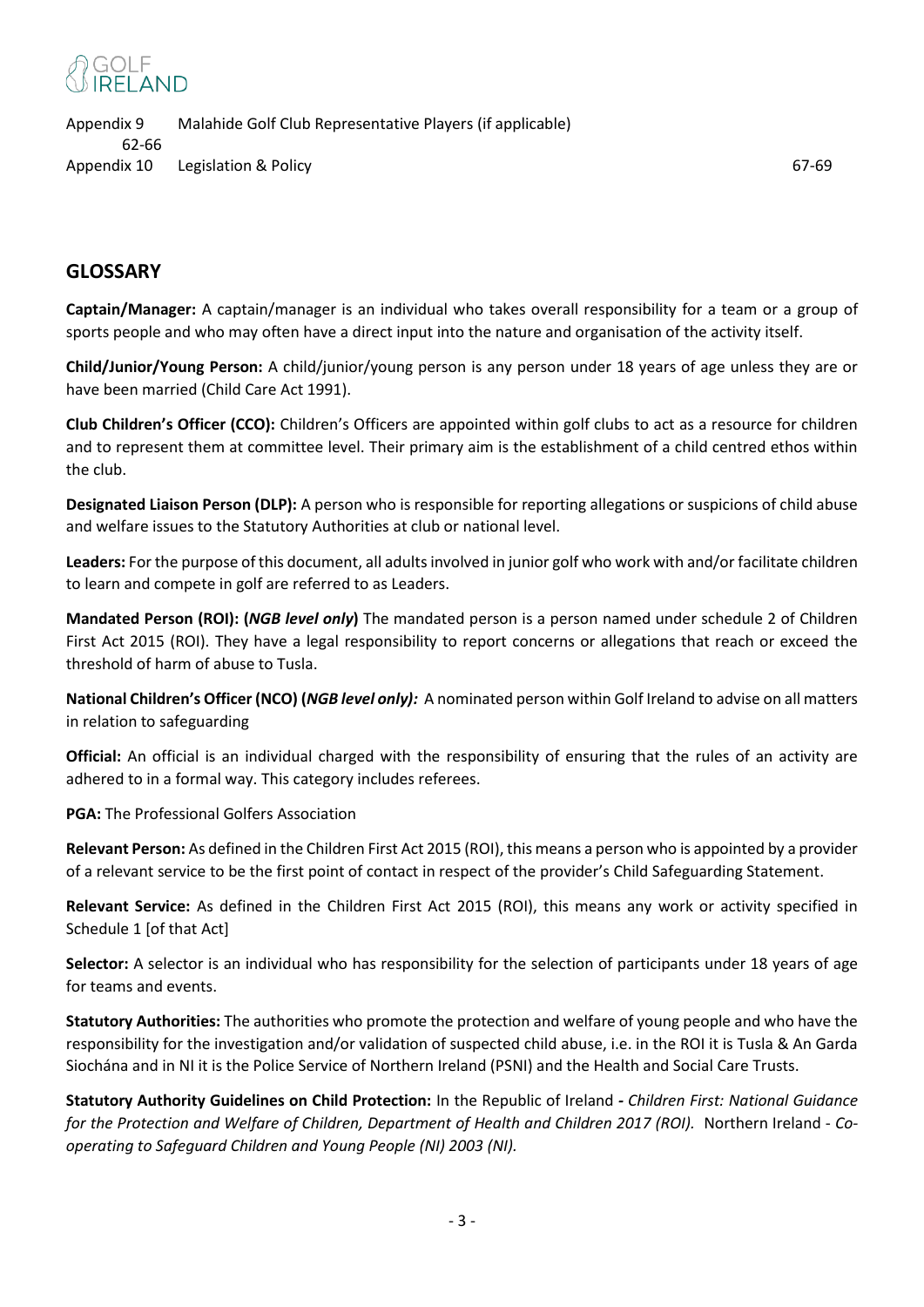**Volunteers/Assistants:** Volunteers/Assistants are those people who provide back-up to any of the roles above and often such assistants are involved on an intermittent basis (e.g. supervision, provision of lifts to matches or competitions; checking equipment, etc.).

# **INTRODUCTION**

Malahide Golf Club believes everyone should be able to enjoy golf in a safe environment and that each person within the organisation either in a paid or voluntary position has a responsibility to protect and safeguard children and vulnerable adults. This policy aims to highlight these responsibilities and provide clear guidelines to all involved.

All sections of this policy are supported by detailed appendices referenced throughout the policy, which should be referred to while reading the relevant section.

In addition, Malahide Golf Club are committed to:

- Respecting the rights of children as paramount.
- Providing opportunities for every child interested in playing golf to gain a positive experience.
- Including and involving children in decision making, providing opportunities for children to beheard.
- Promoting and implementing policies and procedures that:
	- $\triangleright$  safeguard the wellbeing of childrenand protect them from harm or abuse, ensuring that everyone knows what to do and who they can speak to.
	- $\triangleright$  prevent and respond to bullying behaviour, ensuring that everyone knows what to do and who they can speak to.
- Requiring members of staff and volunteers to adopt and abide by this safeguarding policy.
- Training, supporting and supervising members of staff and volunteers to adopt best practice.
- Regularly monitoring and evaluating the implementation of this policy.

# **NATIONAL POLICY & LEGISLATION**

This safeguarding policy document is underpinned by national policy and legislation, in ROI Children First: National Guidance for the Protection and Welfare of Children 2017, and the requirements under The Children First Act 2015, and in Northern Ireland – the Children (NI) Order and Cooperating to Safeguarding Children and Young People 2017.

This guidance is also informed by Tusla's Child Safeguarding: A Guide for Policy, Procedure and Practice, the United Nations Convention on the Rights of the Child, The Child Care Act 1991, The Protections for Persons Reporting Child Abuse Act 1998 and the National Vetting Bureau (Children and Vulnerable Persons) Acts 2012-2016. In Northern Ireland guidance is also from Safeguarding Vulnerable Groups (NI) Order 2007 and Protection of Freedoms Act 2012.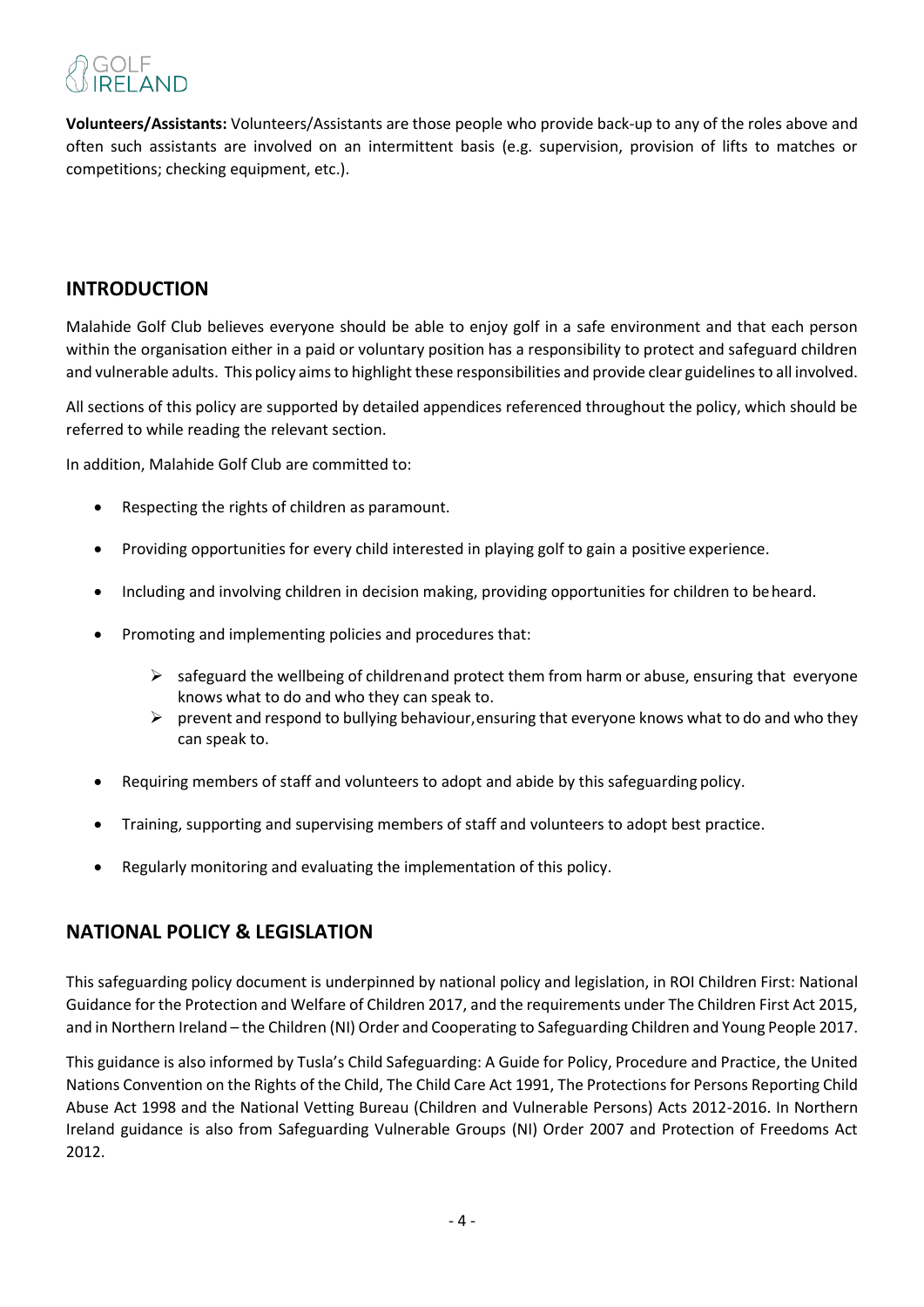# **1.0 Malahide Golf Club Safeguarding Core Values and Principles**

Participation in golf plays a crucial role in the development of children and young people due to the range of skills learned through their involvement in activities that contribute towards the holistic development of children. Whether at grassroots level or elite performance, Malahide Golf Club want to create a safe, positive and nurturing environment where all children can learn important values including honesty, teamwork and fair play. In addition, children involved in golf can learn to respect themselves and others, adhere to rules, and develop a healthy relationship with competition at whatever level they are participating at.

The following are our core values and principles:

- **Importance of childhood** The importance of childhood should be understood and valued by everyone involved in golf.
- **Fun and Healthy**  Malahide Golf Club will try to make golf activities a fun and healthy experience for all involved.
- **Needs of the child** All junior golf experiences should be guided by what is best for children. This means that adults should have a basic understanding of the emotional, physical and personal needs of young people.
- **Integrity in relationships** Adults interacting with children in golf are in a position of trust and influence and must never abuse this position of trust. They should always ensure that children are treated with integrity and respect, and the self-esteem of young people is enhanced.
- Fair Play All junior golf should be conducted in an atmosphere of fair play. Malahide Golf Club will promote fair play, respect, ethics, integrity and safety throughout our organisation
- **Quality atmosphere & ethos** Junior golf should be conducted in a safe, positive and encouraging atmosphere.
- **Competition** Competition is an essential element of golf and should be encouraged in an age appropriate manner. A balanced approach to competition can make a significant contribution to the development of children, while at the same time providing fun, enjoyment and satisfaction. However competitive demands are often placed on children too early which results in excessive levels of pressure on them. Golf leaders should aim to put the welfare of young people first and competitive standards second.
- **Equality** All children should be valued and treated in an equitable and fair manner regardless of ability, disability, age, gender, sexual orientation, religion, social and ethnic background or political persuasion.

# **2.0 Responsibilities of Malahide Golf Club in Child Safeguarding**

A central goal for Malahide Golf Club is to provide a safe, positive and nurturing environment where children can develop and enhance their physical and social skills from grassroots to elite performance. Promoting a child centred ethos goes hand in hand with identifying and eliminating practice that impact negatively on safe and enjoyable participation in junior golf. Malahide Golf Club promote the principles of safeguarding children by:

- a) Carrying out a risk assessment and producing a Child Safeguarding Statement
- b) Reviewing our policy and procedures every three years or whenever there is a major change in legislation.
- c) Undertaking appropriate recruitment processes to include vetting checks and references.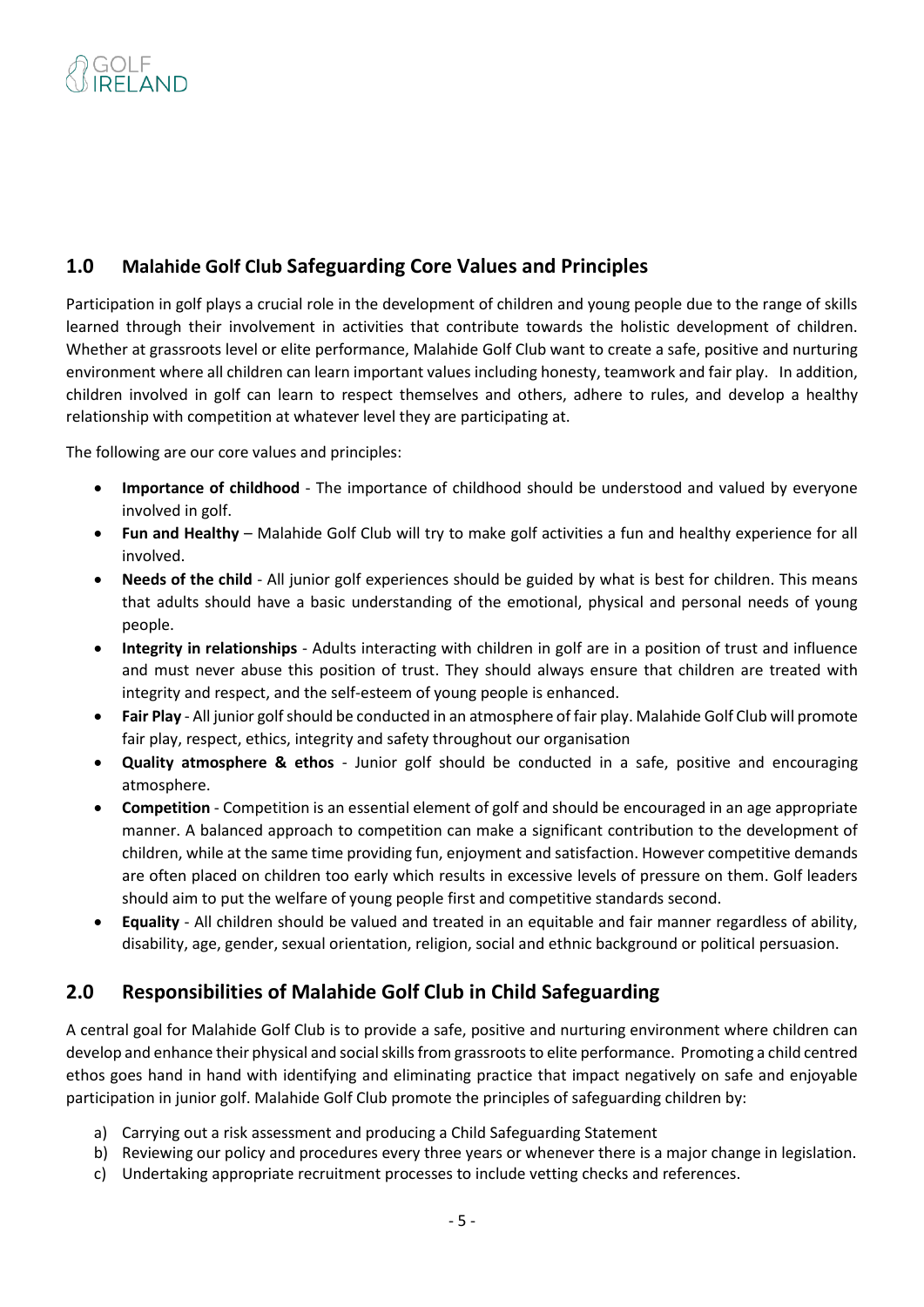- d) Attending safeguarding training to raise knowledge and awareness of the standards that are expected when working with children and how/when to report a concern.
- e) Implementing Codes of Conduct for all those working with juniors/young people
- f) Appointing a Club Children's Officer and Designated Liaison Person
- g) Communicating safeguarding procedures/guidelines to staff, coaches, volunteers, parents, and juniors.
- h) Ensuring that the Sport Ireland Safeguarding audit process is completed

By implementing the above it ensures:

- a) Malahide Golf Club fulfil legal and moral obligations for the protection of children
- b) a positive message is sent to children and their parents/guardians about the value placed on children and their participation in golf
- c) a positive message is sent to staff, leaders and volunteers that they will be supported and guided when they are working with children and safeguards will be in place to minimise risk to all
- d) the standards and expectations for everyone working in golf
- e) a legacy for the future of golf is built
- f) the risk of legal action against the club is reduced, by ensuring that all legal duties have been fulfilled and that all reasonable steps have been taken to safeguard and promote the health, welfare and development of children.

# **3.0 Safeguarding Risk Assessment and Child Safeguarding Statement**

### **Safeguarding Risk Assessment**

In line with our requirements under Children First National Guidance 2017 (ROI) where we must ensure that we prevent, as far as practicable, deliberate harm or abuse to the children while availing of our services, Malahide Golf Club have carried out a safeguarding risk assessment where we examined all aspects of our services from a safeguarding perspective. Malahide Golf Club Risk Assessment document indicates the areas of potential risk of harm, the likelihood of the risk occurring and gives the required policy, guidance and procedures required to alleviate or minimize these risks.

### **Child Safeguarding Statement**

The Child Safeguarding Statement is a written statement that specifies the service being provided by Malahide Golf Club and the principles, that a child availing of our services is safe from harm by managing any risk identified as follows:

- Investigating an allegation against any leader/staff member/volunteer about any act, omission or circumstance in respect of a child availing of our service.
- Selecting and recruiting leaders/staff/volunteers who are suitable to work with children.
- Providing information and training to leaders/staff/volunteers on child protection and safeguarding issues.
- Enabling leaders/staff/volunteers in ROI, whether mandated persons or otherwise, to make a report to Tusla in accordance with the Act or any guidelines issued by the statutory authorities. In NI reports are made to the Health and Social Care Trust in accordance with their guidance.
- Maintaining a list of persons in Malahide Golf Club who are mandated persons under the Act.
- Appointment of a relevant person in Malahide Golf Club for the purposes of the Act.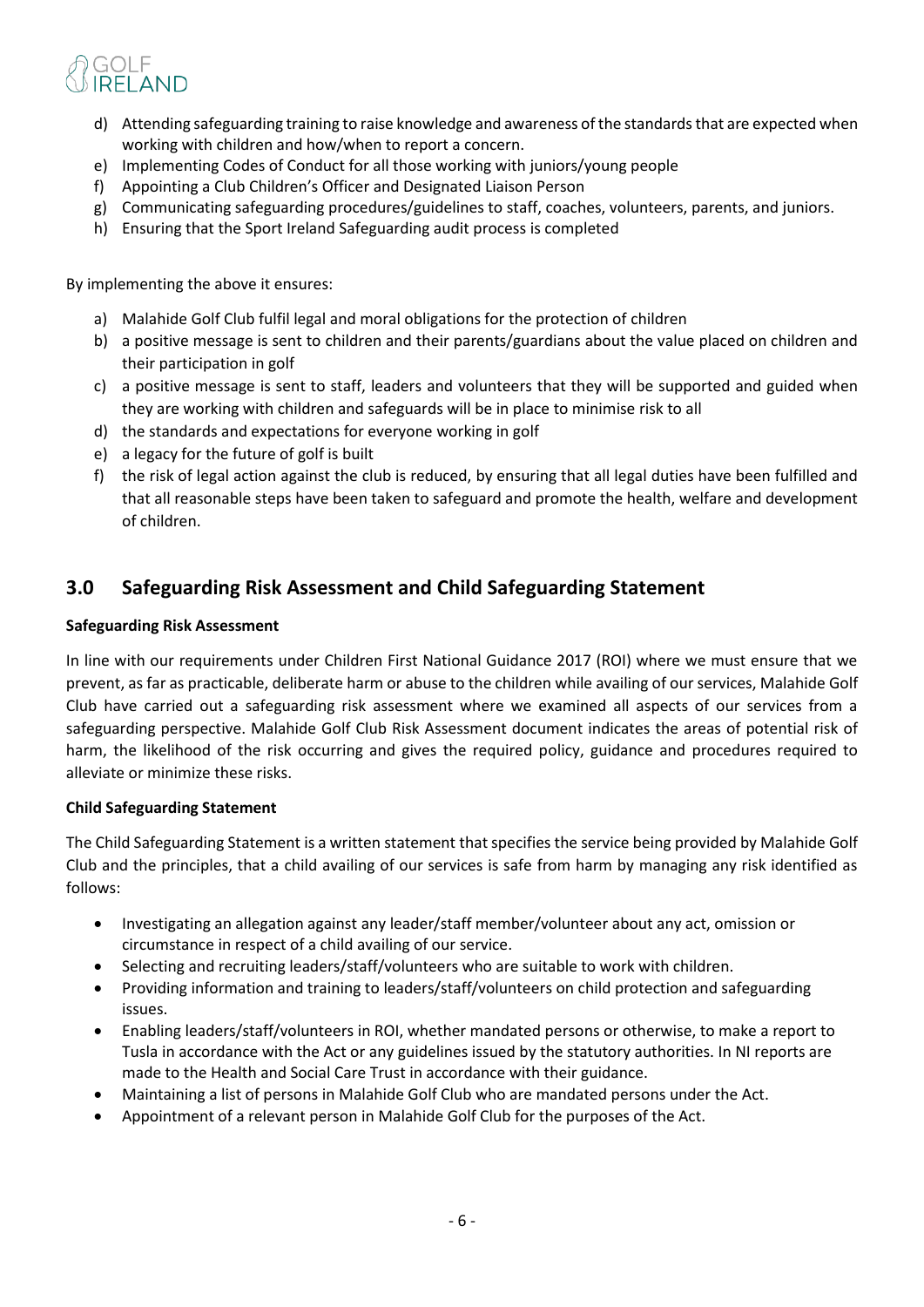**Although the Children First Act does not apply as a legal requirement in Northern Ireland, these documents and the principles of best practice to safeguard children are relevant to all golf organisations/golf clubs and should be adhered to as we seek to adopt the highest possible standards and practices on an all-Ireland basis.** 

<span id="page-6-0"></span>**See appendix one for more details on the risk assessment and child safeguarding statement. [Appendix 1](#page-11-0)**

# **4.0 Safeguarding Audit Framework**

Golf Ireland are responsible for ensuring that the audit process (outlined below) is completed by their affiliated clubs and that any improvement actions arising from this process are implemented within an agreed period of time. Golf Ireland will evaluate, quality assure and endorse submissions of their affiliated clubs. On request, Golf Ireland will also provide an analysis of returns from their respective clubs to Sport Ireland.

Sport Irelands Safeguarding Audit Framework will strengthen the way that children and young people are made safer.

## **The Audit Framework is:**

- Focused on safeguarding children.
- Easy to access and simple to understand.
- Designed to support the whole sporting community.
- Configured to reflect the voices of children, young people, parents, carers, staff and volunteers.
- Focused on a more detailed analysis of safeguarding arrangements.
- Compliant with relevant legislation and guidance, including Children First 2015.

Sport Irelands Safeguarding Audit Framework has been developed for use by all sporting organisations that work with children and young people, from grassroots to the national level. This includes individual golf clubs and Golf Ireland.

Sport Irelands Safeguarding Audit Framework is underpinned by current legislation and the principles set out in this document. It has a fundamental focus on the context of children and young people in sport and the creation of safe spaces where they can be seen, heard and helped.

This safeguarding framework is a self-assessment framework where clubs will self-assess adherence to safeguarding policies and procedures and the idea is to identify any gaps and action those areas.

It is compulsory to complete this framework and Golf Ireland will assist and support your club along the way.

Individual Golf clubs will be responsible for the timely completion of the safeguarding audit process. Clubs will be responsible for responding to any improvement actions that are identified through the Safeguarding Audit process and co-operating fully with any review that is commissioned in respect of their club.

# **5.0 Safeguarding Policies, Procedures and Practices for Malahide Golf Club**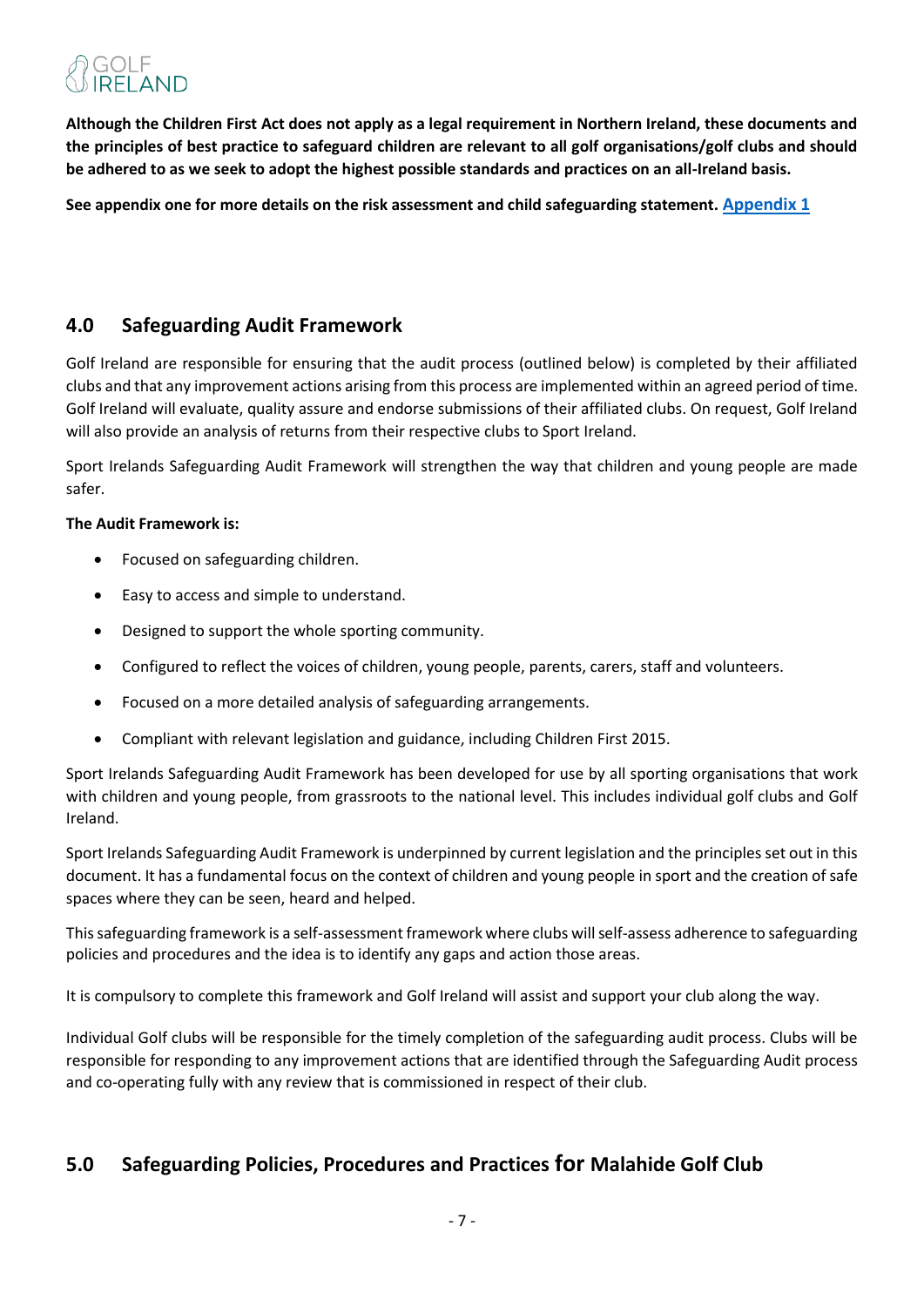By carrying out a risk assessment and producing a Child Safeguarding Statement Malahide Golf Club have in place detailed policies and procedures outlining how we safeguard children and young people.

These policies and procedures include the roles and responsibilities of the people within Malahide Golf Club, safe recruitment and selection of people, and the procedures to follow in relation to identifying and reporting child welfare or child protection concerns and responding to allegations against someone within Malahide Golf Club.

# **6.0 Safe Recruitment Procedures**

The vast majority of leader, coaches, staff and volunteers will help out through a genuine desire to see children develop within golf and with the aim of providing a fun and positive experience for the children. Unfortunately, we must face the reality that a small minority of people will join an organisation as an opportunity to gain access to children with the purpose of developing inappropriate intimate relationships. They will create an air of acceptability about their role, justifying their close contact with children. People who commit sexual offences against children often first gain the trust of people around the child, such as their family and friends. Those who commit offences work hard to portray themselves as caring and trustworthy and they befriend their victims to break down barriers before an offence may be committed.

In order to safeguard young people against such risks, Malahide Golf Club take all reasonable steps to ensure that only suitable people are recruited to work with children by adopting and consistently applying a safe and clearly defined method of recruiting staff and volunteers.

The implementation of thorough recruitment and selection procedures will help to keep children and young people safe within Malahide Golf Club. Good practice in management and supervision of workers and volunteers after appointment is a further essential safeguard to help keep children/young people safe.

Malahide Golf Club endeavour to ensure that all volunteers and staff working with children and young people are appropriate and suitable to do so and they have all the information they require to undertake their job effectively.

This will mean that all individuals who occupy these roles undertake:

- a) the appropriate vetting checks (renewed every three years)
- b) safeguarding training (updated every three years)
- c) the signing of codes of conduct (annually)
- d) the responsibility to read and become familiar with Malahide Golf Club's Safeguarding Policy

### <span id="page-7-1"></span><span id="page-7-0"></span>**See appendix two for more details on Malahide Golf Club's safe recruitment process. [Appendix 2](#page-21-0)**

# **7.0 Safeguarding Training**

All staff and volunteers will receive safeguarding training appropriate for their role. Training is updated every three years.

### **See appendix three for more information on Malahide Golf Club's safeguarding training. [Appendix 3](#page-25-0)**

# **8.0 Roles and Responsibilities**

All those working with children (including parents/carers) should accept the role and responsibilities that they undertake in their commitment to maintaining an enjoyable and safe environment and the vital role they play in the development of individuals and of junior golf as a whole.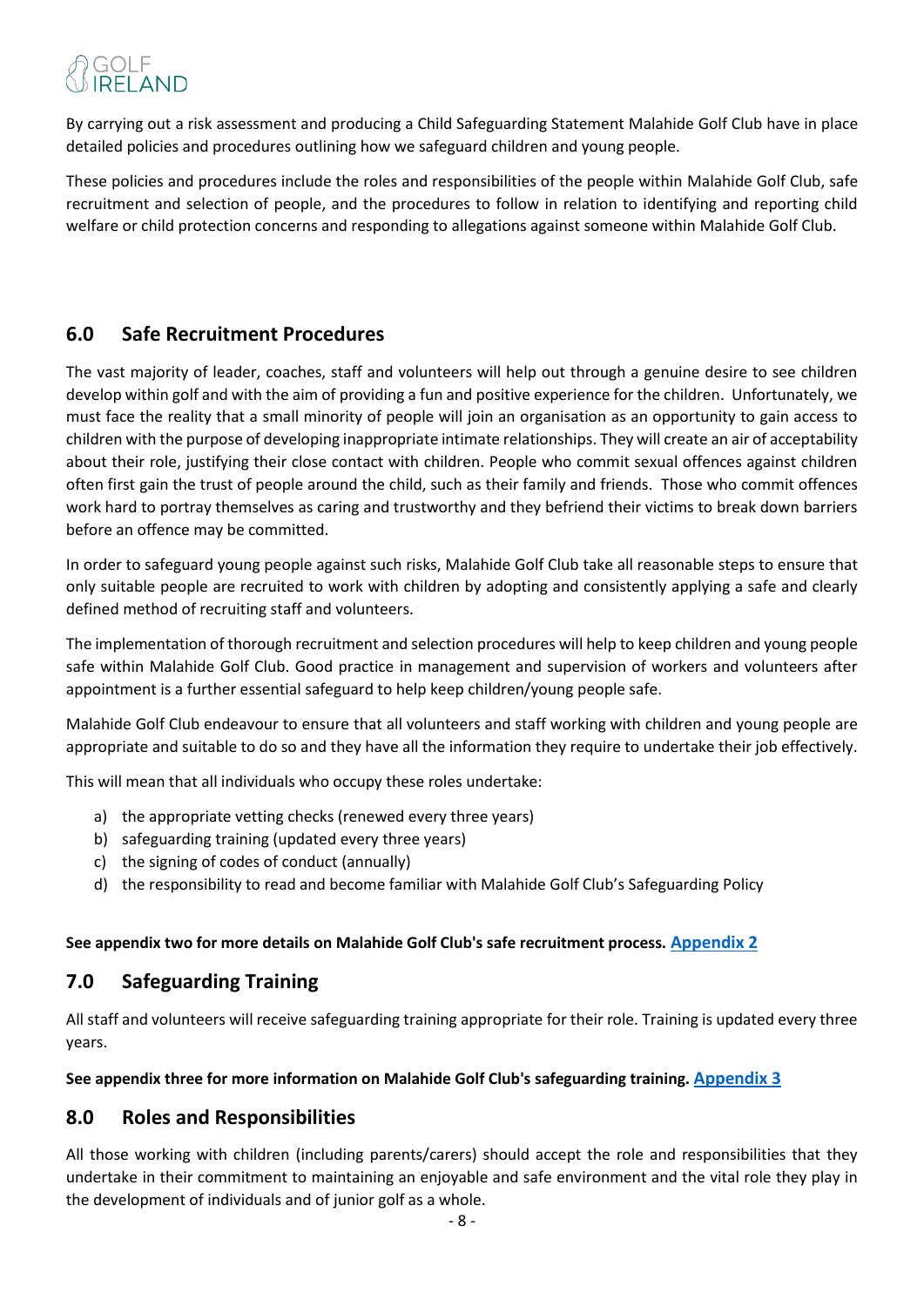Guided by this Safeguarding Policy, Malahide Golf Club ensure that the work of all those working with juniors and interaction between children, their peers and adults, is conducted in a spirit of mutual respect, equality and nondiscriminatory with a spirit of fair play.

Adults including parents /carers, who create an environment in which meaningful, open relationships are valued and where the integrity of everyone is respected, can promote such interaction.

### *Safeguarding Roles and Responsibilities within* Malahide Golf Club

- Club Children's Officer
- <span id="page-8-0"></span>• Designated Liaison Person

## **If possible, it is good practice to have a deputy CCO and DLP.**

### **See appendix four for the roles and responsibilities of the above roles. [Appendix 4](#page-28-0)**

# **9.0 Reporting & Protection**

All those involved in golf have a moral duty of care to report child protection concerns in order to help create a safer environment for children. The procedure in ROI for reporting child protection or welfare concerns to Tusla is a specified procedure under the Children First Act 2015 (ROI) and should be done online following a discussion with Tusla staff.

In NI there is a standard UNIOCNI form for statutory agencies. It is recommended best practice that any telephone referral is followed up in writing.

Malahide Golf Club have a duty to promote the welfare and safety of children. Staff and volunteers should be alert to the possibility that children with whom they are in contact may be being abused or at risk of being abused. They should know how to recognise and respond to the possibility of abuse or neglect, so as to ensure that the most effective steps are taken to protect a child and to contribute to the ongoing safety of children.

The guiding principles on reporting child abuse or neglect is summarised as follows:

- 1. The safety and wellbeing of the child must take priority over concerns about adults against whom an allegation may be made.
- 2. Reports of concerns should be made without delay to (ROI) Tusla/Gardaí or (NI) Health and Social Care Trust/Police

It is not the responsibility of anyone working in a paid or voluntary capacity in Malahide Golf Club to take responsibility or to decide whether or not child abuse is taking place. However, there is a responsibility on individuals (paid or voluntary) to protect children, which means if you have a concern you must report in order for the appropriate agency to make enquiries and take any necessary action to protect the young person.

Under no circumstances should any individual be left with a worry or concern about a child. Individuals should feel free to discuss any concern(s) with Malahide Golf Club's Designated Liaison Person or Golf Ireland's National Children's Officer, where all concerns will be treated in confidence.

Details should only be shared on a "need to know" basis with those who can help with the management of the concern.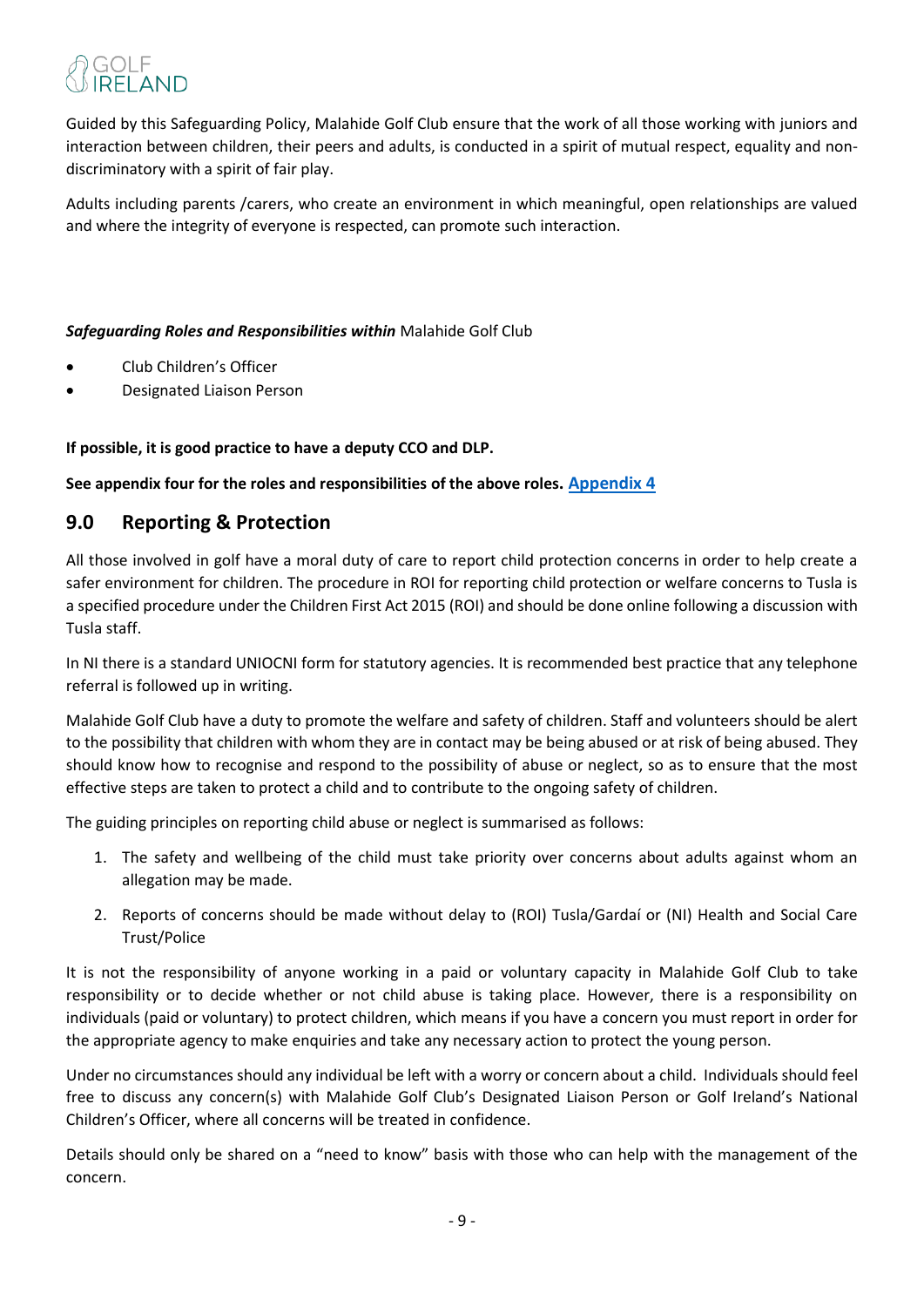

In addition, individuals in ROI can:

Contact TUSLA to discuss or report a child protection/welfare concern [\(www.tusla.ie/children-first/contact-a](http://www.tusla.ie/children-first/contact-a-social-worker3)[social-worker3\)](http://www.tusla.ie/children-first/contact-a-social-worker3)

If you think the child is in immediate danger and you cannot contact Tusla, you should contact the Gardaí without delay (999/112)

For individuals in Northern Ireland you should contact **Health and Social Care Trust (HSCT) Gateway Team**. **Visit gateway contacts:** <https://www.nidirect.gov.uk/sites/default/files/publications/GatewayServiceTeamContactDetails.pdf>

You can also contact the NSPCC helpline at any time to discuss any concern about a child (Telephone: 0808 800 5000, Text: 88858, Email: [help@nspcc.org.uk](mailto:help@nspcc.org.uk)

If you think the child is in immediate danger, contact the **Police Service of Northern Ireland (PSNI) (999)** 

<span id="page-9-0"></span>**See appendix five for more information on Malahide Golf Club's reporting procedures. [Appendix 5](#page-31-0)**

## **10.0 Disciplinary, Complaints & Appeals**

Malahide Golf Club has developed a robust disciplinary, complaints and appeals process. It is important to note that the investigation of suspected child abuse is the responsibility of the Statutory Authorities and should not be undertaken by National Children's Officers/Designated Liaison Persons or other staff/volunteers.

**See appendix six for more detail on the disciplinary, complaints and appeals procedure[. Appendix 6](#page-39-0)**

# **11.0 Safeguarding Good Practice Guidelines**

A central goal for all involved in junior golf is to provide a safe, positive and nurturing environment where children can develop and enhance their physical and social skills.

Promoting a child centred ethos should go hand in hand with identifying and eliminating practice that impacts negatively on safe and enjoyable participation in junior golf.

This section of Malahide Golf Club safeguarding policy provides guidance to provide a safe environment for children and young people:

- **Supervision**
- Transport
- Film & Photography
- Social Media
- Mobile Phones
- Physical Contact
- Late Collection
- Adults and Juniors Playing together
- Changing Rooms
- Away Trips/Overnight stays
- Accidents & Incidents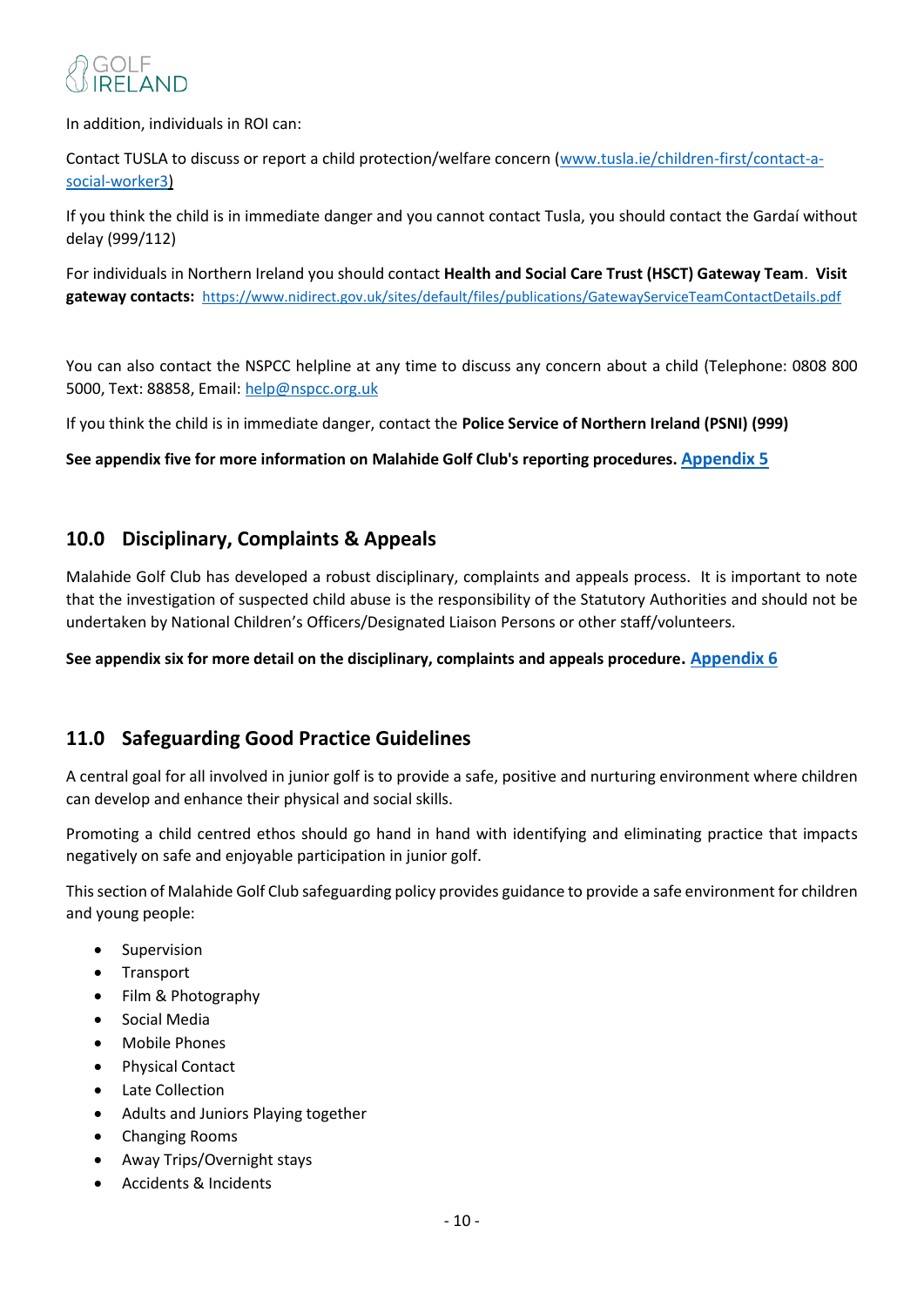

- Safety
- Anti-Bullying Policy

### **See appendix seven for more detailed guidelines. [Appendix 7](#page-42-0)**

# **12.0 Codes of Conduct**

Codes of conduct are an integral part of Malahide Golf Club. We believe that adopting a Code of Conduct will ensure that all adults are familiar with what is acceptable and unacceptable behaviour when working with children. Adults who work with children are placed in a position of trust and therefore it is important they behave appropriately and provide a strong positive role model for children, both to protect children and those working with children from allegations of poor practice.

The code of conduct sets a standard of behaviour that help build Malahide Golf Club's culture and make it easier to deal with conduct and behaviour issues as they arise and form the basis for challenging and improving practice. These can be many and varied, ranging from on-course incidents, spectator abuse and mismanagement, to inappropriate social media posts, unfair treatment, poor sportsmanship and more. Codes of conduct set expectations for everyone and Malahide Golf Club have a code of conduct in place for leaders, juniors and parents.

<span id="page-10-0"></span>**See appendix eight for the junior, leaders and parents code of conduct. [Appendix 8](#page-56-0)**

# **13.0 Representative Players (If applicable in your club)**

Representative players are ambassadors for the game of golf. It is important that this is recognised as both an honour and a great achievement. When playing representative golf, players are acting as an ambassador for the entire game. In that role, there is an expectation that they will always conduct themselves in a way that reflects the standards of the game for showing respect to others and playing in accordance with the rules.

**See appendix nine for more information on the procedure to investigate alleged misconduct involving representative players. [Appendix 9](#page-59-0)**

# **14.0 Legislation**

There are a number of key pieces of legislation and guidance that relate to child welfare and protection.

**See appendix ten which outlines the legislation and guidance that is applicable in the area of Safeguarding and Child Protection. [Appendix 10](#page-65-0)**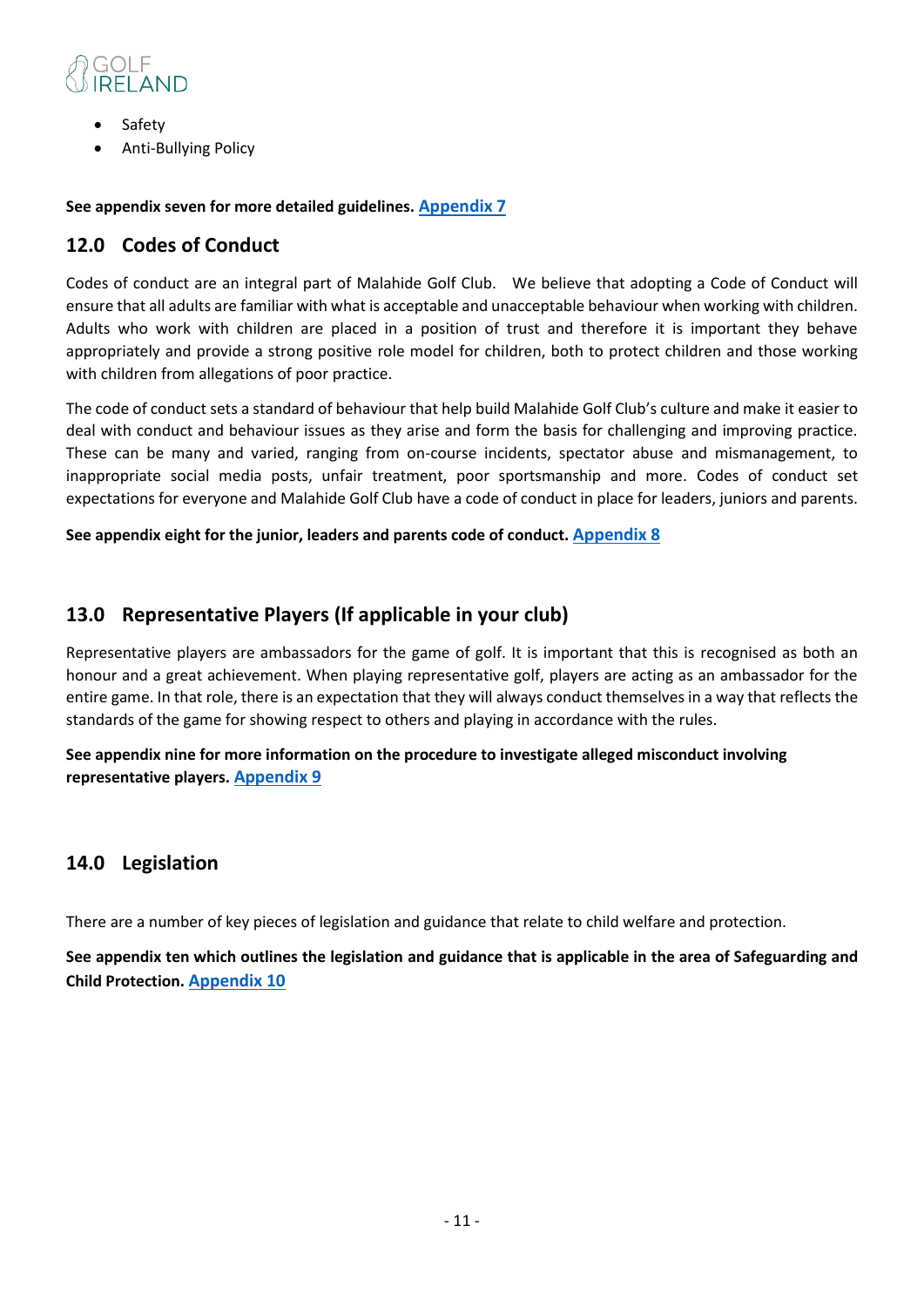# **Appendix 1 – Risk Assessment & Child Safeguarding Statement**

# **Malahide Golf Club Safeguarding Risk Assessment**

This risk assessment considers the potential for harm to come to children whilst they are in the care of Malahide Golf Club and indicates the areas of potential risk of harm, the likelihood of the risk occurring and gives the required policies, procedures and guidance documents required to alleviate these risks. This has been discussed and signed by the Malahide Golf Club board on the date below.

This risk assessment precedes Malahide Golf Club's Child Safeguarding Statement (Section 11 (1b) Children First Act 2015) and in accordance with the requirements of Section 11 (1) of the Children First Act 2015 (ROI) the risk is of abuse and not general health and safety risk.

<span id="page-11-0"></span>*All policies/procedures listed below are in* **Malahide Golf Club'***s Safeguarding Policy.*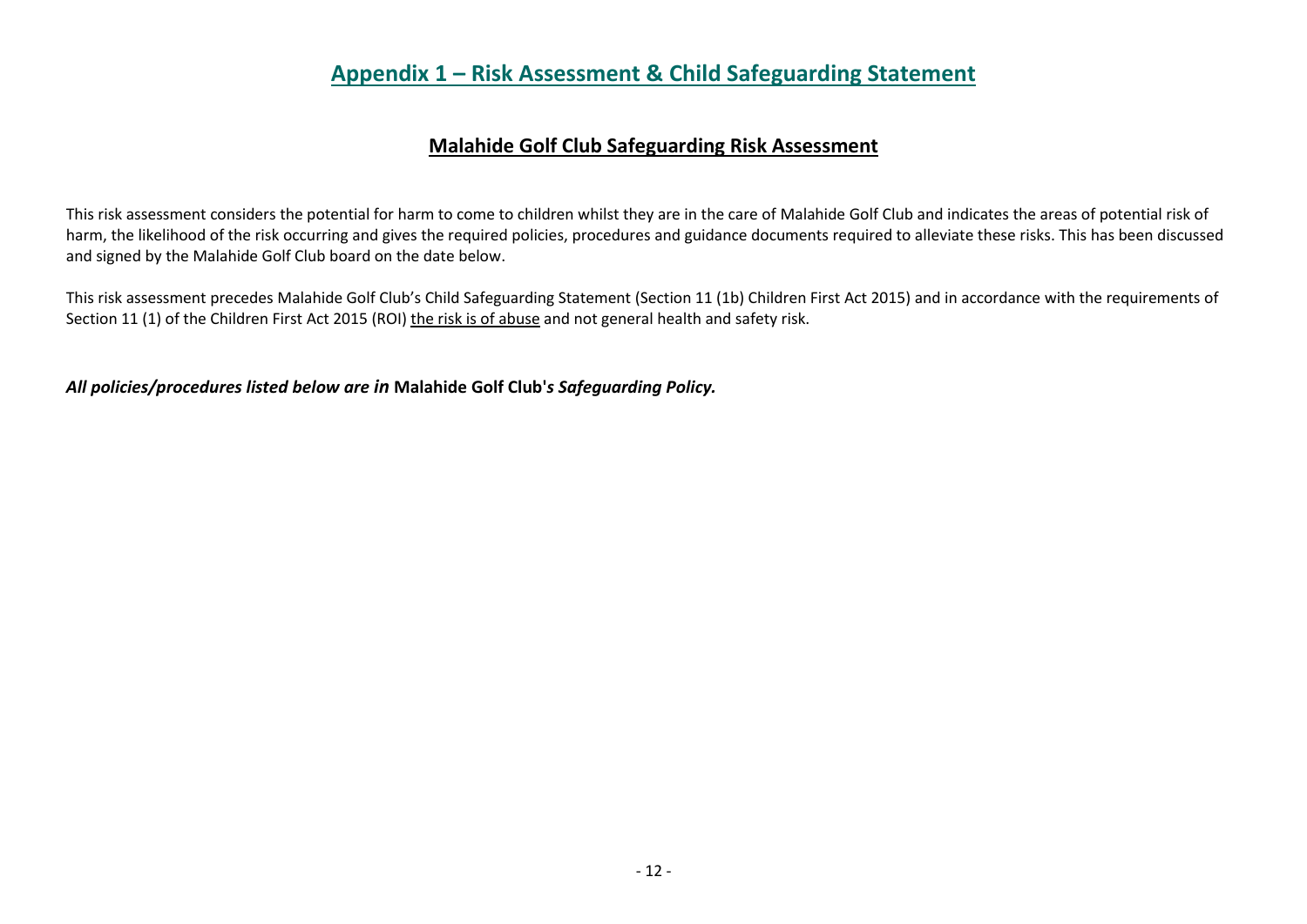| Potential risk of harm to children   | <b>Likelihood of</b><br>harm happening | <b>Required Policy, Guidance and</b><br><b>Procedure document</b> | <b>Responsibility</b><br><b>Club/National</b> | Further action required                                 |
|--------------------------------------|----------------------------------------|-------------------------------------------------------------------|-----------------------------------------------|---------------------------------------------------------|
|                                      | $L-M-H$                                |                                                                   |                                               |                                                         |
| <b>CLUB &amp; COACHING PRACTICES</b> |                                        |                                                                   |                                               |                                                         |
| Lack of coaching qualification       |                                        | Coach education policy                                            | Committee                                     | Proof of qualification to be confirmed,                 |
|                                      |                                        | Recruitment policy                                                | <b>Head Coach</b>                             | Garda Vetting/AccessNI, SG1 Basic<br>Awareness training |
| <b>Supervision issues</b>            |                                        | Supervision policy<br>п                                           |                                               |                                                         |
|                                      |                                        | Coach education policy                                            |                                               |                                                         |
| Unauthorised photography &           |                                        | Photography and Use of<br>п                                       |                                               |                                                         |
| recording activities                 |                                        | Images policy                                                     |                                               |                                                         |
| <b>Behavioural Issues</b>            |                                        | Code of Conduct<br>п                                              |                                               |                                                         |
|                                      |                                        | Safeguarding Level 1 (min)                                        |                                               |                                                         |
|                                      |                                        | <b>Complaints &amp; Disciplinary</b>                              |                                               |                                                         |
|                                      |                                        | policy                                                            |                                               |                                                         |
| Lack of gender balance amongst       |                                        | Coach education policy                                            |                                               |                                                         |
| coaches                              |                                        | Supervision/ratio policy                                          |                                               |                                                         |
| No guidance for travelling and       |                                        | Travel/Away trip policy<br>л                                      |                                               |                                                         |
| away trips                           |                                        | <b>Child Safeguarding Training</b>                                |                                               |                                                         |
| Lack of adherence with               |                                        | Safeguarding policy                                               |                                               |                                                         |
| procedures in Safeguarding           |                                        | Complaints & disciplinary                                         |                                               |                                                         |
| policy (i.e. mobile phones,          |                                        | policy                                                            |                                               |                                                         |
| photography, transport, physical     |                                        |                                                                   |                                               |                                                         |
| contact)                             |                                        |                                                                   |                                               |                                                         |
|                                      |                                        |                                                                   |                                               |                                                         |
|                                      |                                        |                                                                   |                                               |                                                         |
|                                      |                                        |                                                                   |                                               |                                                         |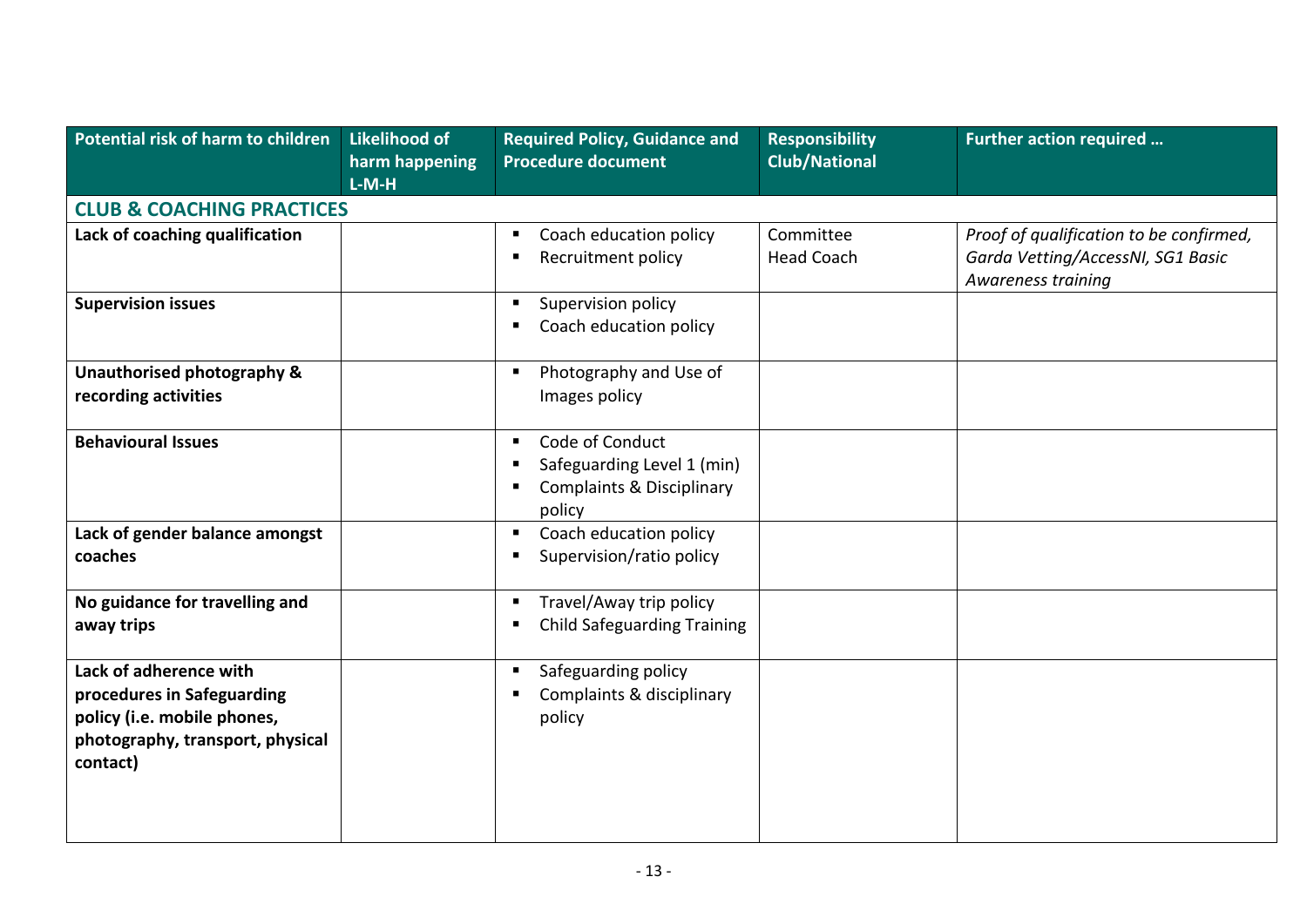| Potential risk of harm to children                                                     | <b>Likelihood of</b><br>harm happening<br>$L-M-H$ | <b>Required Policy, Guidance and</b><br><b>Procedure document</b>                         | <b>Responsibility</b><br><b>Club/National</b> | Further action required                                                                                                                                                        |
|----------------------------------------------------------------------------------------|---------------------------------------------------|-------------------------------------------------------------------------------------------|-----------------------------------------------|--------------------------------------------------------------------------------------------------------------------------------------------------------------------------------|
|                                                                                        |                                                   |                                                                                           |                                               |                                                                                                                                                                                |
| <b>COMPLAINTS &amp; DISCIPLINE</b>                                                     |                                                   |                                                                                           |                                               |                                                                                                                                                                                |
| Lack of awareness of a<br><b>Complaints &amp; Disciplinary policy</b>                  |                                                   | <b>Complaints &amp; Disciplinary</b><br>procedure/policy<br>Communications procedure      |                                               | Immediate action needed<br>Greater communication required                                                                                                                      |
| Difficulty in raising an issue by<br>child & or parent<br><b>Reason: Covered above</b> |                                                   | <b>Complaints &amp; Disciplinary</b><br>procedure/policy<br>Communications procedure      |                                               | Review the<br>communication/responsibilities of the<br>procedure/policy as required                                                                                            |
| <b>Complaints not being dealt with</b><br>seriously                                    |                                                   | <b>Complaints &amp; Disciplinary</b><br>в<br>procedure/policy                             |                                               | Ongoing review                                                                                                                                                                 |
| <b>REPORTING PROCEDURES</b>                                                            |                                                   |                                                                                           |                                               |                                                                                                                                                                                |
| Lack of knowledge of<br>organisational and statutory<br>reporting procedures           |                                                   | Reporting<br>procedures/policy<br>Coach education policy<br>Code of Conduct               |                                               | Make policies and procedures available<br>Include in Safeguarding Training (L1)                                                                                                |
| No Mandated Person appointed                                                           |                                                   | <b>Statutory Reporting</b><br>в<br>procedures/policy                                      | <b>NGB level only</b>                         |                                                                                                                                                                                |
| <b>No Designated Liaison Person</b><br><b>Appointed</b>                                |                                                   | <b>Statutory Reporting</b><br>procedures/policy                                           |                                               | Train all DLPs. Appoint a deputy DLP &<br>CCO (If possible)<br>Publicise identity of DLPs                                                                                      |
| Concerns of abuse or harm not<br>reported                                              |                                                   | Reporting<br>procedures/policy<br><b>Child Safeguarding Training</b><br>$-$ Level 1, 2, 3 |                                               | Include in Safeguarding Training (L1)<br>Publicise names of Children's officer(s),<br>Designated Liaison Person (s)<br>Publicise internal and external reporting<br>procedures |
| Not clear who Junior/Young<br>Person should talk to or report<br>to                    |                                                   | Post the names of Club<br>Children's officer,<br>Designated Liaison Person                |                                               | Communicate across the organisation<br>reinforcing at coaching/training/away<br>trips/competitions<br>Include in Safeguarding Training (L1)                                    |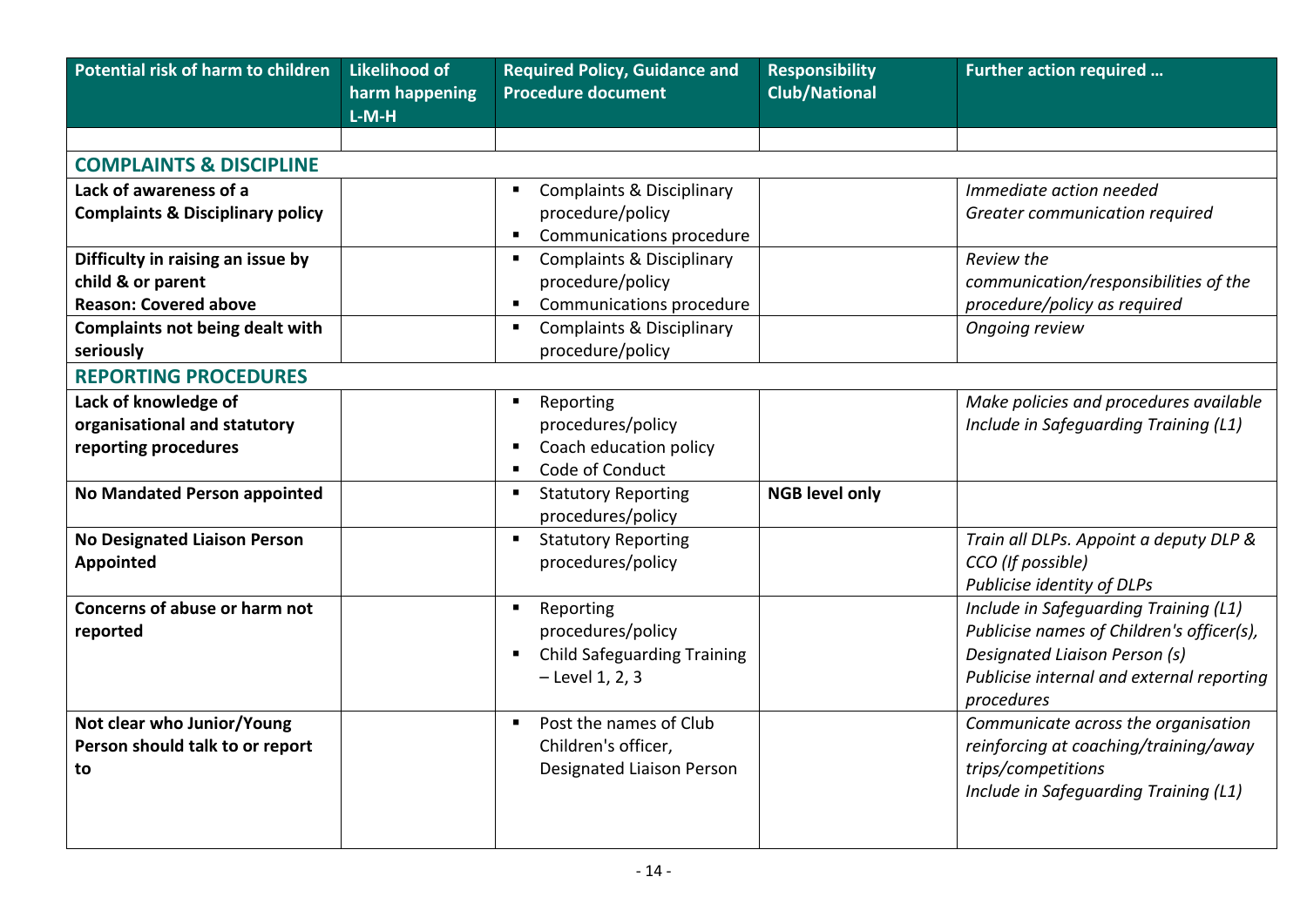| Potential risk of harm to children                                             | <b>Likelihood of</b>      | <b>Required Policy, Guidance and</b>                                   | <b>Responsibility</b> | <b>Further action required </b>                                                                |
|--------------------------------------------------------------------------------|---------------------------|------------------------------------------------------------------------|-----------------------|------------------------------------------------------------------------------------------------|
|                                                                                | harm happening<br>$L-M-H$ | <b>Procedure document</b>                                              | <b>Club/National</b>  |                                                                                                |
| <b>FACILITIES</b>                                                              |                           |                                                                        |                       |                                                                                                |
| <b>Unauthorised access to</b>                                                  |                           | Supervision policy                                                     |                       | Clarify responsibilities before session                                                        |
| designated children's practice                                                 |                           | Coach education<br>п                                                   |                       | starts                                                                                         |
| areas and to changing rooms,                                                   |                           |                                                                        |                       |                                                                                                |
| showers, toilets etc.                                                          |                           |                                                                        |                       |                                                                                                |
| <b>Unauthorised exit from</b>                                                  |                           | Supervision policy                                                     |                       | Clarify responsibilities before session                                                        |
| children's areas                                                               |                           | Coach education                                                        |                       | starts                                                                                         |
| Photography, filming or                                                        |                           | Photography policy and use<br>п                                        |                       | Enforce policy in private changing areas                                                       |
| recording in prohibited areas                                                  |                           | of devices in private areas                                            |                       |                                                                                                |
| Missing or found child on site                                                 |                           | Missing or found child<br>policy (template on Golf<br>Ireland website) |                       | Refer to policy and inform Gardai/PSNI                                                         |
| Children sharing facilities with<br>adults e.g. dressing room,<br>showers etc. |                           | Safeguarding policy                                                    |                       | Plan with management to create a<br>suitable child centred environment in<br>shared facilities |
| <b>RECRUITMENT</b>                                                             |                           |                                                                        |                       |                                                                                                |
| <b>Recruitment of inappropriate</b>                                            |                           | Recruitment policy                                                     |                       | Ongoing review                                                                                 |
| people                                                                         |                           | Vetting procedures                                                     |                       |                                                                                                |
| Lack of clarity on roles                                                       |                           | Recruitment policy<br>п                                                |                       | Check job description                                                                          |
| No role descriptions or                                                        |                           |                                                                        |                       | Put supervision in place                                                                       |
| inadequate role descriptions                                                   |                           |                                                                        |                       |                                                                                                |
| Unqualified or untrained people                                                |                           | Recruitment policy                                                     |                       | Check qualification                                                                            |
| in role                                                                        |                           | Safeguarding Training                                                  |                       | Ongoing review                                                                                 |
|                                                                                |                           |                                                                        |                       |                                                                                                |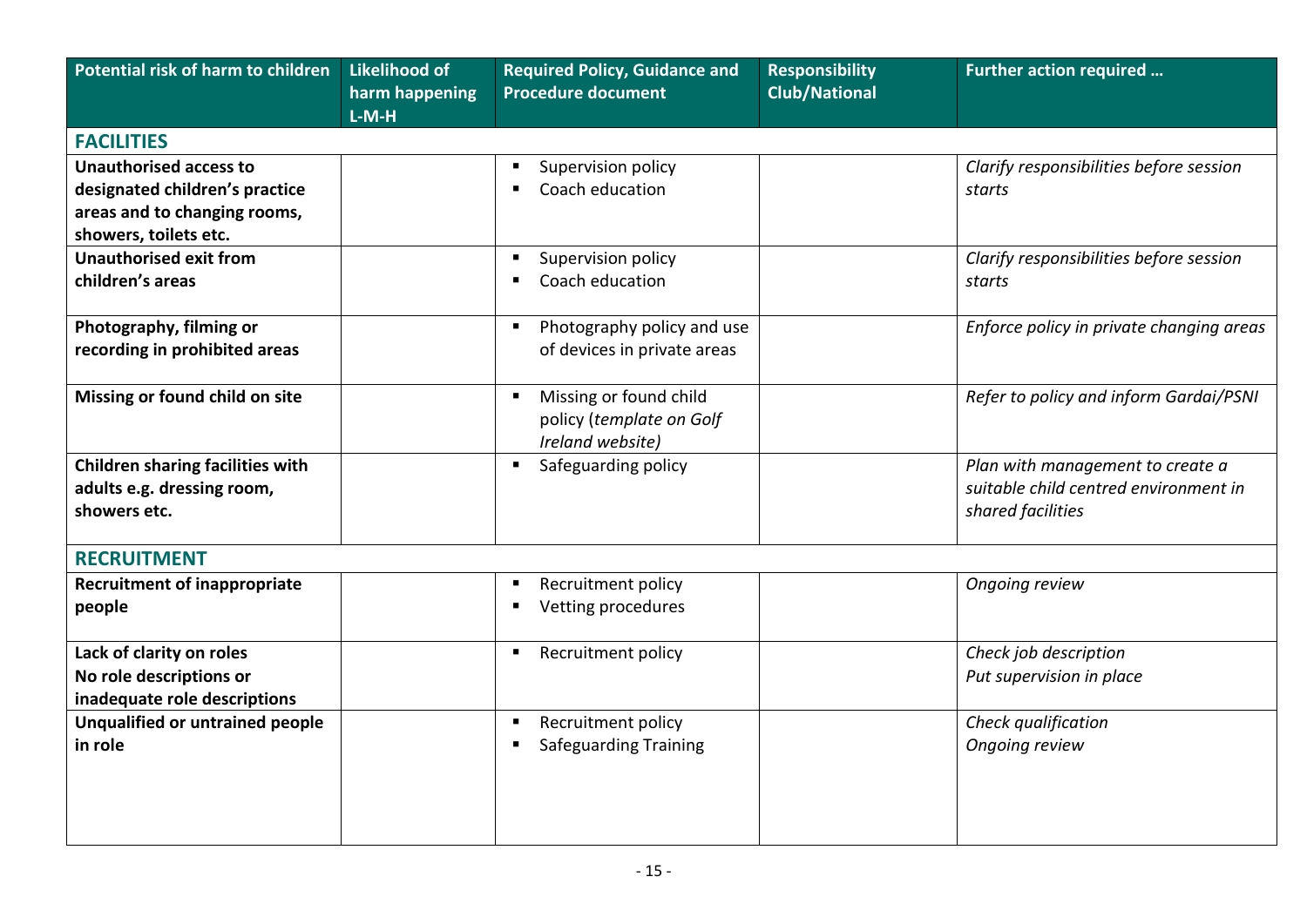| Potential risk of harm to children                                         | <b>Likelihood of</b> | <b>Required Policy, Guidance and</b>             | <b>Responsibility</b> | Further action required                |  |  |
|----------------------------------------------------------------------------|----------------------|--------------------------------------------------|-----------------------|----------------------------------------|--|--|
|                                                                            | harm happening       | <b>Procedure document</b>                        | <b>Club/National</b>  |                                        |  |  |
|                                                                            | $L-M-H$              |                                                  |                       |                                        |  |  |
| <b>COMMUNICATIONS AND SOCIAL MEDIA</b>                                     |                      |                                                  |                       |                                        |  |  |
| Lack of awareness of 'risk of                                              |                      | <b>Child Safeguarding</b>                        |                       | Communicate Child Safeguarding         |  |  |
| harm' with members and visitors                                            |                      | Statement                                        |                       | <b>Statement</b>                       |  |  |
|                                                                            |                      | <b>Training policy</b><br>л                      |                       |                                        |  |  |
|                                                                            |                      |                                                  |                       |                                        |  |  |
|                                                                            |                      |                                                  |                       |                                        |  |  |
| No communication of Child                                                  |                      | <b>Child Safeguarding</b><br>$\blacksquare$      |                       | Communicate Child Safeguarding         |  |  |
| <b>Safeguarding Statement,</b>                                             |                      | Statement - display                              |                       | <b>Statement</b>                       |  |  |
| <b>Safeguarding Policy or Code of</b>                                      |                      | Code of Conduct -<br>$\blacksquare$              |                       | Distribute Code or Sections as         |  |  |
| <b>Conduct to members or visitors</b>                                      |                      | distribute                                       |                       | appropriate (induction booklet) Policy |  |  |
|                                                                            |                      | Safeguarding Policy - make<br>Е                  |                       | on website                             |  |  |
|                                                                            |                      | available                                        |                       |                                        |  |  |
| Unauthorised photography &                                                 |                      | Photography and Use of<br>$\blacksquare$         |                       |                                        |  |  |
| recording of activities                                                    |                      | Images policy                                    |                       |                                        |  |  |
|                                                                            |                      |                                                  |                       |                                        |  |  |
|                                                                            |                      |                                                  |                       |                                        |  |  |
| Inappropriate use of social                                                |                      | <b>Communications policy</b><br>л                |                       |                                        |  |  |
| media and communications by                                                |                      | Code of conduct<br>л                             |                       |                                        |  |  |
| under 18's                                                                 |                      |                                                  |                       |                                        |  |  |
|                                                                            |                      |                                                  |                       |                                        |  |  |
|                                                                            |                      | п                                                |                       |                                        |  |  |
|                                                                            |                      | л                                                |                       |                                        |  |  |
|                                                                            |                      |                                                  |                       |                                        |  |  |
|                                                                            |                      |                                                  |                       |                                        |  |  |
|                                                                            |                      |                                                  |                       |                                        |  |  |
|                                                                            |                      |                                                  |                       |                                        |  |  |
|                                                                            |                      |                                                  |                       |                                        |  |  |
|                                                                            |                      |                                                  |                       |                                        |  |  |
|                                                                            |                      |                                                  |                       |                                        |  |  |
| Inappropriate use of social<br>media and communications with<br>under 18's |                      | <b>Communications policy</b><br>Code of conduct. |                       |                                        |  |  |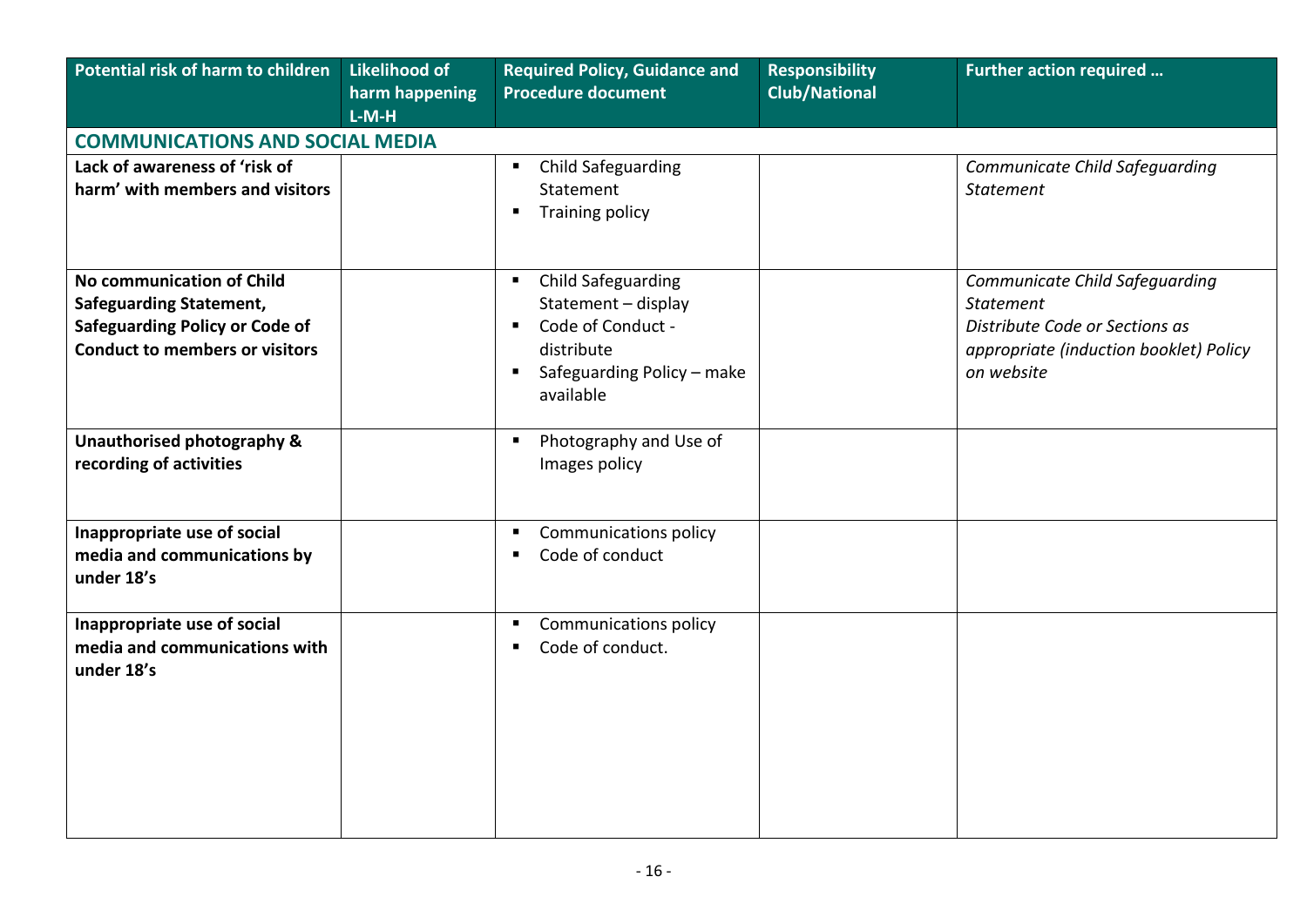| Potential risk of harm to children                                                                              | Likelihood of<br>harm happening<br>$L-M-H$ | <b>Required Policy, Guidance and</b><br><b>Procedure document</b> | <b>Responsibility</b><br><b>Club/National</b> | Further action required                                             |
|-----------------------------------------------------------------------------------------------------------------|--------------------------------------------|-------------------------------------------------------------------|-----------------------------------------------|---------------------------------------------------------------------|
|                                                                                                                 |                                            |                                                                   |                                               |                                                                     |
| <b>GENERAL RISK OF HARM</b>                                                                                     |                                            |                                                                   |                                               |                                                                     |
| Harm not being recognised                                                                                       |                                            | Safeguarding policy<br><b>Child Safeguarding Training</b>         |                                               | Ongoing                                                             |
| Harm caused by<br>child to child<br>coach to child<br>volunteer to child<br>member to child<br>visitor to child |                                            | Safeguarding policy<br><b>Child Safeguarding Training</b>         |                                               | Ongoing                                                             |
| <b>General behavioural issues</b>                                                                               |                                            | Code of Conduct                                                   |                                               | Take disciplinary action where<br>necessary<br>Sign code of conduct |

Explanation of terms used:

- **Potential risk of harm to children** these are identified risks of harm to children whilst accessing activities within Malahide Golf Club.
- **Likelihood of harm happening** the likelihood of the risk occurring is measured by you as Low/Medium or High.
- **Required Policy, Guidance and Procedure document**  indication of the policy required to alleviate the risk.
- **Responsibility** provider should indicate where the responsibility for alleviating the risk lies.
- **Further action…** indicates further action that might be necessary to alleviate any risk ongoing.

This Risk Assessment document has been discussed and completed by Malahide Golf Club on 01 */11 /2021*

Signed:  $\bigcirc$   $\bigcirc$   $\bigcirc$   $\bigcirc$   $\bigcirc$   $\bigcirc$   $\bigcirc$   $\bigcirc$  Signed:

: John Kelly Name: Catherine Hennessy: Name: Catherine Hennessy: Role: *General Manager* Role: Club Children's Officer/Designated Liaison Person

Date: 1-11-21 Date: 1-11-21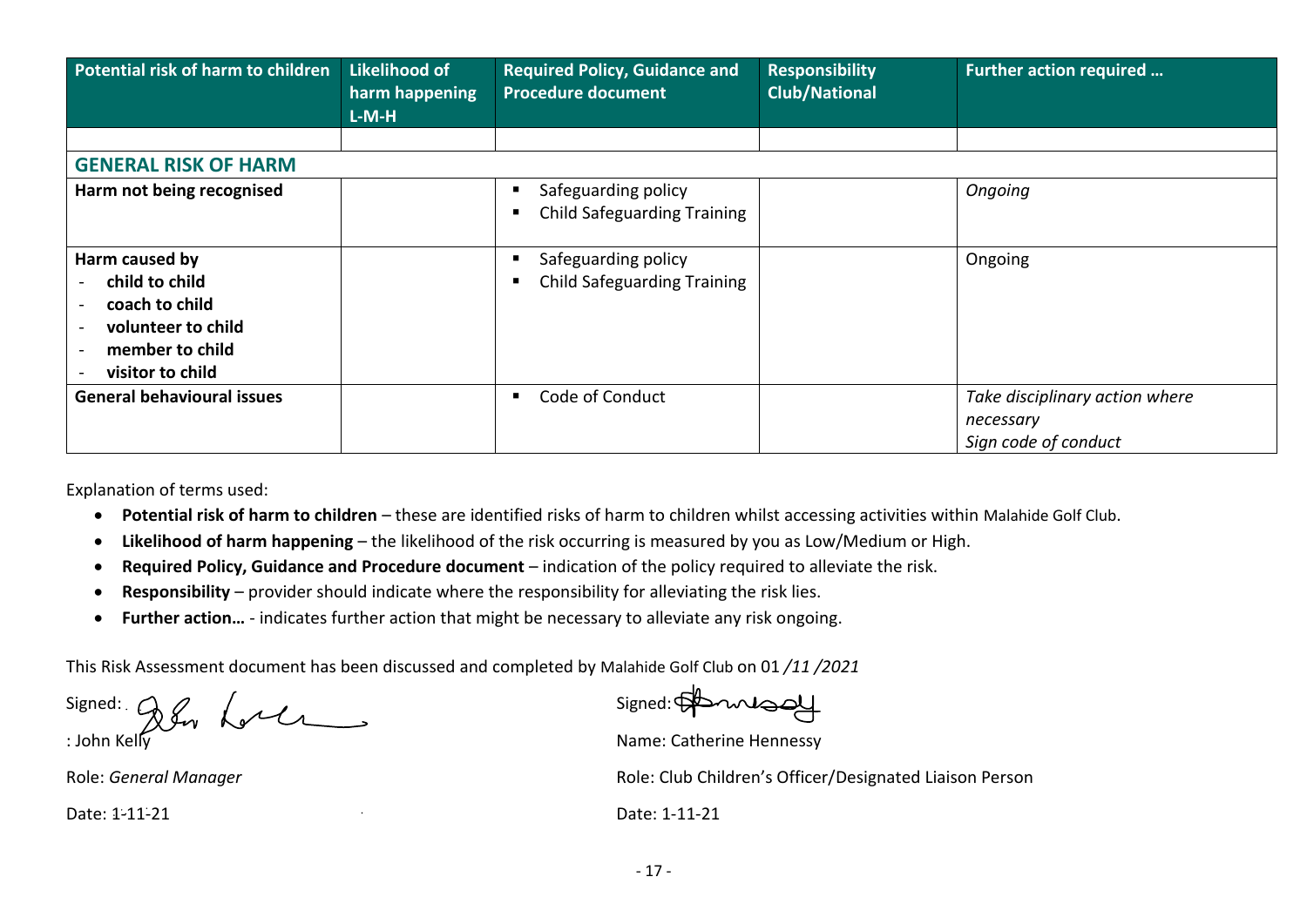# **Malahide Golf Club**

# **Child Safeguarding Statement**

Malahide Golf Club provides various golfing activities and opportunities for young people through participation in club and regional events.

- **Name:** Malahide Golf Club
- **Sport:** Golf
- **Location:**

*Section 2 -* Malahide Golf Club is committed to safeguarding children by working under our Safeguarding Policy. Our staff, both volunteers and employed, working with our young people, throughout the organisation, seek to create a safe environment for young people to grow and develop within golf by adhering to the following principles:

- **Importance of childhood** The importance of childhood should be understood and valued by everyone involved in golf.
- **Needs of the child** All junior golf experiences should be guided by what is best for children. This means that adults should have a basic understanding of the emotional, physical and personal needs of young people.
- **Integrity in relationships** Adults interacting with children in golf are in a position of trust and influence and must never abuse this position of trust. They should always ensure that children are treated with integrity and respect, and the self-esteem of young people is enhanced.
- **Fair Play** All junior golf should be conducted in an atmosphere of fair play. Malahide Golf Club will promote fair play, respect, ethics, integrity and safety throughout our organisation
- **Quality atmosphere & ethos** Junior golfshould be conducted in a safe, positive and encouraging atmosphere.
- **Competition** Competition is an essential element of golf and should be encouraged in an age appropriate manner. A balanced approach to competition can make a significant contribution to the development of children, while at the same time providing fun, enjoyment and satisfaction. However competitive demands are often placed on children too early which results in excessive levels of pressure on them. Golf leaders should aim to put the welfare of young people first and competitive standards second.
- **Equality** All children should be valued and treated in an equitable and fair manner regardless of ability, disability, age, gender, sexual orientation, religion, social and ethnic background or political persuasion.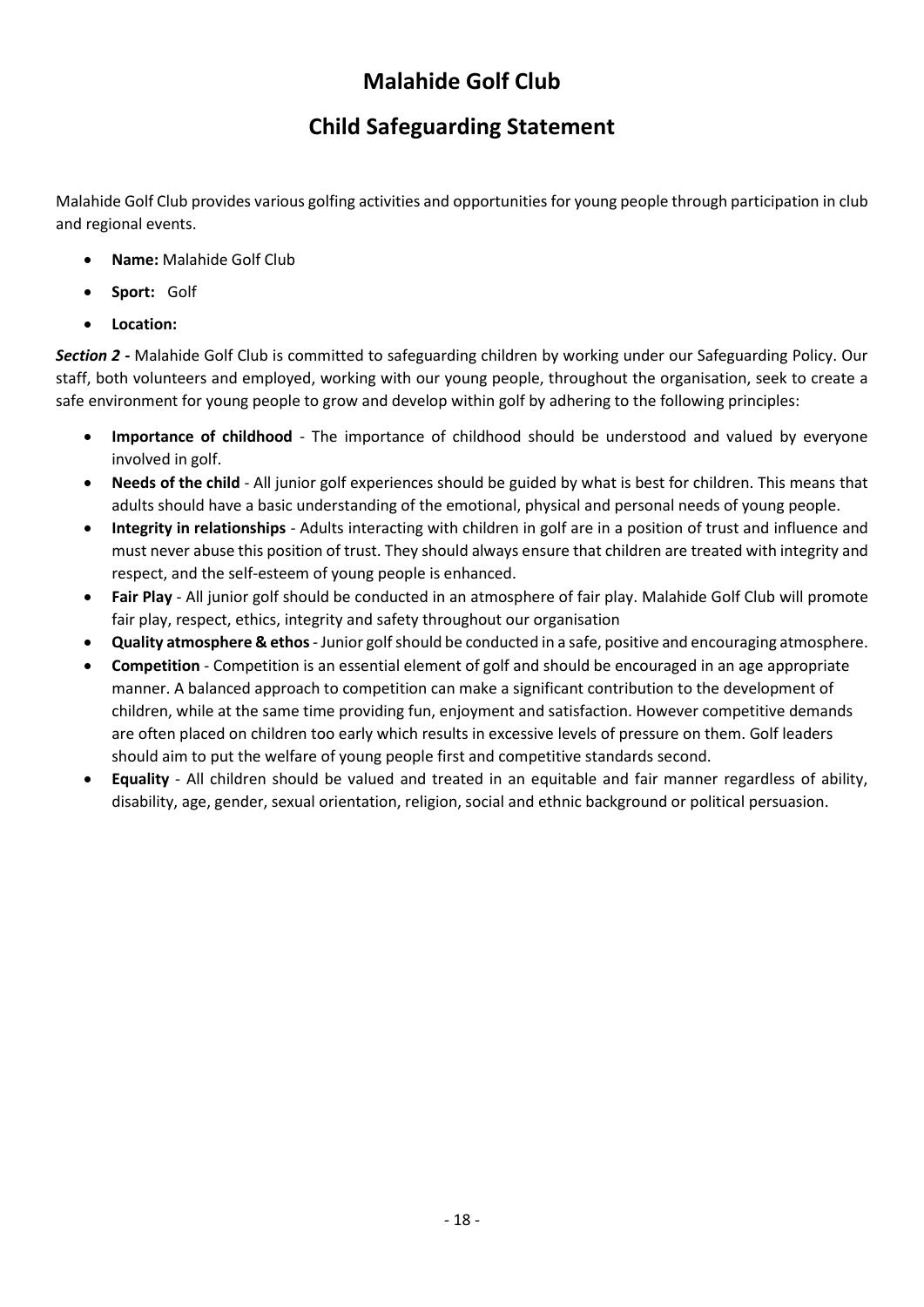## **Section 3 - Risk Assessment**

Malahide Golf Club**'s** written Risk Assessment document indicates the areas of potential risk of harm, the likelihood of the risk occurring, and gives the required policy, guidance or process documents required to alleviate these risks.The list of risks identified and procedures to manage these risks are contained in the following categories:

|   | <b>Risk Identified</b>                                        | Procedure in place to manage risk identified |                                                                |  |  |
|---|---------------------------------------------------------------|----------------------------------------------|----------------------------------------------------------------|--|--|
|   | <b>Coaching Practices</b>                                     |                                              |                                                                |  |  |
|   | $\triangleright$ Lack of coaching qualification.              |                                              | $\triangleright$ Coach education policy/Recruitment policy.    |  |  |
| ➤ | Supervision issues.                                           |                                              | $\triangleright$ Supervision policy/Coach education policy     |  |  |
| ➤ | Unauthorised photography & recording                          |                                              | $\triangleright$ Photography & Use of Images policy            |  |  |
|   | activities.                                                   |                                              |                                                                |  |  |
| ➤ | Behavioural Issues.                                           | $\blacktriangleright$                        | Code of Conduct / Safeguarding 1 /                             |  |  |
|   |                                                               |                                              | Complaints & Disciplinary policy.                              |  |  |
| ➤ | Lack of gender balance amongst coaches                        | ➤                                            | Supervision policy.                                            |  |  |
| ➤ | No guidance for travelling & away trips                       |                                              | Travel/Away trip policy / Child Safeguarding<br>Training.      |  |  |
| ➤ | Risk of harm of sexual abuse of a child by a                  |                                              | $\triangleright$ Travel/Away trip policy, Code of conducts for |  |  |
|   | volunteer/member of staff while away on an                    |                                              | golf leaders and                                               |  |  |
|   | overnight trip                                                |                                              | parents/supervision/recruitment policy                         |  |  |
| ≻ | Lack of adherence with procedures in                          | $\blacktriangleright$                        | Safeguarding Policy / Recruitment Policy/Code                  |  |  |
|   | Safeguarding policy                                           |                                              | of Conduct/ Complaints & disciplinary policy                   |  |  |
|   | <b>Complaints &amp; Discipline</b>                            |                                              |                                                                |  |  |
|   | Lack of awareness of a Complaints &                           |                                              | $\triangleright$ Complaints & Disciplinary procedure/policy /  |  |  |
|   | Disciplinary policy.                                          |                                              | Communications procedure.                                      |  |  |
| ≻ | Difficulty in raising an issue by child & or parent           |                                              | > Complaints & Disciplinary procedure/policy /                 |  |  |
|   |                                                               |                                              | Communications procedure.                                      |  |  |
| ➤ | Complaints not being dealt with seriously                     | ➤                                            | Complaints & Disciplinary procedure/policy.                    |  |  |
|   | <b>Reporting Procedures</b>                                   |                                              |                                                                |  |  |
| ➤ | Lack of knowledge of organisational & statutory               | ➤                                            | Reporting procedures/policy / Code of                          |  |  |
|   | reporting procedures                                          |                                              | Conduct.                                                       |  |  |
| ➤ | No DLP appointed                                              | ➤                                            | Reporting procedures/policy.                                   |  |  |
| ≻ | Concerns of abuse or harm not reported.                       | ➤                                            | Reporting procedures/policy / Child                            |  |  |
|   |                                                               |                                              | Safeguarding Training - Level 1                                |  |  |
| ➤ | Not clear who young people should talk to or                  |                                              | $\triangleright$ CCO and DLP names displayed and proactively   |  |  |
|   | report to.                                                    |                                              | promoted. (If possible appoint deputy CCO&<br>DLP)             |  |  |
|   |                                                               |                                              |                                                                |  |  |
|   |                                                               |                                              |                                                                |  |  |
|   | <b>Use of Facilities</b>                                      |                                              |                                                                |  |  |
|   | $\triangleright$ Unauthorised access to designated children's | ≻                                            | Supervision policy / General Guidelines with                   |  |  |
|   | play & practice areas & to changing rooms,                    |                                              | Juniors.                                                       |  |  |
|   | showers, toilets etc                                          |                                              |                                                                |  |  |
| ≻ | Unauthorised exit from children's areas.                      | ➤                                            | Supervision policy / General Guidelines with<br>Juniors.       |  |  |
| ➤ | Photography, filming or recording in prohibited               |                                              | $\triangleright$ Photography policy and use of devices in      |  |  |
|   | areas.                                                        |                                              | private zones.                                                 |  |  |
| ➤ | Missing or found child on site.                               | ➤                                            | Missing or found child policy.                                 |  |  |
| ➤ | Children sharing facilities with adults e.g.                  | ➤                                            | Safeguarding policy/General Guidelines with                    |  |  |
|   | dressing room, showers etc                                    |                                              | <b>Juniors</b>                                                 |  |  |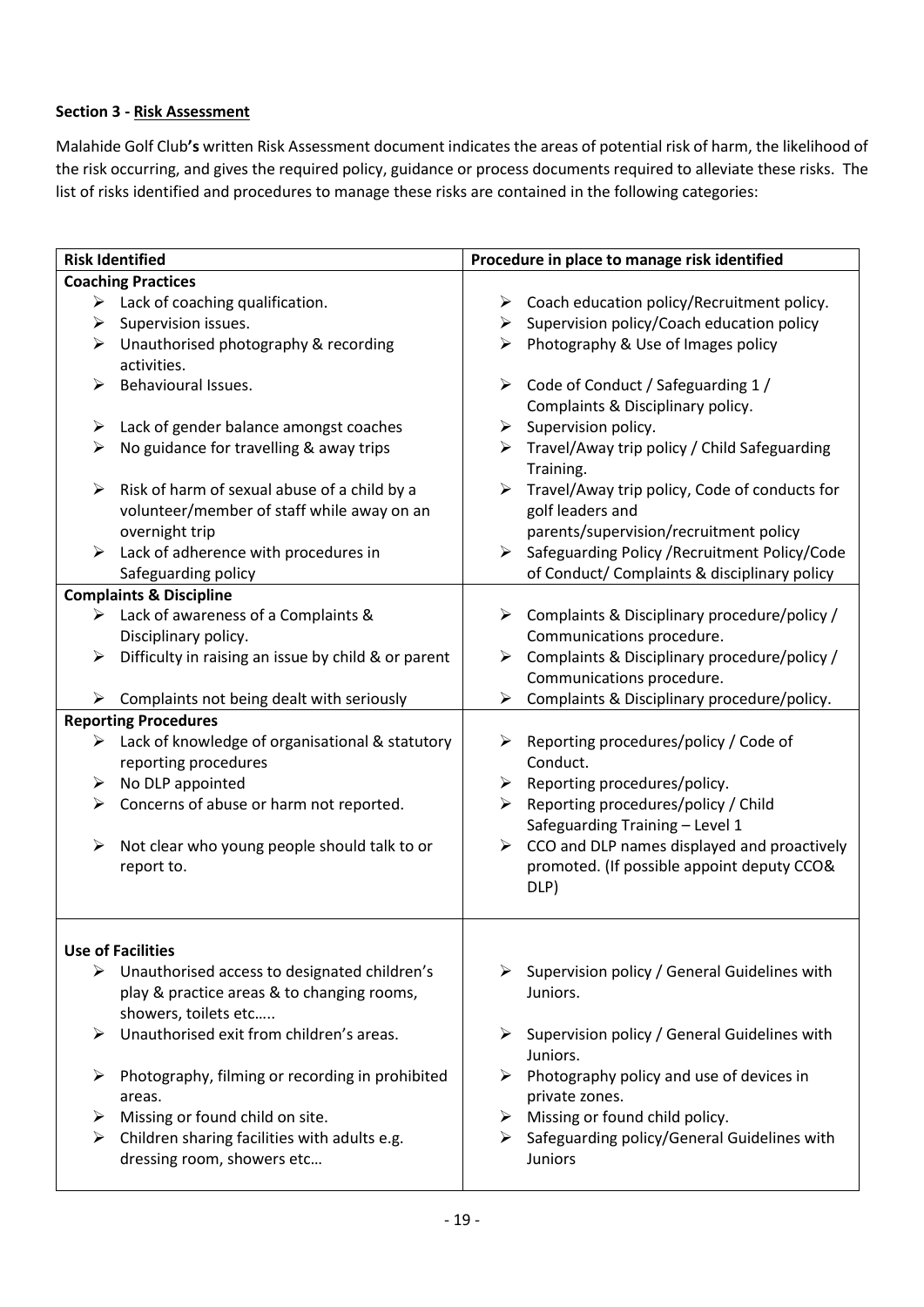| Recruitment<br>$\triangleright$ Recruitment of inappropriate people.<br>Lack of clarity on roles.<br>➤<br>Unqualified or untrained people in role.<br>≻                                                                                                                                                                                                                                                                                     | Recruitment policy/ AccessNI/NVB systems.<br>➤<br>Recruitment policy<br>➤<br>Recruitment policy.<br>➤                                                                                                                                                                                                                                                                                                                                                                                                                                            |
|---------------------------------------------------------------------------------------------------------------------------------------------------------------------------------------------------------------------------------------------------------------------------------------------------------------------------------------------------------------------------------------------------------------------------------------------|--------------------------------------------------------------------------------------------------------------------------------------------------------------------------------------------------------------------------------------------------------------------------------------------------------------------------------------------------------------------------------------------------------------------------------------------------------------------------------------------------------------------------------------------------|
| <b>Communications</b><br>$\triangleright$ Lack of awareness of 'risk of harm' with<br>members and visitors.<br>No communication of Child Safeguarding<br>➤<br>Statement or Code of Conduct to<br>staff/volunteers<br>Unauthorised photography & recording of<br>➤<br>activities.<br>Inappropriate use of social media &<br>➤<br>communications by under 18's<br>Inappropriate use of social media &<br>➤<br>communications with under 18's. | $\triangleright$ Child Safeguarding Statement / Training<br>Policy.<br>Child Safeguarding Statement (display) / Code<br>➤<br>of Conduct (distributed to all working with<br>children). Proactive communication of golf<br>club values and safeguarding standards.<br>$\triangleright$ Photography & Use of Images policy<br>$\triangleright$ Communications policy / Code of<br>conduct/Social Media Policy/ Disciplinary<br>policy.<br>$\triangleright$ Communications policy / Code of<br>conduct/Social Media Policy/ Disciplinary<br>policy. |
| <b>General Risk of Harm</b><br>Harm not being recognised.<br>➤                                                                                                                                                                                                                                                                                                                                                                              | ➤<br>Safeguarding policy / Child Safeguarding                                                                                                                                                                                                                                                                                                                                                                                                                                                                                                    |
| Harm caused by:<br>➤<br>Child to Child.<br>$\circ$<br>Coach to Child.<br>$\circ$<br>Volunteer to Child.<br>$\circ$<br>Member to Child.<br>$\circ$<br>Visitor to Child.<br>$\circ$                                                                                                                                                                                                                                                           | Training.<br>$\blacktriangleright$<br>Safeguarding policy / Child Safeguarding<br>Training/Anti-Bullying policy/Disciplinary<br>policy.                                                                                                                                                                                                                                                                                                                                                                                                          |
| General behavioural issues.<br>Issues of Bullying.<br>➤<br>Vetting of staff/volunteers.<br>⋗<br><b>Issues of Online Safety</b>                                                                                                                                                                                                                                                                                                              | Code of Conduct.<br>➤<br>Anti-Bullying policy.<br>➤<br>Recruitment policy / Vetting policy.<br>➤<br>Social Media guidance<br>➤                                                                                                                                                                                                                                                                                                                                                                                                                   |

The Risk Assessment was undertaken on 01 */11 /2021*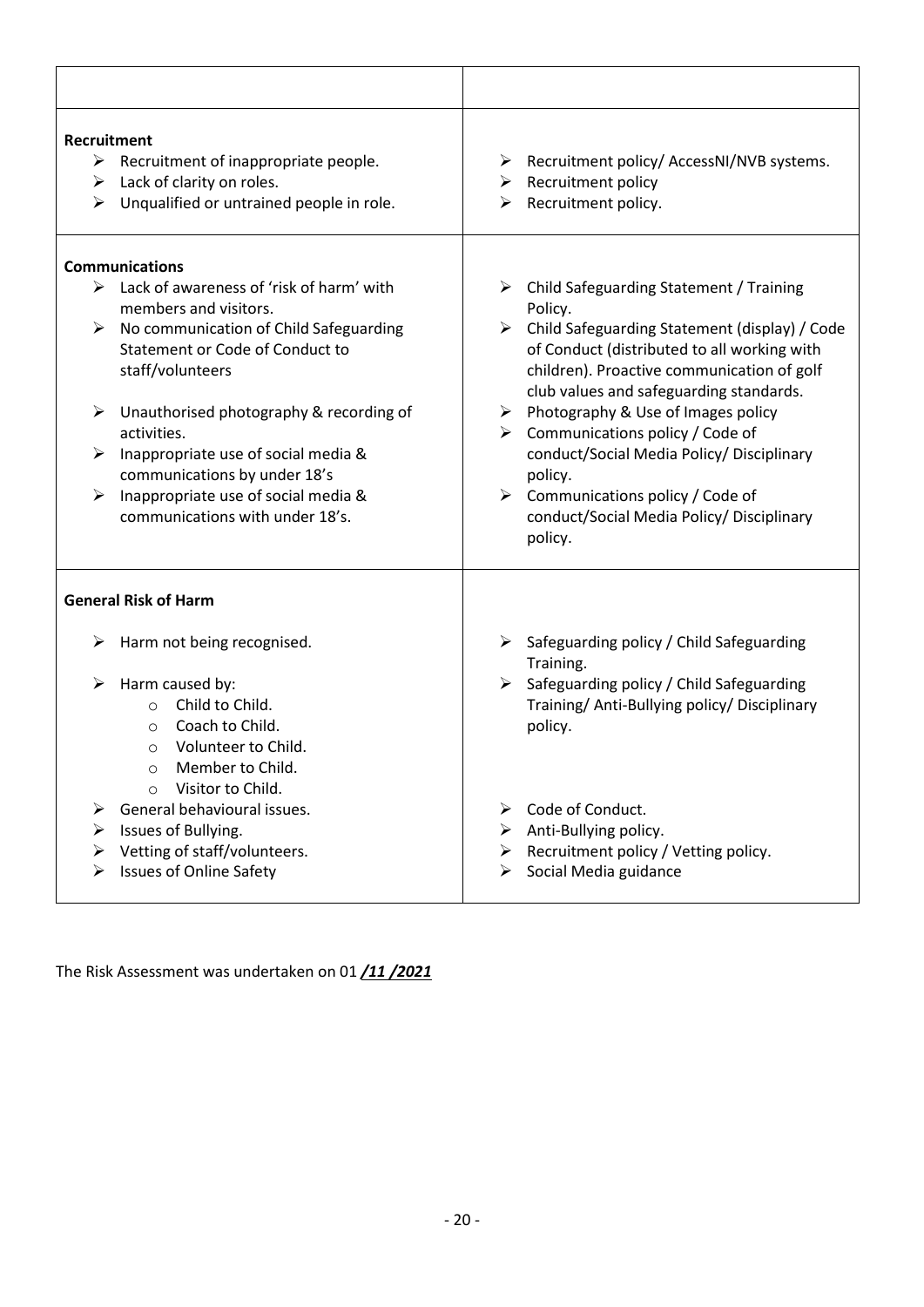#### **Section 4 – Procedures**

Our Child Safeguarding Statement has been developed in line with requirements under the Children First Act 2015, (the Children First: National Guidance, and Tusla's Child Safeguarding: A Guide for Policy, Procedure and Practice). In addition to our Risk Assessment document described above, there are further procedures that support our intention to safeguard children while they are availing of our activities.

Malahide Golf Club has the following procedures in place as part of our Safeguarding Policy:

- Procedures for the management of allegations of abuse or misconduct by staff or volunteers against a child availing of our activities.
- Procedures for the safe recruitment of staff and volunteers to work with children in our activities.
- Procedures for access to child safeguarding training and information, including the identification of the occurrence of harm.
- Procedure for reporting of child protection or welfare concerns to Statutory Authorities.

### **The Club Children's Officer for Malahide Golf Club is Catherine Hennessy**

#### **Section 5 – Implementation**

We recognise that implementation is an ongoing process. Malahide Golf Club is committed to the implementation of this Child Safeguarding Statement and the procedures that support our intention to keep children safe from harm while availing of our activities.

Please note the following:

- That all volunteers and staff have been furnished with a copy of this statement.
- This statement is available to parents/guardians, the Agency & members of the public on request.
- This statement is displayed in a prominent place by Malahide Golf Club.

This Child Safeguarding Statement will be reviewed in 11/2022 (every 2 years)

**Signed: Date: \_\_\_1-11-21\_\_\_\_\_\_\_\_\_\_\_\_\_\_\_\_\_\_**

*(Club Children's Officer On behalf of* Malahide Golf Club)

 $Signed: 21$ 

(Secretary Manager/Chair of Malahide Golf Club)

*For queries on this Child Safeguarding Statement, please contact the (Relevant Person/CCO):* Malahide Golf Club

#### **[Back to p.6](#page-6-0)**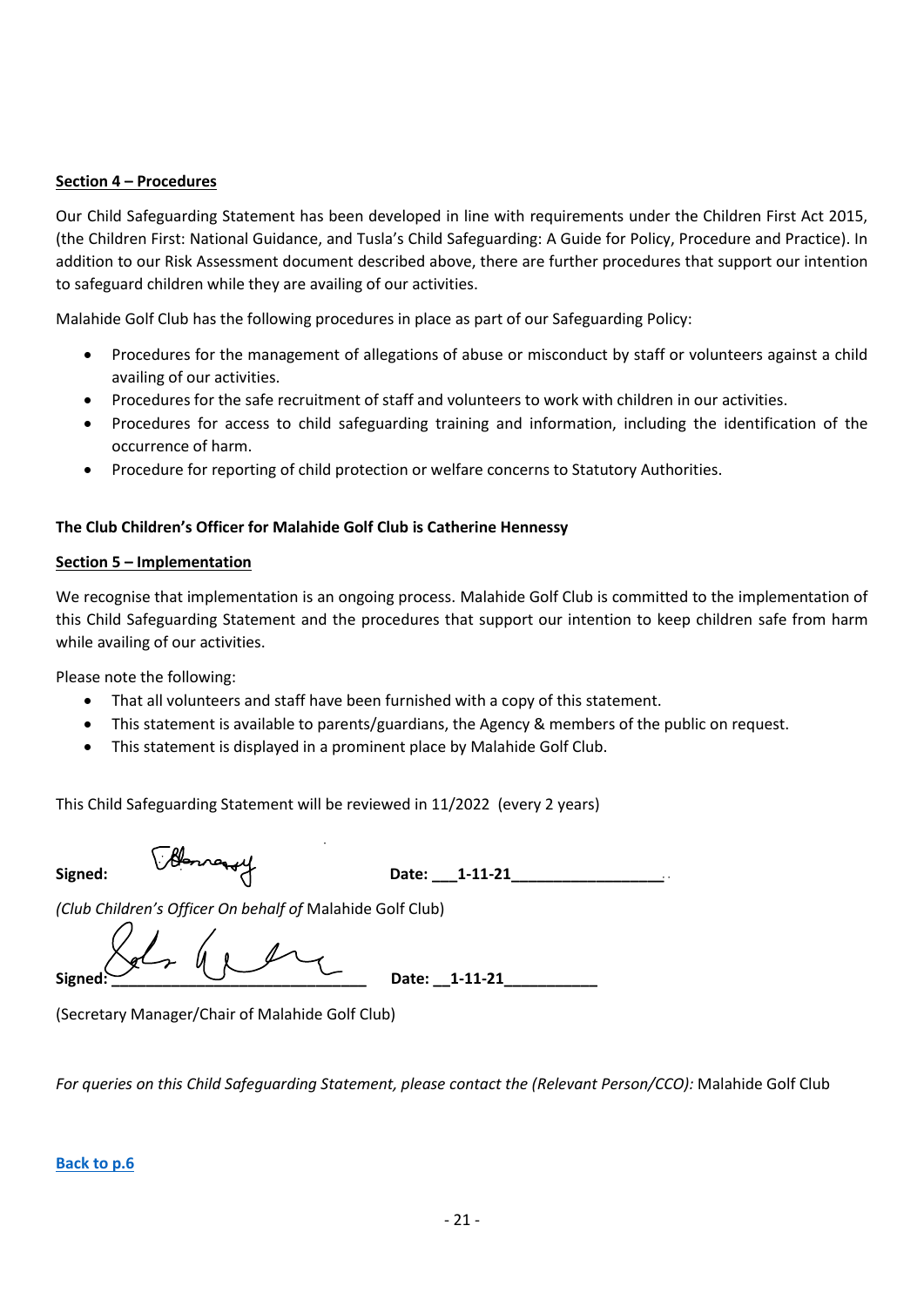# **Appendix 2 – Safe Recruitment Procedures**

### <span id="page-21-0"></span>**Malahide Golf Club Recruitment Procedure for all leaders/staff/volunteers:**

Malahide Golf Club will take all reasonable steps to ensure that adults representing them and working with juniors are appropriate and suitable to do so and are experienced and motivated. Opportunities for young people to participate in golf may not exist without the time and commitment of volunteers who are motivated by their desire to put something back into their sport. Recruiting individuals for positions is good practice and provides a better support structure for people. A recruitment process introduces staff and volunteers to their role and strengthens the message of safeguarding children within Malahide Golf Club and also reduces the vulnerability of children and leaders. Recruitment and/or supervision procedures will apply to all persons with substantial access to juniors, whether paid or unpaid. Although the style of advertising a vacancy may differ between paid staff and volunteers, the system of recruitment will follow the same lines. A decision to appoint a Leader is the responsibility of Malahide Golf Club and not of any one individual within it.

Malahide Golf Club use the following recruitment procedure to ensure safeguarding good practice at club level.: -

- A description of the role including responsibilities, level of experience/qualifications required will be drawn up and clearly stated
- Leaders who have no previous experience of volunteering with juniors within a golf club setting or at regional/national level will be asked to fill in an information form, giving names of two references that can be contacted
- Certain roles may involve interviewing or meeting with the individual either formally or informally to be able to:
	- $\triangleright$  Access the individuals experience of working with children or young people and knowledge of safeguarding issues
	- $\triangleright$  Assess their commitment to promoting good practice
	- $\triangleright$  Access their ability to communicate with children and young people (i.e. be approachable)
- Once voted / nominated / appointed to a position the Leader will be made aware of and sign up to the code of conduct and should read and become familiar with Malahide Golf Club's Safeguarding Policy
- Both existing and new leaders will sign the appropriate code of conduct including the self-declaration questions annually
- All Leaders must successfully complete the Garda Vetting (ROI) or Access NI (NI) process through Golf Ireland prior to commencing working with children/vulnerable adults
- All leaders will undertake training: Safeguarding 1(Basic Awareness Workshop) (ROI) or Safeguarding Children & Young People in Sport must be completed
- A probation period may apply in order to assess the leaders commitment to promoting good practice in relation to young people
- Adequate supervision will always be provided.
- Information in relation to applicants are treated as highly sensitive and confidential and are kept in a locked cupboard that is accessible only by Malahide Golf Club Children's Officer.
- Names of Club Children's Officer/Designated Liaison Person within Malahide Golf Club will be made know to new leaders

Every effort will be made to manage and support appointed Leaders. Safeguarding training will be provided; codes of conduct will be made available and Garda Vetting/Access NI will be implemented.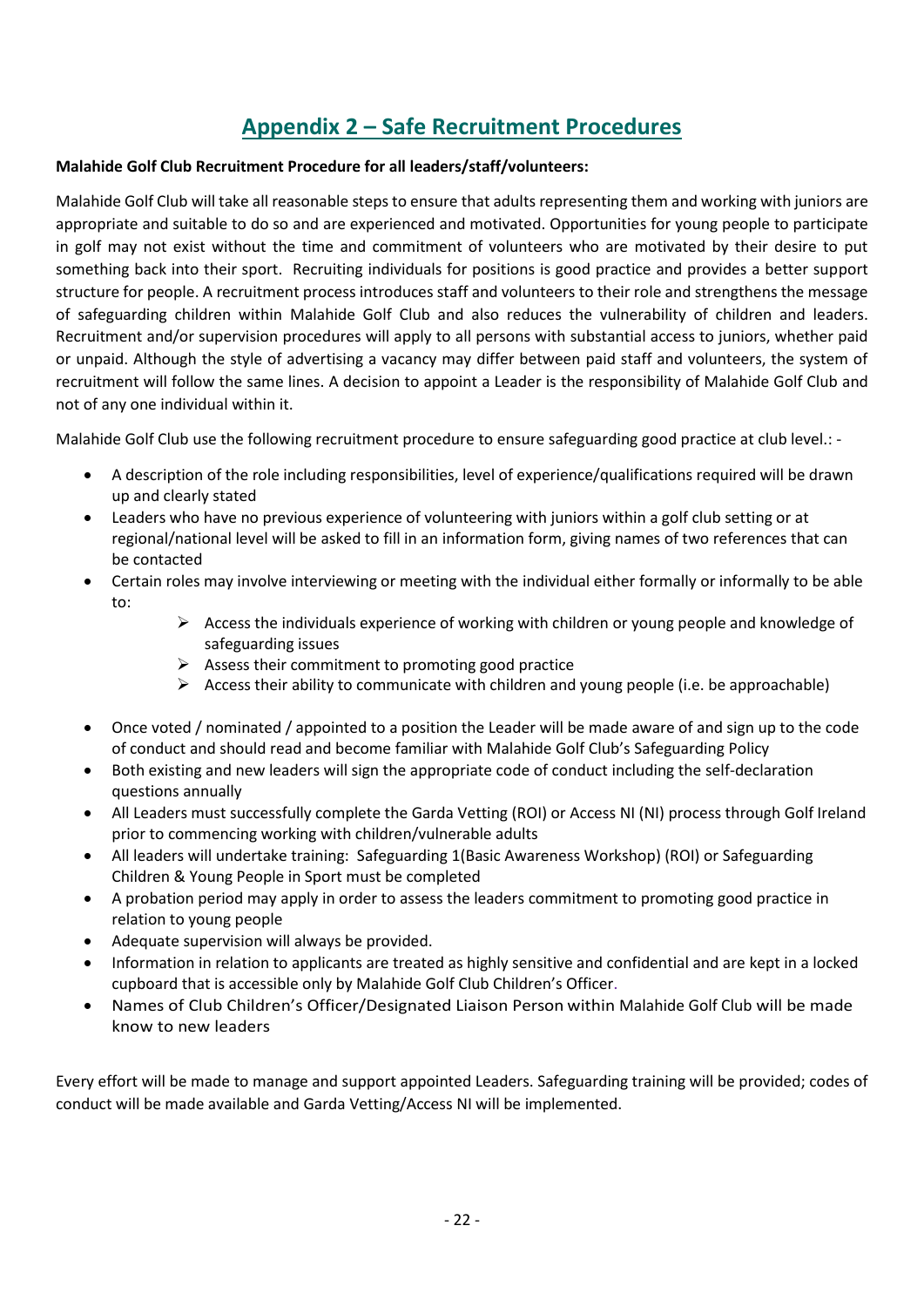| Form for Those with Access to Children                                                                         | qualifications                                                                                                                                                                                                                                                                                                                 |
|----------------------------------------------------------------------------------------------------------------|--------------------------------------------------------------------------------------------------------------------------------------------------------------------------------------------------------------------------------------------------------------------------------------------------------------------------------|
| (All information received in this form will be treated<br>confidentially)                                      | the control of the control of the control of the control of the control of the control of                                                                                                                                                                                                                                      |
| <b>Position Applied For:</b>                                                                                   |                                                                                                                                                                                                                                                                                                                                |
| <b>Full Name:</b><br>the control of the control of the control of the control of the control of the control of | Do you agree to abide by Malahide Golf Club<br><b>Safeguarding Policy and Code of Conduct?</b><br>$Yes \Box No \Box$                                                                                                                                                                                                           |
| Date of Birth:                                                                                                 | Have you ever been asked to leave a sporting organisation<br>in the past? (if you have answered yes we will contact you<br>in confidence)                                                                                                                                                                                      |
| Telephone Number: <u>________________________________</u>                                                      | $Yes \Box No \Box$                                                                                                                                                                                                                                                                                                             |
|                                                                                                                | Any other relevant information?                                                                                                                                                                                                                                                                                                |
|                                                                                                                | Please supply the names of two responsible people whom we<br>can contact and who from personal knowledge are willing to<br>endorse your application. If you have had a previous<br>involvement in a sports club one of these names should be<br>that of an administrator / leader in your last club / place of<br>involvement. |
|                                                                                                                |                                                                                                                                                                                                                                                                                                                                |
|                                                                                                                |                                                                                                                                                                                                                                                                                                                                |
|                                                                                                                | Email:                                                                                                                                                                                                                                                                                                                         |
|                                                                                                                | <b>Position:</b>                                                                                                                                                                                                                                                                                                               |
|                                                                                                                |                                                                                                                                                                                                                                                                                                                                |
|                                                                                                                | <b>Address:</b>                                                                                                                                                                                                                                                                                                                |
|                                                                                                                |                                                                                                                                                                                                                                                                                                                                |
|                                                                                                                | Position                                                                                                                                                                                                                                                                                                                       |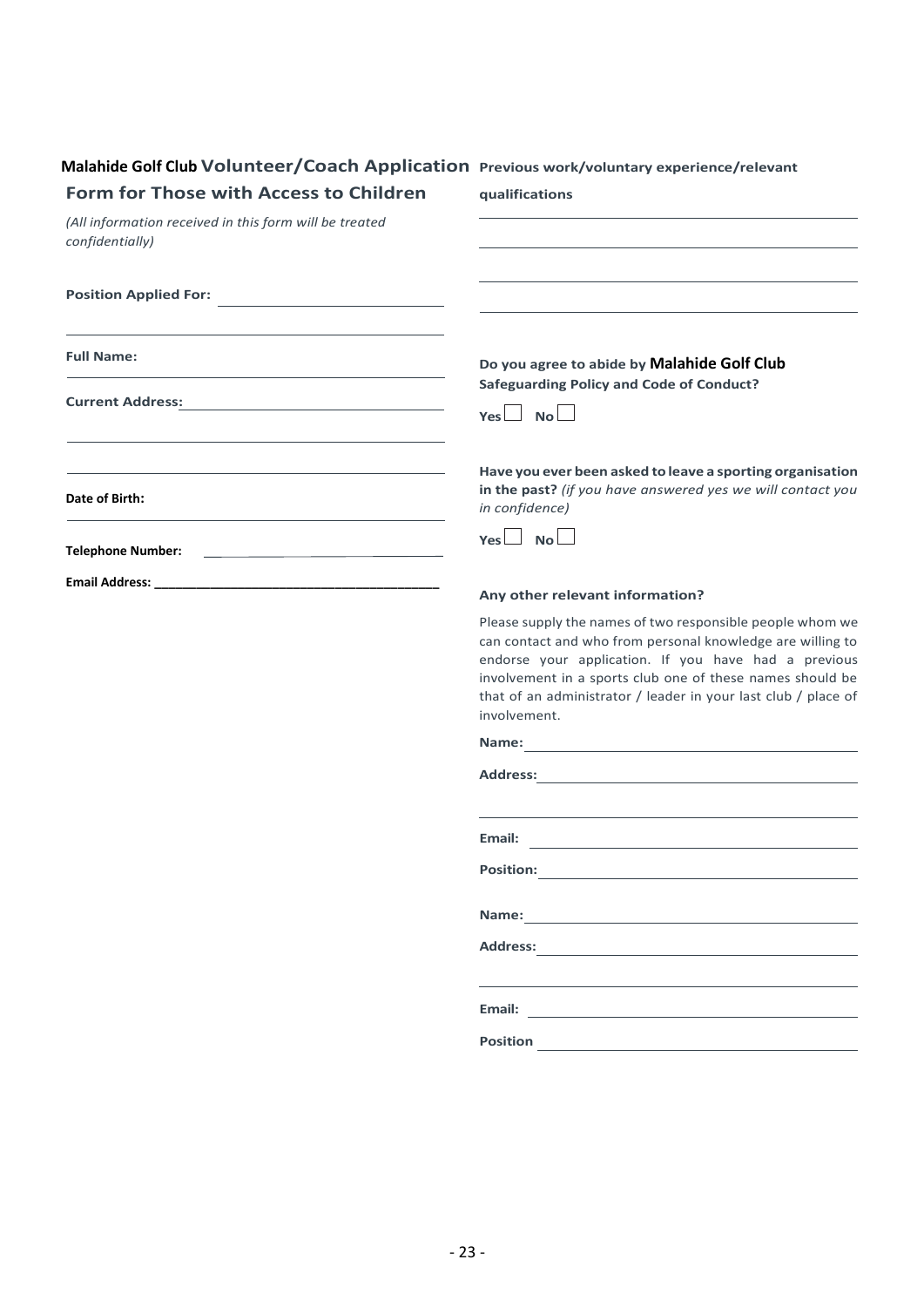# **For Official Use Only**

| Date application received:                                                        |  |  |  |  |
|-----------------------------------------------------------------------------------|--|--|--|--|
| Date of Interview:<br><u> </u>                                                    |  |  |  |  |
| Interviewed by:                                                                   |  |  |  |  |
|                                                                                   |  |  |  |  |
|                                                                                   |  |  |  |  |
| References received and are satisfactory:<br>$Yes \Box No \Box$                   |  |  |  |  |
|                                                                                   |  |  |  |  |
| Statutory check completed & returned (if applicable)                              |  |  |  |  |
| No $\Box$<br>Yes $ \; $                                                           |  |  |  |  |
| Proof of applicant's identification received:                                     |  |  |  |  |
| Yes<br>No                                                                         |  |  |  |  |
|                                                                                   |  |  |  |  |
| Approved Reasons                                                                  |  |  |  |  |
| Not Approved Reasons: Not Approved Reasons:                                       |  |  |  |  |
|                                                                                   |  |  |  |  |
| <b>Signed</b><br><u> 1989 - Johann Stein, mars an t-Amerikaansk kommunister (</u> |  |  |  |  |
| <b>Date:</b><br><u> 1980 - Johann Barbara, martxa alemaniar a</u>                 |  |  |  |  |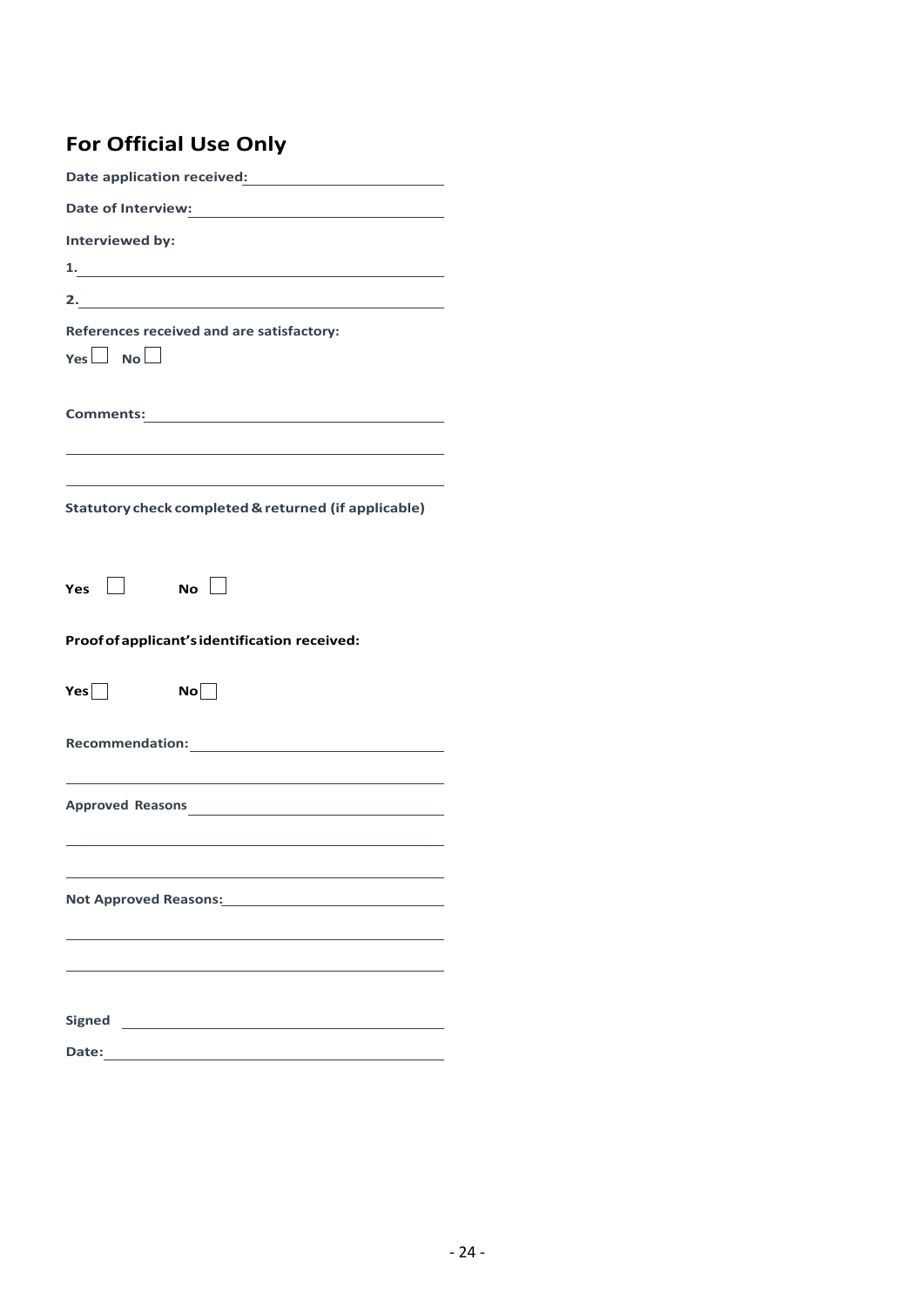# **Confidential Reference Form**

**The following person \_\_\_\_\_\_\_\_\_\_\_\_\_\_\_\_\_\_\_**

**Has expressed aninterestin workingwith** 

**\_\_\_\_\_\_\_\_\_\_\_\_\_\_\_\_\_\_\_\_\_\_\_\_\_\_\_** 

**Malahide Golf Club as** 

#### **(list position)**

*If you are happy to complete this reference, any information will be treated with due confidentiality and in accordance with relevant legislation and guidance. Information will only be shared with the person conducting the assessment of the candidate's suitability for the post, if he/she is offered the position. We appreciate you being extremely candid, open and honest in your evaluation.*

3. **What attributes doesthis person have thatwould make them suited to the role applied for?**

#### 1. **How long have you known this person?**

#### 2. **In what capacity?**

#### **Please rate this person on the following- Please tick one box for each statement:**

|                        | Poor | Average | Good | Very<br>Good | <b>Excellent</b> |
|------------------------|------|---------|------|--------------|------------------|
| Responsibility         |      |         |      |              |                  |
| Maturity               |      |         |      |              |                  |
| Self-motivation        |      |         |      |              |                  |
| Can motivate<br>others |      |         |      |              |                  |
| Energy                 |      |         |      |              |                  |
| Trustworthiness        |      |         |      |              |                  |
| Reliability            |      |         |      |              |                  |

This post involves substantial access to young people. As an organisation committed to the welfare and protection of young people, we are anxious to know if you have any reason at all to be concerned about this applicant being in contact with children and young people.

| <b>Yes</b> | Nο |  |
|------------|----|--|
|            |    |  |

*(If you have answered YES we will contact you in confidence)*

**Signed:**

**Date:**

**Position in organisation:**

**Name of club / organisation**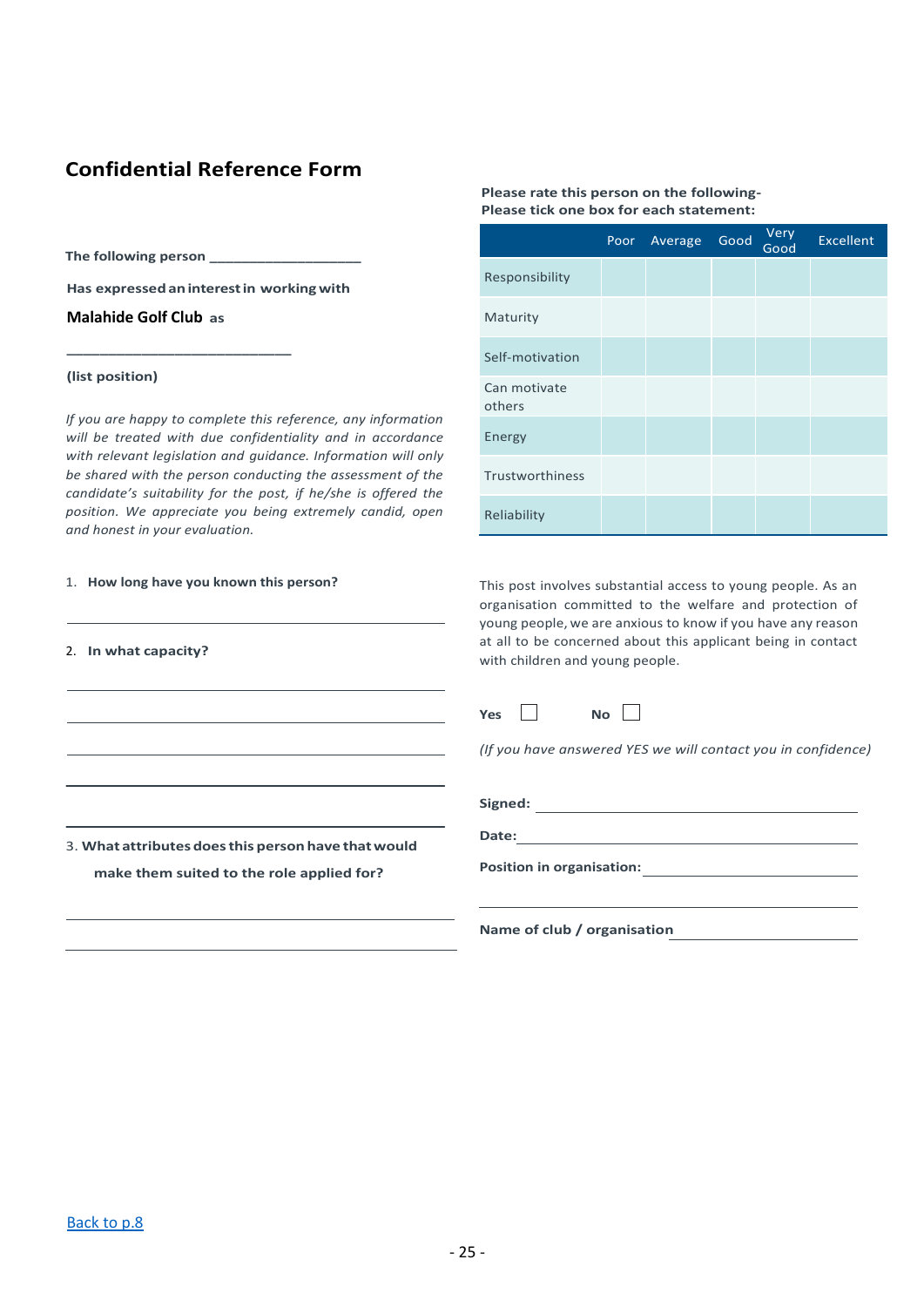# **Appendix 3 – Safeguarding Training**

<span id="page-25-0"></span>Any individuals whose role will have regular contact with children or vulnerable persons in Malahide Golf Club must complete Safeguarding training.

If you do not hold a valid safeguarding training certificate, you cannot continue in your role until you refresh your safeguarding training. A list of roles required to attend training is included at the end of this policy.

You must also have successfully completed the vetting process through Golf Ireland before you can work with children and vulnerable persons.

# **Safeguarding Workshops – Republic of Ireland**

All leaders working regularly with children and young people must attend the relevant Sport Ireland Safeguarding workshops. These courses are delivered through your Local Sports Partnership and by Golf Ireland on request.

See [Safeguarding Workshops](https://www.golfireland.ie/safeguarding-training) for details.

#### **Basic Safeguarding Workshops (Delivered either via Zoom or face to face)**

#### **Safeguarding 1**

- Validation period: 3 years
- Expected attendees: any person working with or who is involved in the planning/ administration of activities or events with young people
- Renewal: Safeguarding 1 certificate may be renewed by attendance at Safeguarding 1 (face to face workshop or online zoom) or Safeguarding 1 Refresher (e-learning module)

#### **Safeguarding 1 Refresher (e-learning module) -**

<https://apps.ineqe.com/apps/sportireland/coaches/introduction.php>

- Prerequisite: Valid Safeguarding 1 (face to face workshop or online zoom)
- Validation period: 3 years
- Expected attendees: any person having completed Safeguarding 1 (face to face workshop or online zoom)
- Renewal: Safeguarding 1 Refresher certificate may only be renewed by attendance at Safeguarding 1 (face to face workshop or online zoom)

#### **Advanced Safeguarding Workshops – Role specific**

#### **Safeguarding 2 (Club Children's Officer Workshop)**

- Prerequisite: Valid Safeguarding 1
- Validation period: 3 years
- Expected attendees: any person taking on the role of Club Children's Officer
- Renewal: Safeguarding 2 certificate may only be renewed by attendance at Safeguarding 2 (CCO workshop)

#### **Safeguarding 3 (Designated Liaison Person workshop)**

- Prerequisite: Valid Safeguarding 1, Safeguarding 1 Refresher
- Validation period: 3 years
- Expected attendees: any person taking on the role of Designated Liaison Person
- Renewal: Safeguarding 3 may only be renewed by attendance at Safeguarding 3 (face to face workshop)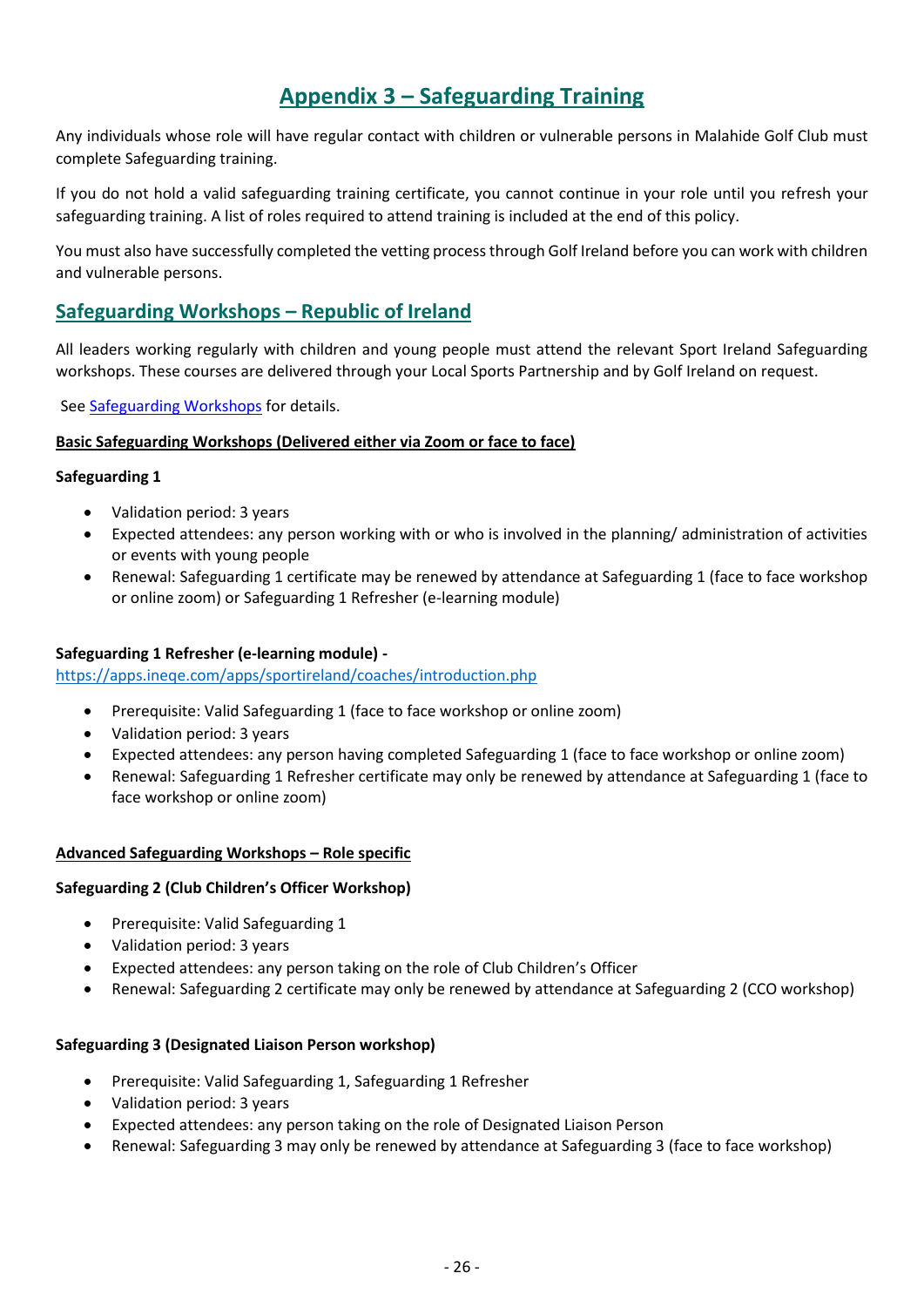# **Safeguarding Workshops – Northern Ireland**

## **Basic Safeguarding Workshops**

#### **Safeguarding Children & Young People in Sport (SCYPS)**

- Validation period: 3 years
- Expected attendees: any person working with or who is involved in the planning/ administration of activities or events with young people
- Renewal: Safeguarding C&YP certificate may be renewed by attendance at Safeguarding C&YP (face to face workshop or online zoom) or Safeguarding 1 Refresher (e-learning module)

### **A list of SCYPS workshops can be found at [Safeguarding | Sport NI](http://www.sportni.net/clubs-coaching/safeguarding/)**

#### **Safeguarding 1 Refresher (e-learning module) -** <http://courses.sportni.net/>

This is a free on-line course aimed primarily at those who have previously attended a Sport Northern Ireland Safeguarding Children and Young People in Sport three-hour, face to face workshop or equivalent and may want to refresh their knowledge

- Validation period: 3 years
- Expected attendees: any person having completed SCYPS workshop. This course can also be beneficial for parents and for all roles with regular responsibility for children this course can be a useful precursor to a faceto-face workshop

#### **Advanced Safeguarding Workshops – Designated Safeguarding Children's Officer Workshop – Role Specific**

- Prerequisite: Valid Safeguarding Children & Young People in Sport.
- Validation period: 3 years
- Expected attendees: any person taking on the role of Club Children's Officer and DLP's.
- Renewal: Designated Safeguarding Children's Officer Workshop may only be renewed by attendance at Designated Safeguarding Children's Officer Workshop.

#### **A list of DSCO workshops can be found at [Designated Officer | Sport NI](http://www.sportni.net/clubs-coaching/safeguarding/designated-officer/)**

#### **Sport NI workshop information and booking**

The above courses are delivered through Sport Northern Ireland and by Golf Ireland on request.

See **[Safeguarding Workshops](https://www.golfireland.ie/safeguarding-training)** for details.

For further information and to book a place on a Sport Northern Ireland workshop, contact:

Email: [workshops@sportni.net](mailto:workshops@sportni.net)

Carly Matier – 028 90383840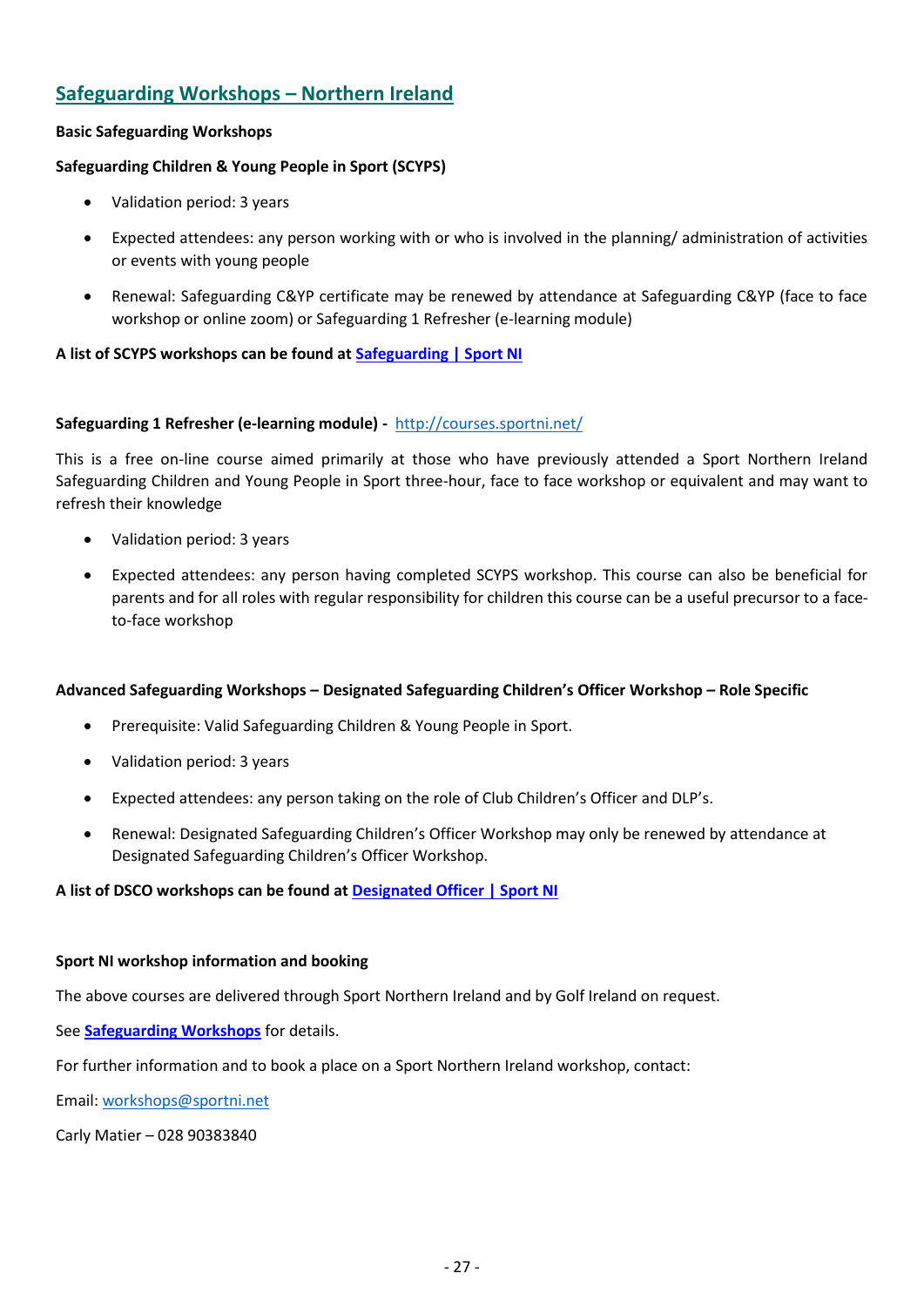#### **Safeguarding Workshops Learning Outcomes**

#### **SAFEGUARDING 1:**

Golf Leaders will be able to:

- Implement best practice in protecting the welfare of participants.
- Create a child-centred environment within the sports club.
- List categories of abuse and some indicators associated with abuse.
- Make appropriate response to a disclosure.
- Make a report to Designated Liaison Person or appropriate Statutory Authorities.

### **SAFEGUARDING 2:**

- Understanding how to communicate with young people.
- How to deal with safeguarding issues.
- Your reflections on the Club Children's Officer (CCO) role.

#### **SAFEGUARDING 3:**

To provide training to the Designated Liaison Person who is responsible for reporting allegations or suspicions of child abuse to TUSLA Child and Family Agency and/or An Garda Síochána.

- Describe how the child protection system and its associated processes work.
- List the role and responsibilities of the DLP in relation to protecting and safeguarding children.
- Identify the categories and indicators of abuse.
- Communicate with parents and/or agencies as appropriate.
- Carry out reporting procedures.

### **SPORT NI TRAINING**

Sport Northern Ireland offer two different levels of safeguarding workshops both of them are 3 hours long:

- Safeguarding Children and Young People in Sport
- Designated Safeguarding Children's Officer (DSCO) suitable for those in DLP role.

### **Safeguarding Children and Young People in Sport workshop**

During this training, you'll learn to:

- Understand the potential importance of your role in the lives of children and young people and what you can do to safeguarding them.
- Identify best practice procedures and behaviour to safeguard children and young people in sport.
- Recognise and respond if abuse/poor practice is suspected.

### **A list of SCYPS workshops can be found at [Safeguarding | Sport NI](http://www.sportni.net/clubs-coaching/safeguarding/)**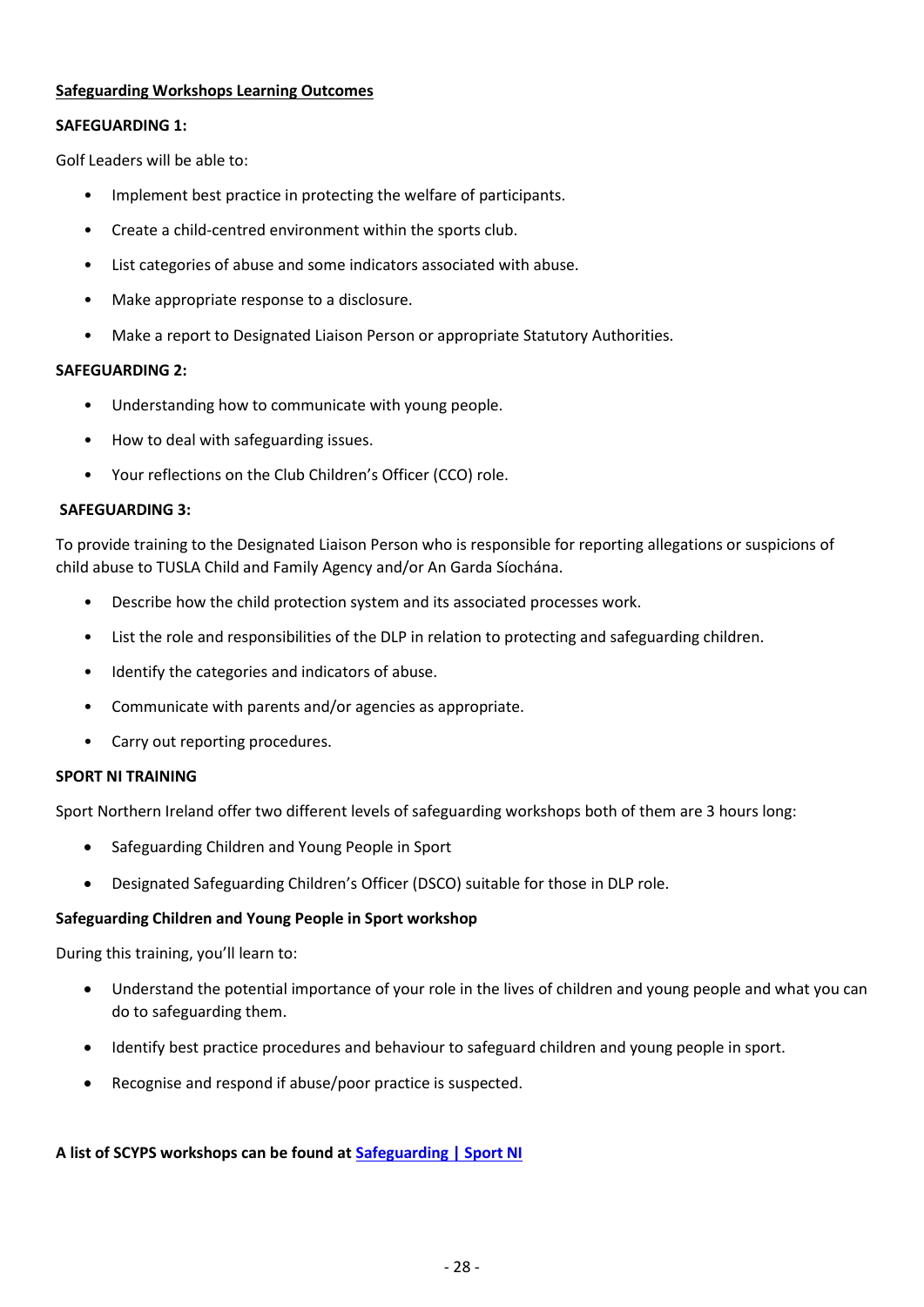### **Designated Safeguarding Children's Officer (DSCO)**

The aim of the workshop is to enable participants to become familiar with the role of a Designated Safeguarding Children's Officer and develop their competence and confidence in carrying out this role within sport.

Participants must have attended the Safeguarding Children and Young People in Sport workshop prior to attending this training.

During this training, you'll learn to:

- Understand your roles and responsibilities.
- Be clear on actions to achieve a safer club.
- Consider difference between poor practice and abuse.
- Recognise and respond appropriately to a range of situations that give grounds for concern
- Be Informed and Inspired

#### **A list of DSCO workshops can be found at [Designated Officer | Sport NI](http://www.sportni.net/clubs-coaching/safeguarding/designated-officer/)**

#### **Renewing Safeguarding certificates**

Safeguarding training requires renewal every 3 years. Renewal may be achieved by attending any of the above

#### **List of Roles and Training Requirements**

<span id="page-28-0"></span>

| Safeguarding 1 (ROI)         | <b>Safeguarding 2</b>          | <b>Safeguarding 3</b>            | <b>DSCO (NI)</b><br>(Combination of SG2&SG3 |
|------------------------------|--------------------------------|----------------------------------|---------------------------------------------|
| <b>SCYPS (NI)</b>            |                                |                                  | in ROI)                                     |
| Golf Leader                  |                                |                                  |                                             |
| Golf Coach/PGA Professional  |                                |                                  |                                             |
| Junior committee member      |                                |                                  |                                             |
| <b>Team Manager</b>          |                                |                                  |                                             |
| Staff (working with U18)     |                                |                                  |                                             |
| Volunteers                   |                                |                                  |                                             |
| <b>Team Captain</b>          |                                |                                  |                                             |
| Mentor                       |                                |                                  |                                             |
| Designated Liaison Person(s) |                                | Designated Liaison<br>Person (s) | Designated Liaison<br>Person (s)            |
| Club Children's Officer (s)  | Club Children's<br>Officer (s) |                                  | Club Children's Officer<br>(s)              |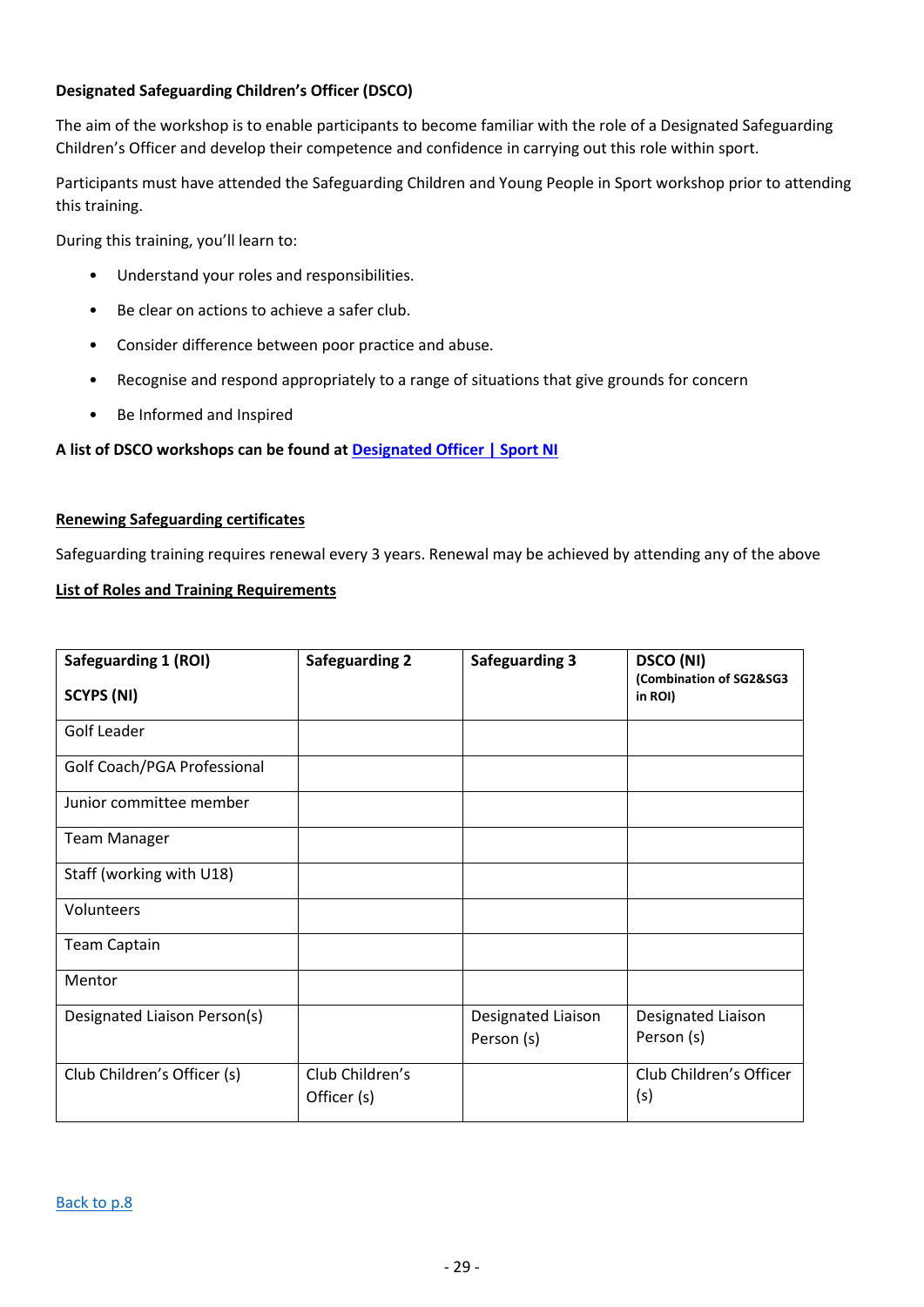# **Appendix 4 – Safeguarding Roles & Responsibilities**

# **Club Children's Officer**

The appointment of Club Children's Officers in golf clubs is an essential element in the creation of a quality atmosphere. They act as a resource with regard to children's issues.

In summary Children's Officers should review current policies in relation to young people, check that all activities are safe and fun, and inform adults of how to deal with any concerns that may arise in relation to the protection of children and young people.

Club Children's Officers should be child centred in focus and have as the primary aim the establishment of a child centred ethos within the golf club. S/he is the link between the children and the adults in the club. S/he also takes responsibility for monitoring and reporting to the Club Management Committee on how club policy impacts on young people and Golf Leaders.

The Children's Officer should be a member of or have access to, the Club Management Committee and should be introduced to the young people in an appropriate forum.

#### **The role of the Club Children's Officer should be:**

To promote awareness of safeguarding guidelines within the golf club, among young members and their parents/guardians. This could be achieved by:- the distribution of information leaflets, the establishment of a junior specific notice board, regular information meetings for the young people and their parents/guardians

- To influence policy and practice within the golf club in order to prioritise children's needs
- Establish contact with the National Children's Officer in Golf Ireland.
- To ensure that children know how to make concerns known to appropriate adults or agencies.
- To encourage the appropriate involvement of parents/ guardians in the club activities
- To act as an advisory resource to Golf Leaders on best practice in junior golf
- To report regularly to the Club Management Committee.
- To monitor changes in membership and follow up any unusual dropout, absenteeism or club transfers by children or Golf Leaders
- To ensure that the children have a voice in the running of their golf club and ensure that there are steps young people can take to express concerns about their golf activities/ experiences.
- Establish communication with other branches of the club, e.g. facilitate parent's information sessions at the start of the season
- Keep records on each member on file, including junior members, their contact numbers and any special needs of the child that should be known to leaders
- Ensure each member signs an annual membership form that includes signing up to the code of conduct for golf leaders and children and young people.
- The CCO should undertake the necessary training i.e. **Safeguarding 1 & 2 (ROI) or SCYPS & DSCO (NI)**
- Ensure that the club rules and regulations include:
	- $\triangleright$  complaints, disciplinary and appeals procedures.
	- $\triangleright$  an anti-bullying policy.
	- $\triangleright$  safety statement.
	- $\triangleright$  rules in relation to traveling with children.
	- $\triangleright$  supervision and recruitment of leaders.

Malahide Golf Club Club Children's Officer: Catherine Hennessy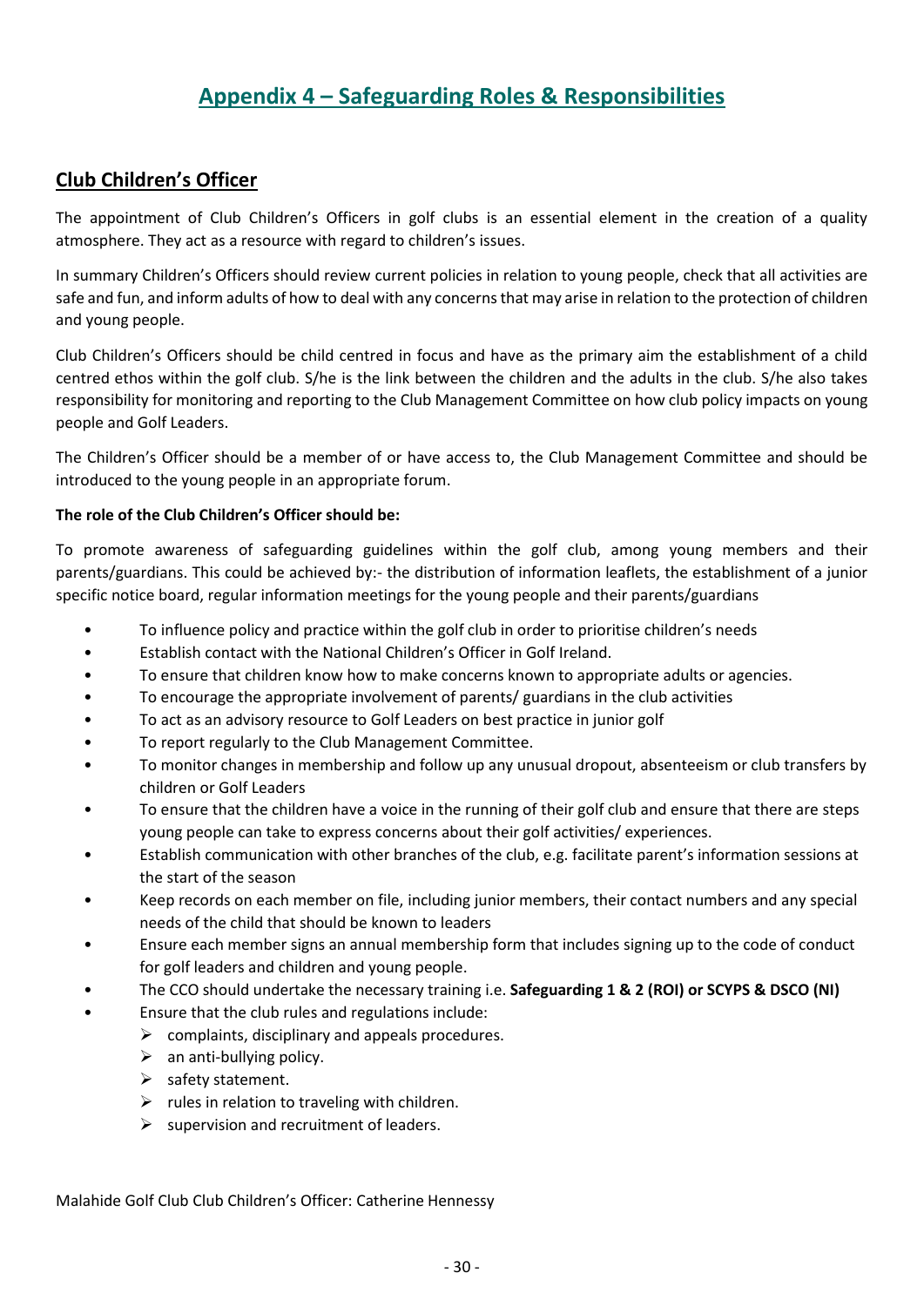# **Designated Liaison Person**

Each Golf Club must appoint a Designated Liaison Person (DLP). This person may or may not also fulfil the role of Children's Officer, however, best practice advises that they are kept as separate roles. It is recommended that this person is a senior club person. The DLP is responsible for reporting allegations or suspicions of child abuse to Tusla/Gateway or An Garda Síochána/ PSNI.

- The DLP is a resource for volunteers/coaches and should ensure that the golf clubs reporting procedures are followed. The DLP reports any suspected cases of child neglect or abuse to the Duty Social Worker in Child and Family Agency/Túsla or An Garda Síochána/ Gateway team or PSNI.
- The DLP should also inform the National Children's Officer in Golf Ireland that a report has been submitted without identifying details
- The DLP should be knowledgeable about child protection and undertake any training considered necessary i.e. **Safeguarding 1 & 3 (ROI) or SCYPS & DSCO (NI)**
- The DLP should familiarise themselves with the statutory and support services within their locality
- Have knowledge of the Safeguarding Code and relevant child protection legislation (Children First Act 2015 (ROI)/National Vetting Bureau Act 2012-2016 (ROI) and Cooperating to Safeguard Children and Young People in Northern Ireland 2017.

**Children's Officers/Designated Persons do not have the responsibility of investigating or validating child protection concerns within the golf club and have no counselling or therapeutic role. These roles are filled by the Statutory Authorities. It is, however, possible that child protection concerns will be brought to the attention of the Children's Officer/Designated Liaison Person. In this event, it is essential that the correct procedure is followed.**

Malahide Golf Club DLP: Catherine Hennessy

# **Relevant Person**

• For Clubs/organisations that operate in Republic of Ireland they must appoint a Relevant Person. Defined in the Children First Act 2015 (ROI) as a person who is appointed by a provider of a relevant service to be the first point of contact in respect of the provider's Child Safeguarding Statement.

Malahide Golf Club Relevant Person: 4 Assessed

# **National Children's Officer - NGB level only**

Golf Ireland's National Children's Officer will advise on all matters in relation to safeguarding

## **The role of the National Children's Officer involves:**

- Have knowledge of the Safeguarding Code and relevant child protection legislation (Children First Act 2015 (ROI)/ National Vetting Bureau Act 2012-2016, Co-operating to Safeguard Children and Young People in Northern Ireland 2017).
- Commitment to attendance at appropriate training as required in order to act as a resource to members in relation to children's needs
- Co-ordination of Child Safeguarding training.
- The promotion of the values, attitudes and structures which make sport enjoyable for children
- Circulation of all relevant information and resource materials, on children's sport to clubs and affiliates of the sports organisations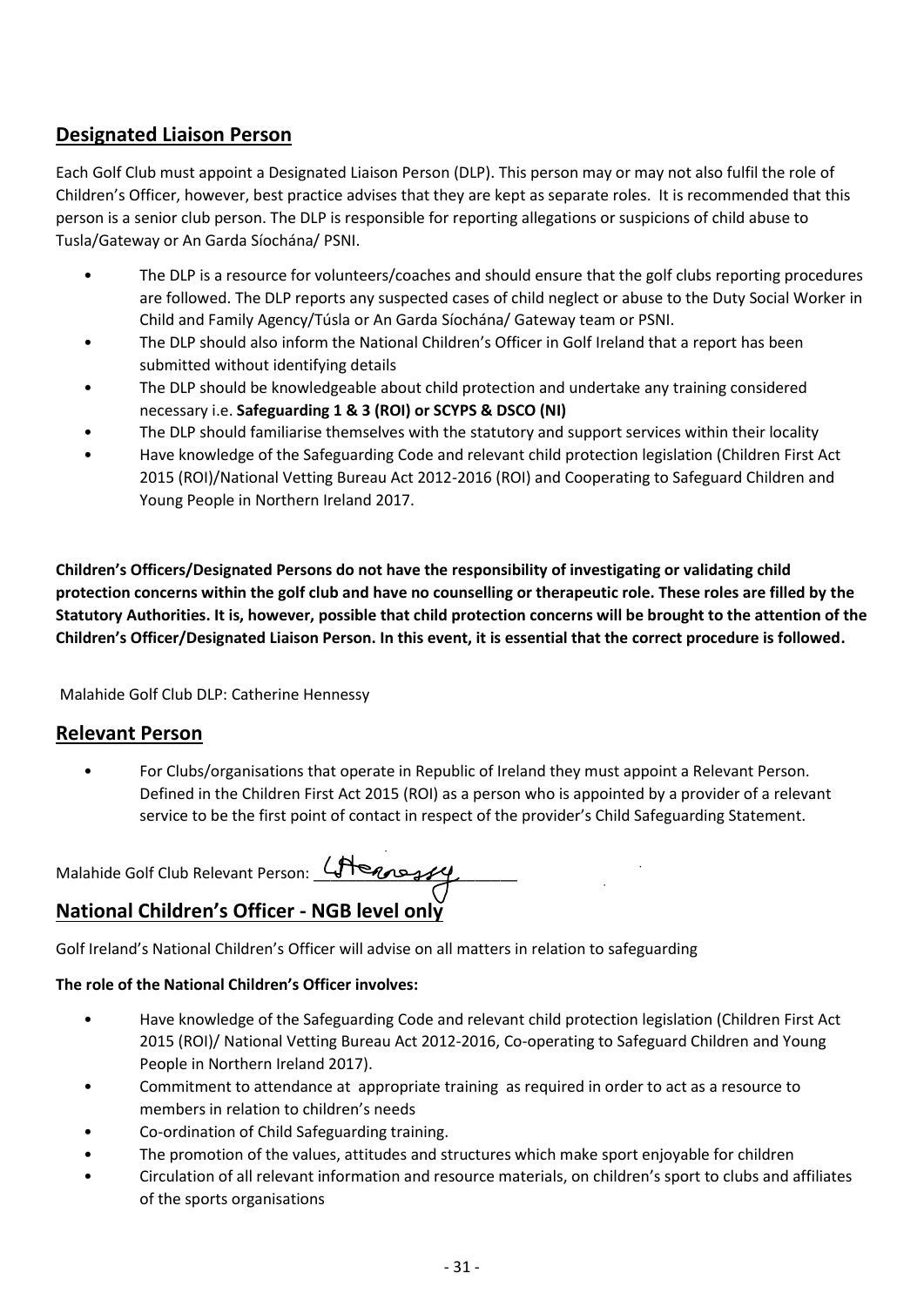- Communication with Club Children's Officers to ensure the distribution of the Code and the promotion of related education programmes, materials events and governing body related codes
- Liaison with all clubs to examine the rules, regulations and structures to ensure that they are child centred, e.g., equal playing time, appropriate competition structures, modified equipment to allow sense of achievement and success, anti-bullying policy etc.
- Liaison with clubs, to ensure drop-out rates and transfers are monitored so that unusual developments or trends can be addressed, including transfer of sports leaders
- Assisting in the development of a system of record keeping which maintains confidentiality while allowing for appropriate information to be passed to relevant authorities where necessary
- Ensuring that Golf Ireland develops an appropriate golf specific policy, which includes a policy statement, codes of conduct, disciplinary procedures, bullying policy, safety statement, recruitment and selection policy and reporting procedures.

Golf Ireland National Children's Officer: Fiona Power [safeguarding@golfireland.ie](mailto:safeguarding@golfireland.ie)

# **Mandated Person (NGB only)**

The Mandated person is a person named under schedule 2 of Children First Act 2015 (ROI). They have a legal responsibility to report concerns or allegations that reach or exceed the threshold of harm of abuse to the Tusla.

### **Legal Obligations of a Mandated Person:**

Mandated persons have two main legal obligations under the Children First Act 2015 (ROI). These are:

- To report the harm of children above a defined threshold to Tusla;
- To assist Tusla, if requested, in assessing a concern which has been the subject of a mandated report.

Golf Ireland Mandated Person: Fiona Power

### <span id="page-31-0"></span>[Back to p. 9](#page-8-0)

# **Appendix 5 – Reporting & Protection**

### **Responding to Child Abuse:**

Regardless of how a concern comes to a leader/volunteer's attention, it must be reported to the Designated Liaison Person (DLP) and Golf Ireland's National Children's Officer.

The Designated Liaison Person (DLP), in consultation with the person who raised the concern, will decide if reasonable grounds for concern exist. If reasonable grounds for concern exist, the Designated Liaison Person will report to a Tusla/Gateway duty social worker. If as the DLP you decide not to report a concern to Tusla/Gateway, the following steps will be taken:

- The reasons for not reporting should be recorded.
- Any actions taken as a result of the concern should be recorded.
- The employee or leader/volunteer who raised the concern should be given a clear written explanation of the reasons why the concern is not being reported to Tusla/Gateway.
- The employee or leader/volunteer should be advised that if they remain concerned about the situation, they are free to make a report to Tusla/Gateway team or An Garda Síochána/PSNI.

A report may be made by anyone in the organisation but should be passed on to the Designated Liaison Person/National Children's Officer, who may in turn have to pass the concern to the local Statutory Authorities. It is not the responsibility of anyone working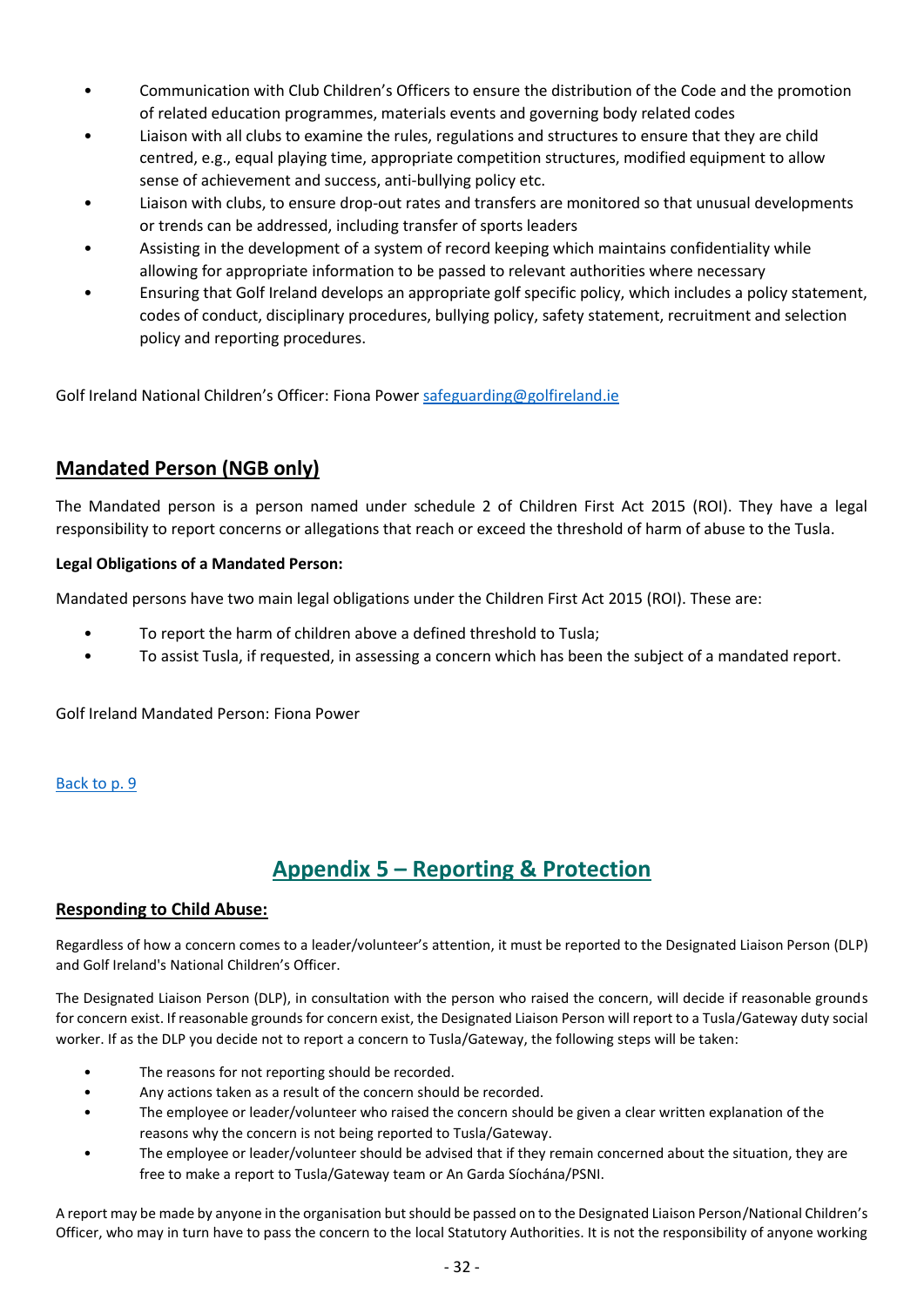within Malahide Golf Club, in a paid or voluntary capacity, to take responsibility or decide whether or not child abuse is taking place. That is the job of the local Statutory Authorities. However, there is a responsibility to protect children by assisting the appropriate agencies so that they can then make enquiries and take any necessary action to protect the junior.

In ROI the individual employee or leader/volunteer has protection under the Protection for Persons Reporting Child Abuse Act 1998, should they report independently.

In NI this does not exist, but an individual who reports a concern in "good faith" is not deliberately attempting to slander another person's name.

#### **Recording Procedure:**

- Records should be factual and include details of contacts, consultations and any actions taken.
- All agencies dealing with children must cooperate in the sharing of records with the statutory authorities where a child protection or welfare issue arises.
- Records on child protection concerns and allegations are kept securely and safely in a locked cabinet within Malahide Golf Club and these records are only accessed by the Designated Liaison Person and any other relevant person on a need to know basis
- Records are only used for the purpose for which they are intended.
- Records are only shared on a need to know basis in the best interests of the child/young person.

#### **Reasonable Grounds for concern:**

There are many reasons a leader/volunteer may be concerned about the welfare or protection of a child or young person.

You should always inform Tusla/NI Gateway Services if you have reasonable grounds for concern that a child may have been, is being, or is at risk of being abused or neglected. Persons unsure about whether or not certain behaviours are abusive and therefore reportable, can at anytime, contact a social worker for an informal discussion.

You can find details of who to contact to discuss your concern on the

Tusla websit[e https://www.tusla.ie/children-first/contact-a-social-worker3/](https://www.tusla.ie/children-first/contact-a-social-worker3/)

NI Gateway Team<https://www.nidirect.gov.uk/sites/default/files/publications/GatewayServiceTeamContactDetails.pdf>

It is important to remember that children/young people are sometimes abused by members of their own family, by peers or by others outside the family environment such as strangers, workers or trusted adults.

The following are reasonable grounds for concern:

- Evidence, for example an injury or behaviour, that is consistent with abuse and is unlikely to have been caused in any other way.
- Any concern about possible sexual abuse.
- Consistent signs that a child is suffering from emotional or physical neglect.
- A child saying or indicating by other means that he or she has been abused/harmed.
- Admission or indication by an adult or a child of an alleged abuse they committed.
- An account from a person who saw a child being abused/harmed.

Wherever appropriate, any issues should be checked with the parents/carers when considering whether a concern exists, unless doing so may further endanger the child or the person considering making the report.

It is important to remember that abuse is not always committed through personal contact with a child or young person, sometimes it is perpetrated through social media or the use of information and communication technology.

#### **Responding to a child/young person who discloses abuse:**

A child or young person may say to a leader/volunteer that they have been or are being harmed or abused. Children/ young people will often have different ways of communicating that they are being abused. If a child or young person hints at or tells a leader/volunteer that he or she is being harmed by someone, be it a parent/carer, another adult or by another child/young person (peer abuse), it should be treated in a sensitive way.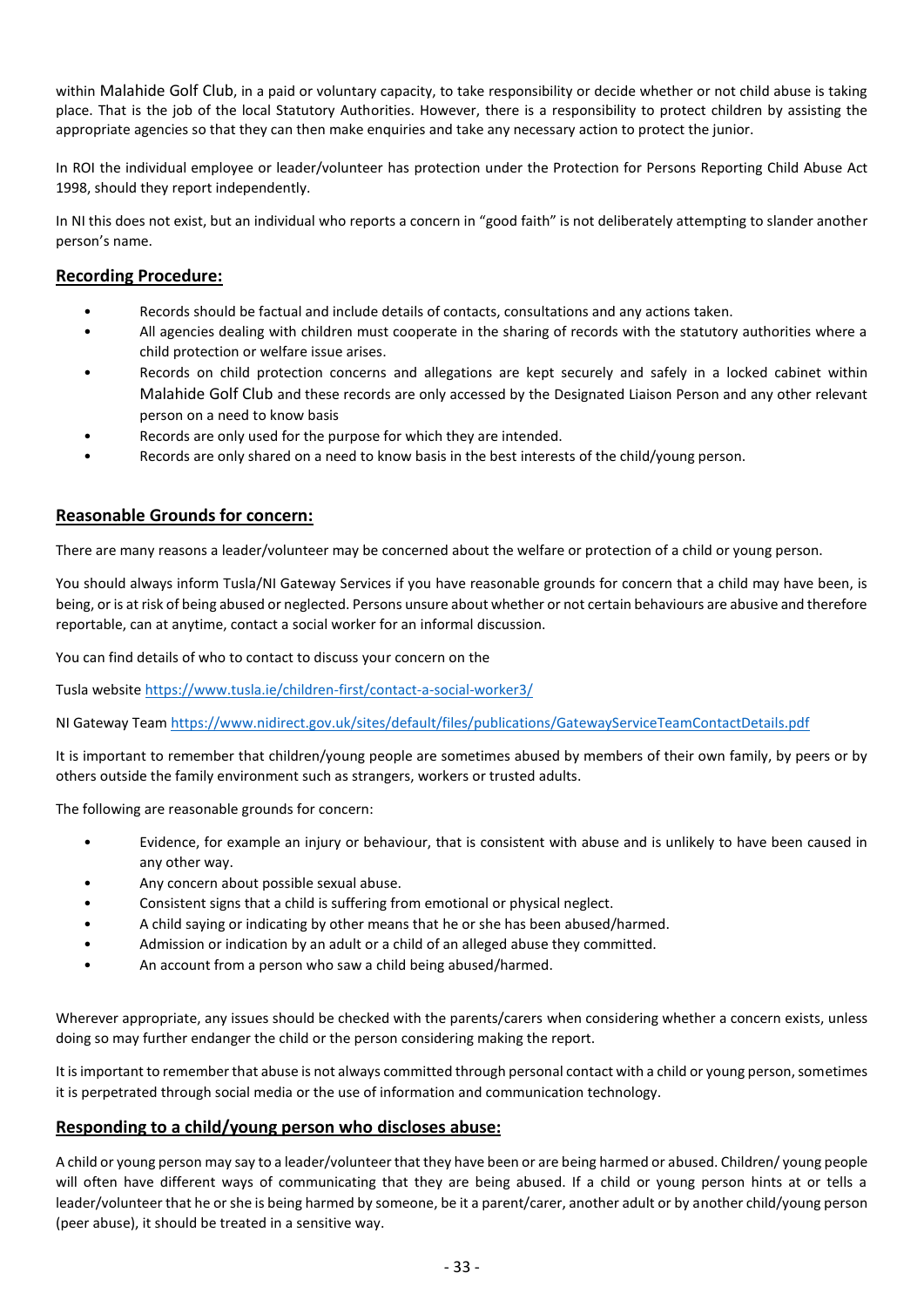- Remember, a child/young person may disclose abuse to you as a trusted adult at any time during your work with them. It is important that you are aware and prepared for this.
- Be as calm and natural as possible.
- Remember that you have been approached because you are trusted and possibly liked. The experience of telling should be a positive one so that the child will not mind talking to those involved in the investigation.
- Do not panic.
- Be aware that talking about what happened to them can be very difficult for the child/young person.
- Remember, the child or young person may initially be testing your reactions and may only fully open up over a period of time.
- Listen to what the child/young person has to say. Give them the time and opportunity to tell as much as they are able and wish to. See when listening to young people below.
- Do not pressurise the child/young person. Allow him or her to talk at their own pace and in their own language.
- Conceal any signs of disgust, anger or disbelief.
- Listen to what the child or young person has to say and follow Malahide Golf Club procedures false allegations are very rare.
- It is important to differentiate between the person who carried out the abuse and the act of abuse itself.
- It is important to reassure the child/young person that they have done the right thing in talking about what was worrying them.
- Be honest with the child/young person and tell them that it is not possible to keep information a secret but you will maintain confidentiality.

#### **When listening to the young person, ask open questions:**

- Questions should be supportive and for the purpose of clarification only.
- Avoid leading questions, such as asking whether a specific person carried out the abuse.
- You should also avoid asking about intimate details or suggesting that something else may have happened other than what you have been told.

Let the person talk - don't interview. Allow the child to talk by facilitating them with open questions like;

- Tell me what happened
- Tell me more about the part where
- What happened next

To gather basic information, you may need to ask specific closed questions, (who, where, when, what, how).

#### **Confidentiality:**

It is essential that there is a clear understanding of professional and legal responsibilities with regard to confidentiality and the exchange of information.

- Where child protection and welfare concerns arise, information must be shared on a 'need to know' basis in the best interest of the child/young person with the relevant statutory authorities and with parents/guardians (see  $4<sup>th</sup>$  bullet point).
- No undertakings regarding secrecy can be given. Those working with children/young people and families and in adult services should make this clear to parents/guardians and to the child/young person.
- The proportionate provision of information to the statutory agencies necessary for the protection of a child is not a breach of confidentiality or data protection.
- Parents/guardians and children/young people have a right to know if personal information is being shared, unless doing so could put the child/young person at further risk or may put the reporter at risk.

#### **Reporting concerns about a Child to Statutory Authorities**

Malahide Golf Club have the following procedures in place for reporting concerns to the Statutory Authorities: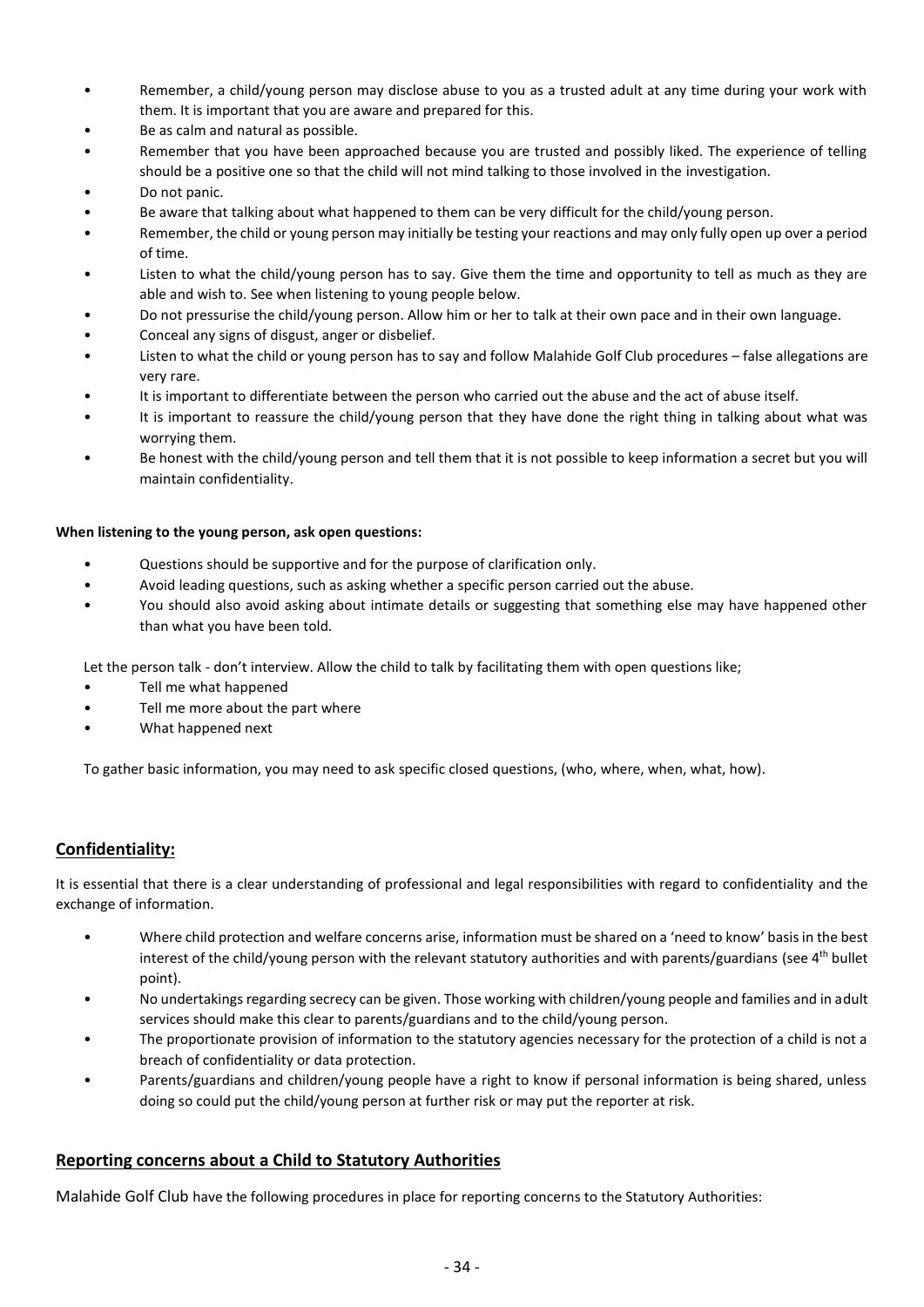- (a) Observe and note dates, times, locations and contexts in which the incident occurred or suspicion was aroused, together with any other relevant information
- (b) Report the matter as soon as possible to the Designated Liaison Person within Malahide Golf Club who has responsibility for reporting abuse. If the Designated Liaison Person have reasonable grounds for believing that the junior has been abused or is at risk of abuse, they will make a report to local Statutory Authorities who have statutory responsibility to investigate and assess suspected or actual child abuse.

The following forms will be used where reasonable grounds for concern exist –

Republic of Ireland – Tusla report form - [https://www.tusla.ie/](https://www.tusla.ie/children-first/individuals-working-with-children-and-young-people/how-do-i-report-a-concern-about-a-child/) [children-first/individuals-working-with-children-and-young](https://www.tusla.ie/children-first/individuals-working-with-children-and-young-people/how-do-i-report-a-concern-about-a-child/)[people/how-do-i-report-a-concern-about-a-child/](https://www.tusla.ie/children-first/individuals-working-with-children-and-young-people/how-do-i-report-a-concern-about-a-child/)

Northern Ireland - <https://www.nidirect.gov.uk/sites/default/files/publications/GatewayServiceTeamContactDetails.pdf>

- (c) In cases of emergency, where a junior appears to be at immediate and serious risk and the Mandated Person/Designated Liaison Person is unable to contact a duty social worker, An Garda Síochána/Police authorities should be contacted. Under no circumstances should a junior be left in a dangerous situation pending intervention by the Statutory Authorities
- (d) If the Mandated Person/Designated Liaison Person is unsure whether reasonable grounds for concern exist they can informally consult with the Statutory Authorities. They will be advised whether or not the matter requires a formal report
- (e) Where the person allegedly causing harm to a child is another child (peer abuse), reports should be made to Tusla/Gateway services for both children.
- (f) The Retrospective Abuse Report Form is to be completed and submitted to Tusla for cases of adults alleging childhood abus[e https://www.tusla.ie/children-first/publications-and-forms/](https://www.tusla.ie/children-first/publications-and-forms/) See Non-Recent abuse for more detail.

**Talking to parents/carers:** You do not need to inform the family that a report is being made, if by doing so, the child will be placed at further risk or in cases where the family's knowledge of the report could impair Tusla's/Gateway's ability to carry out an assessment. Also, it is essential Malahide Golf Club consult statutory services for advice when considering informing the family if the person making the report reasonably believes it may place them at risk of harm from the family.

#### **Responding to Non-Recent Allegations of Abuse**

It is possible that non-recent allegations of abuse can be made a number of years after the actual incident. This may be because of a change in circumstances for either the survivor or the alleged perpetrator. Any non-recent allegations must follow the current Malahide Golf Club safeguarding procedures. If there are grounds for concern, then statutory authorities must be informed (Police or TUSLA/ Gateway Teams).

The following points should also be considered;

- Clearly establish with the adult complainant if there may be any children currently at risk of harm from the person they are saying abused them as a child.
- Advise the person making the complaint that they should inform the Police/An Garda Síochána. Encourage them to do so while acknowledging the brave steps they have already taken in beginning to talk about their experience as a child. It is important that the person knows that there is a likelihood that an abuser will not have stopped abusing after their individual abuse ended and if the person harmed them they could be continuing to cause harm to others. This needs to be done without reinforcing the inappropriate guilt the survivor may already have for not coming forward earlier.
- If the complainant refuses to talk to the statutory authorities but has provided you with enough identifying factors then this information MUST be shared with the police/ An Garda Síochána. This breach of the complainants' confidence is only appropriate if there is any potential that the alleged perpetrator is still a risk to children or could face prosecution (i.e. they are alive). Remember, the welfare of any children currently at risk is paramount. This must take priority over any request of confidentiality from the person providing you with the information/complaint. This should be explained to them at the earliest possible stage
- Offer support to the complainant when they are making a formal complaint to the police/An Garda Síochána.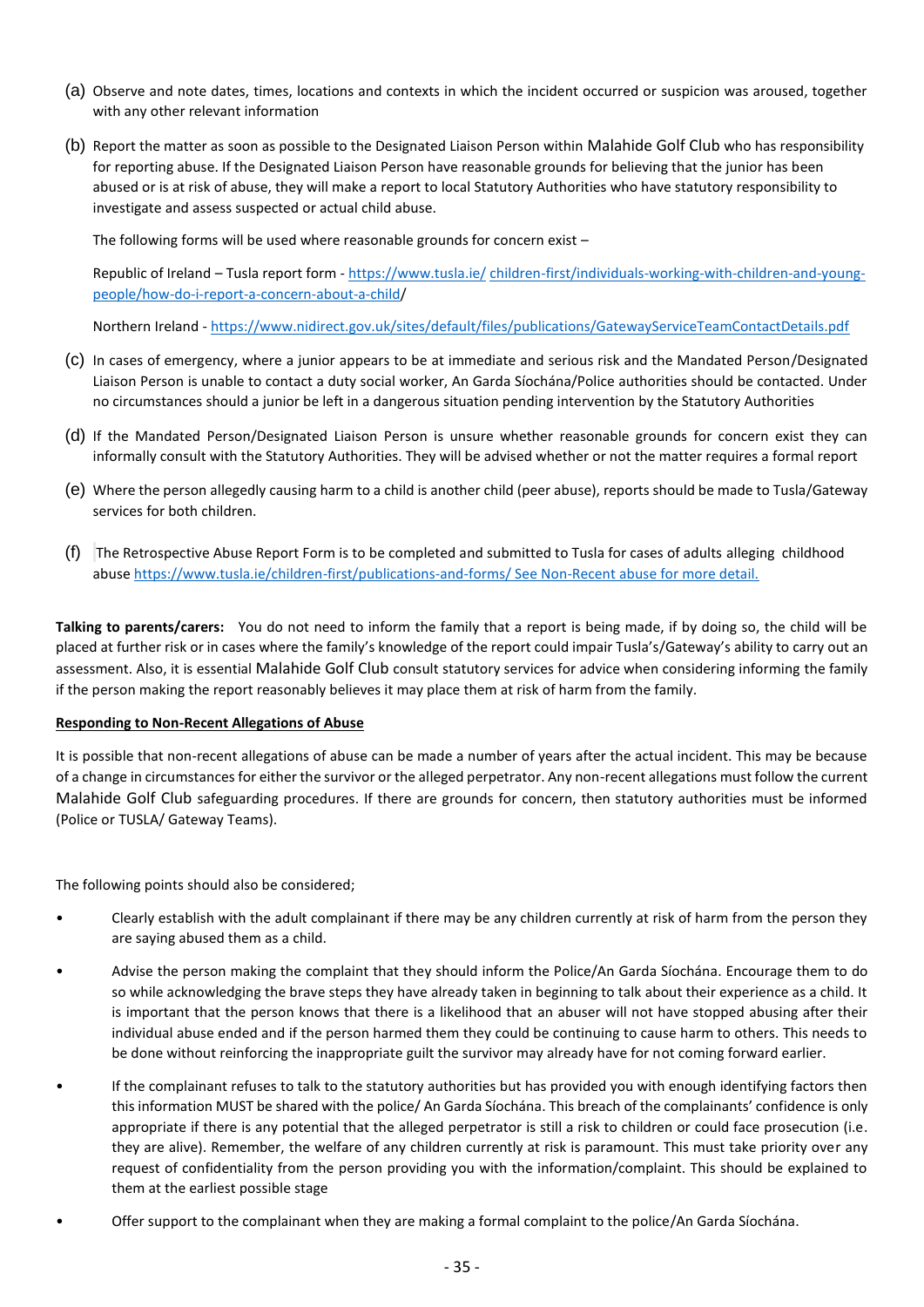Signpost the complainant to support agencies that can provide counselling.

When an adult making a complaint chooses not to report the matter to the police/An Garda Síochána and you have already discussed the possibility of any child still being at risk you must follow Malahide Golf Club reporting procedures and inform the Police/ An Garda Síochána or TUSLA/Gateway Team immediately of any identifying features of the allegation including the name of the alleged abuser. The person making the complaint should be informed that this is the organisation's moral and legal responsibility. If the individual wishes to remain anonymous this should be respected but again explaining that without any further cooperation, there may be little action the Police/An Garda Síochána can take to protect others. Encourage them to talk directly to the TUSLA/Gateway Teams, if not the Police/An Garda Síochána, in order to enable social services to consider if there is any action they can take to protect children at risk, as their threshold for intervention is lower than the evidence required for any criminal justice prosecution.

## **Allegations of abuse against Malahide Golf Club Leaders**

If such an allegation is made against a leader/volunteer/staff member the following procedures will be followed:

- The reporting procedure to Tusla/Gateway Services in respect of the child/ young person and the alleged abuser (see previous page)
- The internal personnel procedure for dealing with the leader/ volunteer.(Appendix 6)

An allegation of abuse may relate to a person who works with children who has:

- Behaved in a way that has or may have harmed a child/ young person;
- Possibly committed a criminal offence in relation to a child/young person;
- Behaved towards a child/young person or children/young people in a way that indicates they may pose a risk of harm to a child/young person;
- Behaved in a way that is contrary to Malahide Golf Club code of conduct;
- Behaved in a way that is contrary to Malahide Golf Club guidelines.

If an allegation is made against a golf leader/volunteer, Malahide Golf Club will ensure that everyone involved is dealt with appropriately and in accordance with Malahide Golf Club child safeguarding procedures, the rules of natural justice and any relevant employment law.

The safety of the child making the allegation and any others who are/may be at risk should be ensured and this should take precedence over any other consideration. In this regard, Malahide Golf Club will take any necessary steps which may be immediately necessary to protect children

#### **The reporting procedure**

If the Designated Liaison Person has reasonable grounds for concern, the matter will be reported to the Statutory Authorities, following the standard reporting procedure. See page above

#### **The procedure for dealing with a golf leader**

The Designated Liaison Person makes the report to the Statutory Authorities and seeks advice about how and when to inform the person the allegation is made against.

• Malahide Golf Club, following advice from statutory agencies will inform the golf Leader that (a) an allegation has been made against them and

(b) the nature of the allegation. They will be afforded an opportunity to respond and their response will be noted and passed on to the Statutory Authorities

• The Leader may be asked to step aside pending the outcome of the investigation. When a person is asked to step aside it should be made clear that it is only a precautionary measure and will not prejudice any later disciplinary proceedings. This task will be undertaken by a senior office holder other than the designated liaison person who takes the responsibility for reporting.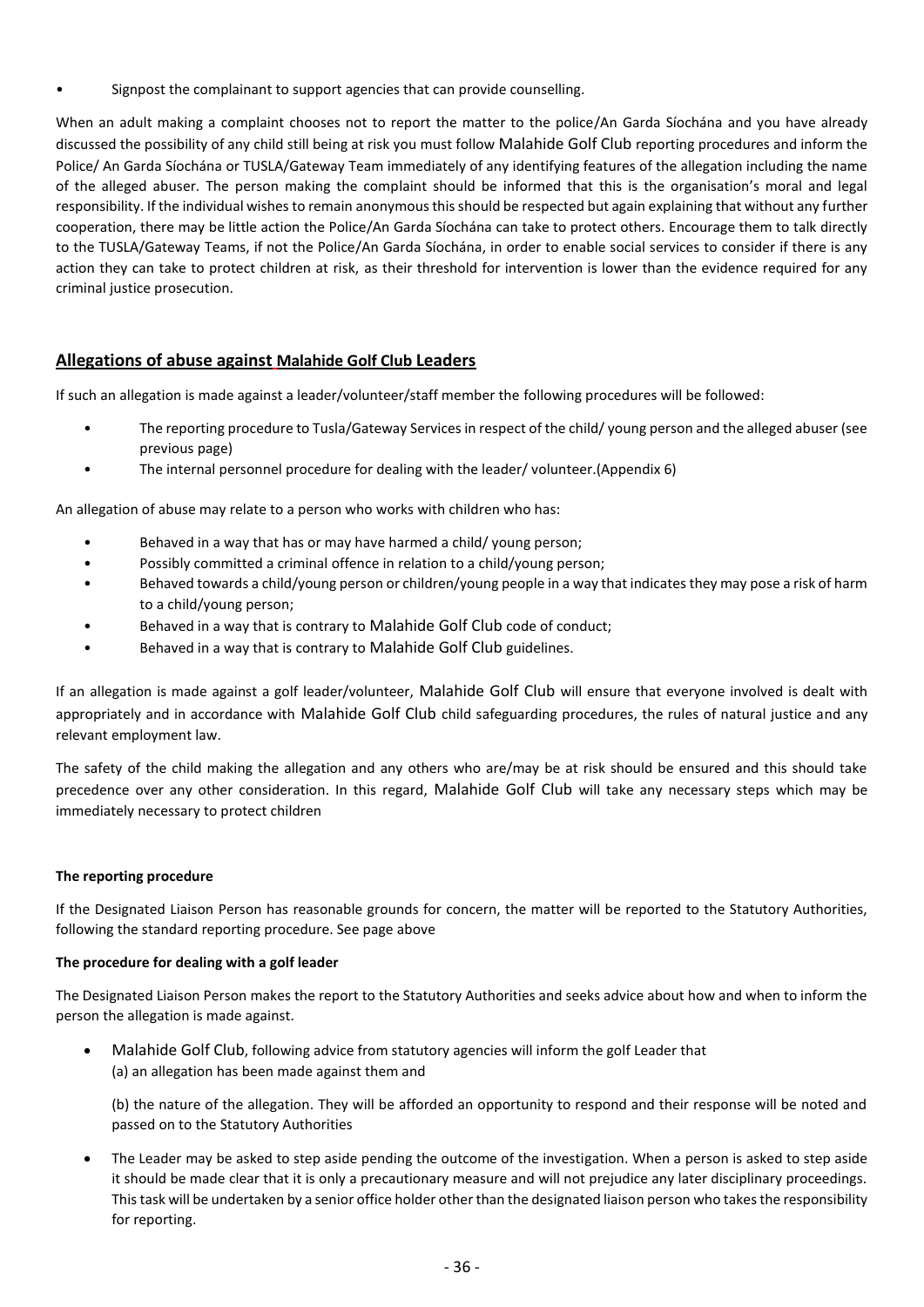Disciplinary action for the Leader should be considered but only if this does not interfere with the investigation of the Statutory Authorities. It is important to consider the outcome of the investigation and any implications it might have. The fact that someone an allegation has been made against has not been prosecuted, been found guilty or no further action (NFA) by statutory agencies, does not automatically mean that they are appropriate to work with juniors in the future.

Irrespective of the findings of the Statutory Authorities, Malahide Golf Club Disciplinary Committee/Case Management Group will assess all individual cases to decide whether a member of staff or volunteer should be reinstated and if so, how this can be sensitively handled. This may be a difficult decision, especially where there is insufficient evidence to uphold any action by the Statutory Authorities. In such case Malahide Golf Club Disciplinary Committee/Case Management Group must reach a decision based upon the balance of probability that an incident happened or not. This means that if the decision is made on the balance of probability that it is more likely than not that the allegation is true, there are implications of this for the safety of juniors and sanctions may be required. The welfare of the junior will remain of paramount importance throughout. Malahide Golf Club may need to disclose information to ensure the protection of juniors in its care, in NI clubs/organisations are obliged to pass information to the Disclosure and Barring Service (DBS, see below).

All persons involved in a child protection process (the child, his/her parents/carers, the alleged offender, his/her family, Golf Leaders) will be afforded appropriate respect, fairness, support and confidentiality at all stages of the procedure.

#### **Duty to refer to Disclosure and Barring Service (NI only)**

Under the Safeguarding Vulnerable Groups (NI) Order, all organisations have a duty to refer information to the Disclosure and Barring Service (DBS) in certain circumstances. In all cases there are two conditions, both of which must be met, to trigger a referral to the DBS by a regulated activity provider.

A referral MUST be made to the DBS if:

- a. withdraws permission for an individual to engage in regulated activity, or would have done so had that individual not resigned, retired, been made redundant or been transferred to a position which is not regulated activity; because
- b. they think that the individual has:
	- engaged in relevant conduct;
	- satisfied the criteria set out in the Harm Test; or
	- received a caution or conviction for a relevant offence.

If both conditions have been met, the club/organisation will refer the information on to the DBS.

The referral must be made to the DBS when the club/organisation has (in following with good practice) gathered sufficient evidence as part of its investigations to support its reasons for withdrawing permission for the person in question to engage in regulated activity, consulted with the relevant social services or police if appropriate.

#### **ANONYMOUS COMPLAINTS**

Anonymous complaints can be difficult to deal with but should not be ignored. In all cases the safety and welfare of the child/children is paramount. Any such complaints relating to possible child protection concerns should be brought to the attention of the Children's Officer/Designated Liaison Person. The information should be checked out and handled in a confidential manner.

#### **RUMOURS**

Rumours should not be allowed to hang in the air. Any rumours relating to possible child protection concerns should be brought to the attention of the Designated Liaison Person/Children's Officer and checked out without delay.

#### **Categories of Abuse:**

In ROI and NI the statutory authorities define a number of different categories of abuse.

Children First: National Guidance for the Protection and Welfare of Children 2017 (ROI) defines four categories of abuse: neglect, emotional abuse, physical abuse and sexual abuse. A child/young person may be subjected to one or more forms of abuse at any given time.

Cooperating to Safeguard Children and Young People 2017 (NI) defines categories of abuse: neglect, emotional abuse, physical abuse, sexual abuse and exploitation.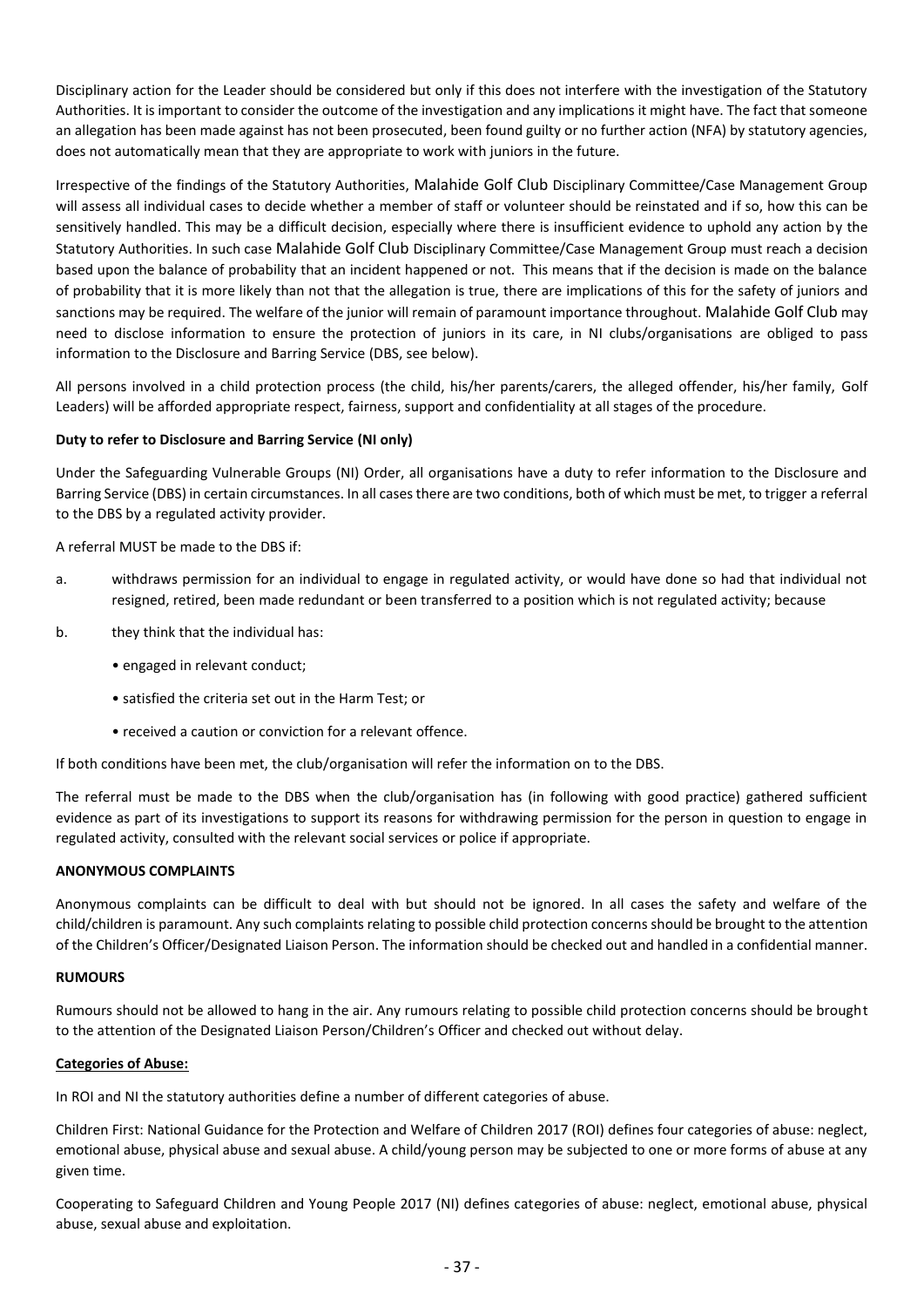When working with children/young people it is important to be aware of the four categories of abuse these are as follows:

#### **Neglect:**

Child neglect is the most frequently reported category of abuse, both in Ireland and internationally. Ongoing chronic neglect is recognised as being extremely harmful to the development and well-being of the child and may have serious long-term negative consequences.

Neglect occurs when a child does not receive adequate care or supervision to the extent that the child is harmed physically or developmentally. It is generally defined in terms of an omission of care, where a child's health, development or welfare is impaired by being deprived of food, clothing, warmth, hygiene, medical care, intellectual stimulation or supervision and safety.

#### **Emotional Abuse:**

Emotional abuse is the systematic emotional or psychological ill-treatment of a child as part of the overall relationship between a caregiver and a child. Once-off and occasional difficulties between a parent/carer and child are not considered emotional abuse. Abuse occurs when a child's basic need for attention, affection, approval, consistency and security are not met, due to incapacity or indifference from their parent or caregiver. In NI it is recognised that emotional abuse may involve bullying – including online bullying through social networks, online games or mobile phones – by a child's peers.

#### **Physical Abuse:**

Physical abuse is when someone deliberately hurts a child physically or puts them at risk of being physically hurt. It may occur as a single incident or as a pattern of incidents. A reasonable concern exists where the child's health and/ or development is, may be, or has been damaged as a result of suspected physical abuse.

#### **Physical abuse can include the following:**

- Physical punishment.
- Beating Slapping, hitting or kicking.
- Pushing Shaking or throwing.
- Pinching Biting, choking or hair-pulling.
- Use of excessive force in handling.
- Deliberate poisoning.
- Suffocation.
- Fabricated/induced illness.
- Female genital mutilation.

#### **Sexual Abuse:**

Sexual abuse occurs when a child is used by another person for his or her gratification or arousal, or for that of others. It includes contact and non-contact sexual acts such as masturbation, fondling, oral or penetrative sex or exposing the child to sexual activity directly or through pornography. Sexual abuse is not solely perpetrated by adult males. Women can commit acts of sexual abuse, as can other children.

#### **Exploitation:**

Exploitation is the intentional ill-treatment, manipulation or abuse of power and control over a child or young person; to take selfish or unfair advantage of a child or young person or situation, for personal gain. It may manifest itself in many forms such as child labour, slavery, servitude, engagement in criminal activity, begging, benefit or other financial fraud or child trafficking. It extends to the recruitment, transportation, transfer, harbouring or receipt of children for the purpose of exploitation. Exploitation can be sexual in nature.

NB: If you require further information on any of the categories of abuse listed above please consult Children First Guidance directly via the following link:

#### [https://www.tusla.ie/uploads/content/Children\\_First\\_National\\_Guidance\\_2017.pdf](https://www.tusla.ie/uploads/content/Children_First_National_Guidance_2017.pdf)

### or

Cooperating to Safeguard Children and Young People: [https://www.health-ni.gov.uk/publications/co-operating](https://www.health-ni.gov.uk/publications/co-operating-safeguard-children-and-young-people-northern-ireland)[safeguard-children-and-young-people-northern-ireland](https://www.health-ni.gov.uk/publications/co-operating-safeguard-children-and-young-people-northern-ireland)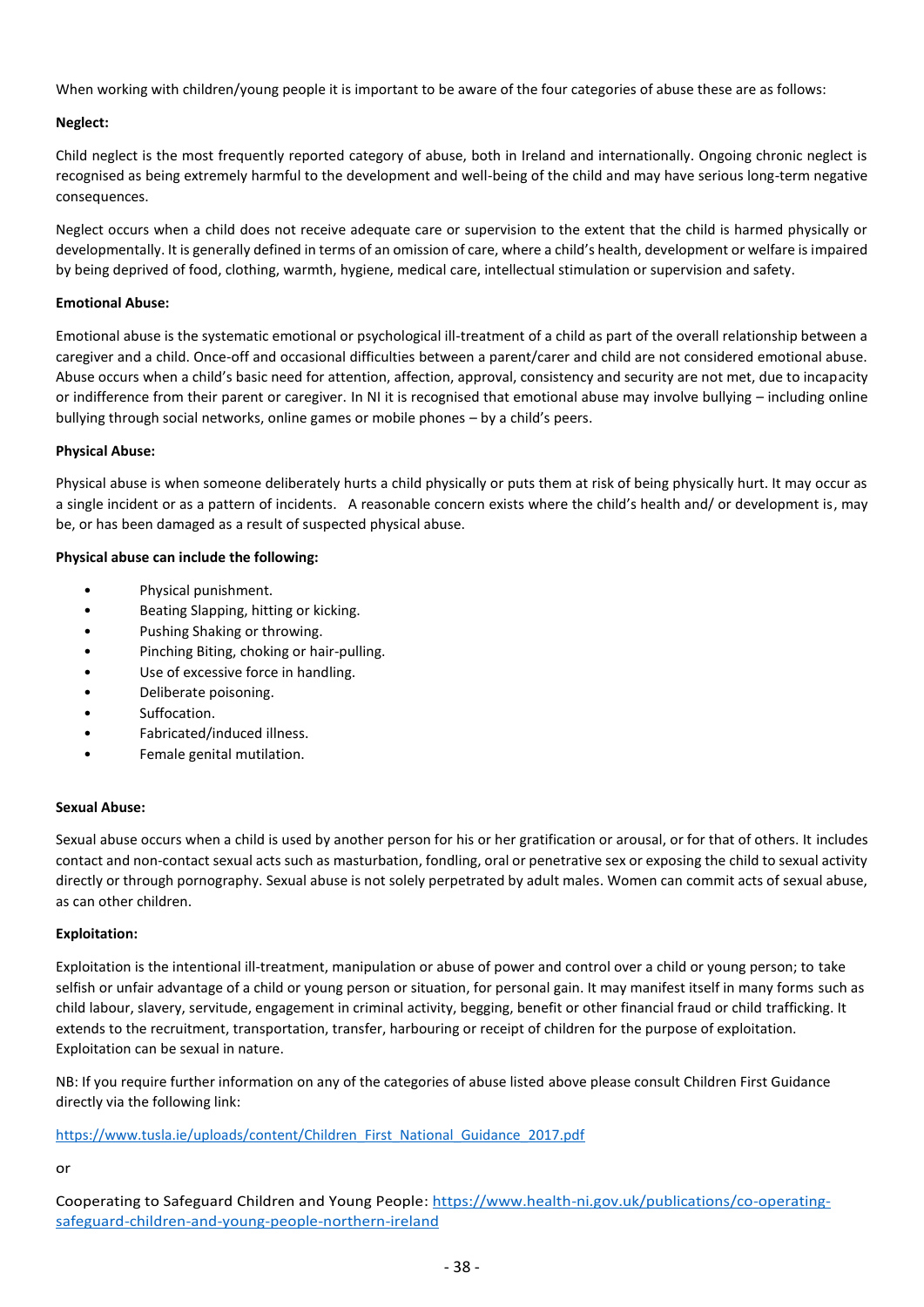#### **Signs of Abuse:**

If you are dealing with children, you need to be alert to the possibility that a welfare or protection concern may arise in relation to children you come in contact with. A child needs to have someone they can trust in order to feel able to turn to for help or advice about a worry they may have or abuse they may be experiencing. They need to know that they will be listened to and taken seriously to assist in getting them the help they need. Without these things, they may be vulnerable to continuing abuse.

Some children may be more vulnerable to the risk of abuse than others. There may be particular times or circumstances when a child may be more vulnerable to abuse in their lives. In particular, children with disabilities, children with communication difficulties, children in care or living away from home, or children with a parent or parents with problems in their own lives may be more susceptible to harm.

The following list is intended to help your organisation/club identify the range of issues in a child's life that may place them at greater risk of abuse or neglect. It is important for you to remember that the presence of any of these factors does not necessarily mean that a child in those circumstances or settings is being abused.

#### **Parent/Carer Factors:**

- Drug and alcohol misuse.
- Addiction, including gambling.
- Mental health issues.
- Parental disability issues, including learning or intellectual disability.
- Conflictual relationships.
- Domestic violence.
- Adolescent parents.

#### **Child Factors:**

- Age.
- Gender.
- Sexuality.
- Disability.
- Mental health issues, including self-harm and suicide.
- Communication difficulties.
- Trafficked/Exploited.
- Previous abuse.
- Young carer.

#### **Community Factors:**

Cultural, ethnic, religious or faith-based norms in the family or community which may not meet the standards of child welfare or protection required in this jurisdiction. Culture-specific practices, including:

- Misogynistic attitudes
- Female genital mutilation.
- Forced marriage.
- Honour-based violence.
- Radicalisation.

#### **Environmental factors:**

- Housing issues.
- Children who are out of home and not living with their parents, whether temporarily or permanently.
- Poverty/Begging.
- Bullving.
- Internet and social media-related concerns

#### **Poor motivation or willingness of parents/guardians to engage:**

- Non-attendance at appointments.
- Lack of insight or understanding of how the child is being affected.
- Lack of understanding about what needs to happen to bring about change.
- Avoidance of contact and reluctance to work with services or cooperate with club.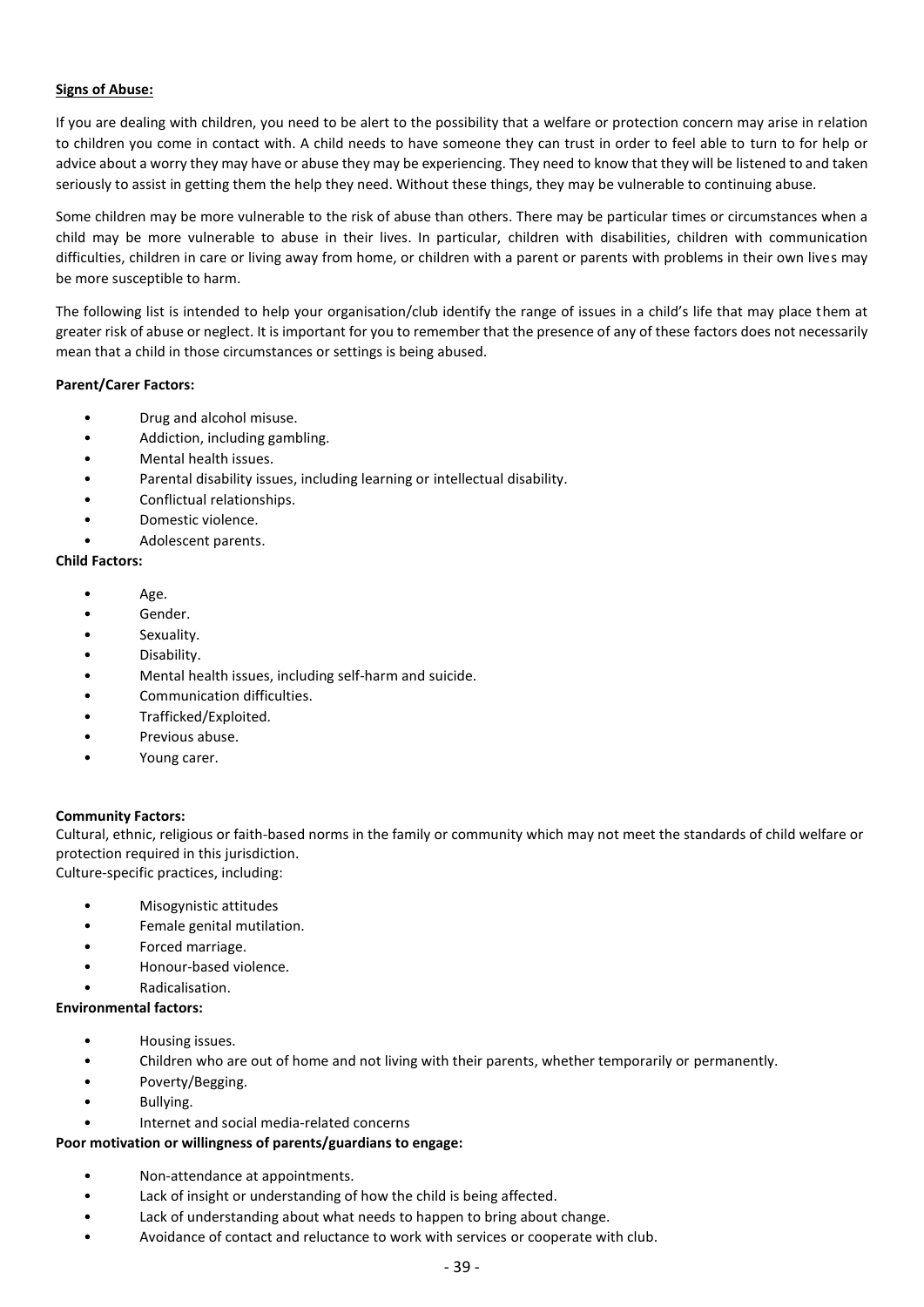• Inability or unwillingness to comply with agreed plans to improve the experience for the young people.

You should consider these factors as part of being alert to the possibility that a child may be at risk of suffering abuse and in bringing reasonable concerns to the attention of Tusla/Gateway.

#### **Statutory Contacts Republic of Ireland & Northern Ireland**

#### **TUSLA-Child & Family Agency**

If in the Republic of Ireland if you have any concerns about a child you should report it to the Child & Family Agency please see website for contact details

[http://www.tusla.ie/](http://www.tusla.ie/services/child-protection-welfare/contact-a-social-worker/) [services/child-protection-welfare/contact-a-social-worker/](http://www.tusla.ie/services/child-protection-welfare/contact-a-social-worker/)

Any query or concern in relation to children out of hours should be reported immediately to An Garda Síochána

#### **Northern Ireland Health and Social Care Trusts**

Each trust will have a Gateway team to deal with reports of abuse and also more local contacts for ongoing professional liaison for advice on concerns.

**Regional Emergency Social Work service. Available 5.00 PM – 9.00 AM Monday to Thursday and 5.00 PM on Friday to 9.00 AM on Monday. There is a 24 hour cover over public holidays. Tel: 028 9504 9999**

#### **Gateway Numbers**

| Tel: 03001234333   |
|--------------------|
| Tel: 03001000300   |
| Tel: 08007837745   |
| Tel: 028 90 507000 |
| Tel: 028 71314090  |
|                    |

#### [Back to p.10](#page-9-0)

# **Appendix 6 – Disciplinary, Complaints & Appeals Procedure**

<span id="page-39-0"></span>As a leader/employee/volunteer of *Malahide Golf Club*, your behaviour must always reflect the high standards of our organisation and all that is good within our sport. Fair play in all competitions is expected. Where an allegation or complaint arises that your behaviour has fallen short of the standard expected of you, an inquiry will be made to establish if you should be subject to a disciplinary process.

Safeguarding complaints are complaints that involve a person under the age of 18. This document is written to provide a clear and easy to follow guide on how alleged poor practice complaints of a safeguarding nature are handled within Malahide Golf Club**.**

It is important to note that the investigation of suspected child abuse is the responsibility of the Statutory Authorities and should not be undertaken by Designated Liaison Person's or other Golf Leaders. The standard reporting procedure outlined in the Statutory Authorities guidelines will be followed.

#### **If an incident occurs that appears to breach the expected standards, the following procedure will be followed:**

#### **Complaints Procedure for alleged Poor Practice**

#### **What is Poor Practice**

Incidents of poor practice occur when the needs of a child are compromised. Examples of poor practice are likely to be once off incidents and these might include but are not limited to: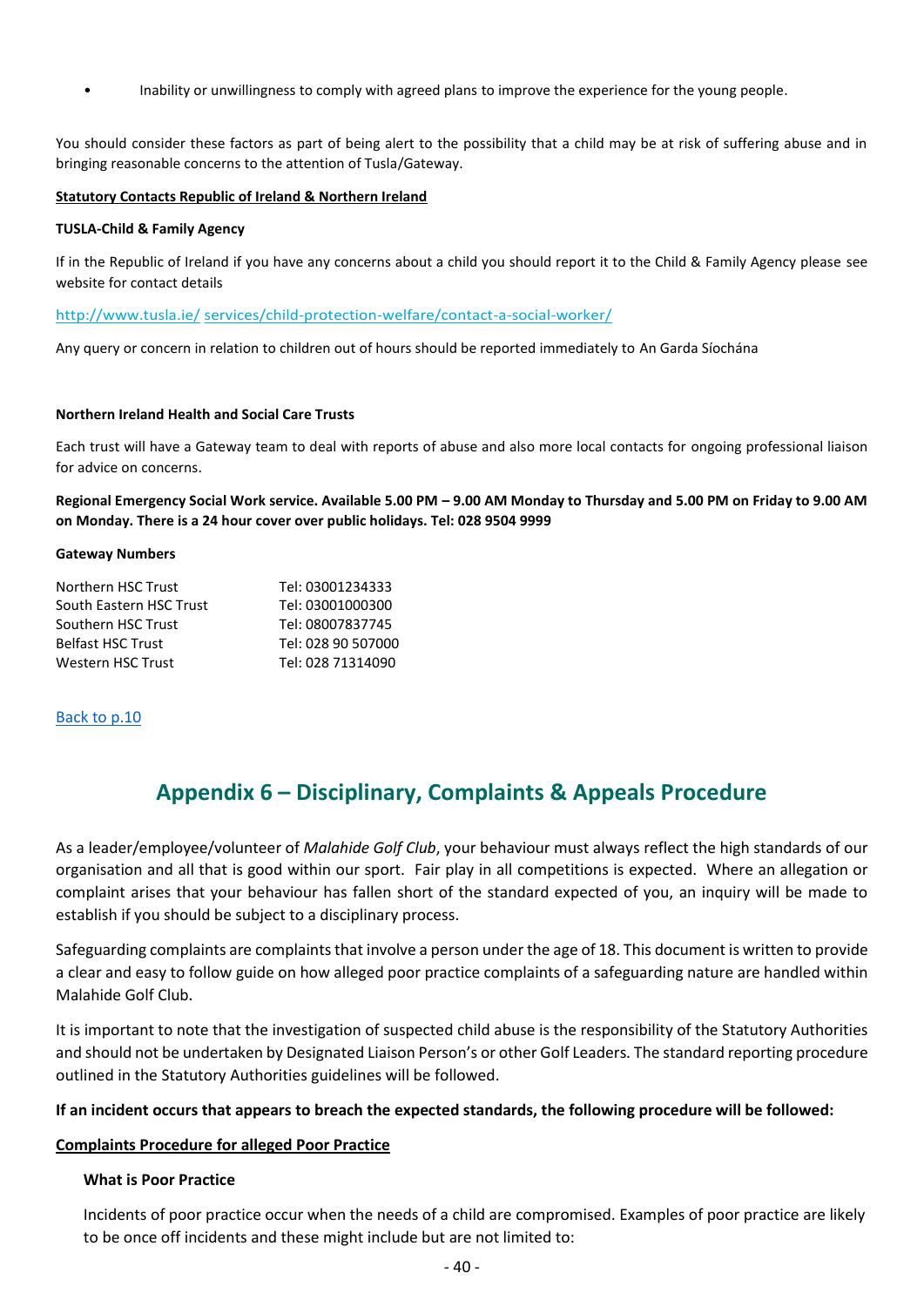#### Leader

- Being negative during sessions and competitions
- Not putting the welfare of the young person first
- Giving preferential treatment to individuals and unfairly rejecting others
- Discouraging fair play and not treating participants equally
- Not recognising developmental needs, ensuring activities are appropriate for the individual
- Not planning and preparing appropriately
- Not reporting concerns in accordance with Malahide Golf Club Safeguarding Policy reporting procedures
- Spending excessive amounts of time with children away from others
- Taking sessions alone
- Constant communication with individual golfers by mobile phone or email
- Taking children to their home
- Taking children on journeys alone in their car
- Using inappropriate language

Representative Players

- Not maintaining high standards of conduct when interacting with juniors, other participants, parents, officials and organisers.
- Behaving irresponsibly and seeking out to unfairly affect a player or the outcome of the game
- Intentionally exposing any junior to embarrassment or disparagement using flippant or sarcastic remarks
- Using inappropriate language and or demonstrating threatening/abusive/bullying behavior

#### Parent/Guardian

- Not maintaining high standards of conduct when interacting with juniors, participants, other parents/guardians, officials and organisers.
- Behaving irresponsibly and seeking out to unfairly affect a player or the outcome of the game
- Intentionally exposing any junior to embarrassment or disparagement using flippant or sarcastic remarks
- Interfering with the coach or professional while working with the junior
- Using inappropriate language and or demonstrating threatening/abusive behavior

#### Spectators

- Using inappropriate language towards children, participants, coaches, referees or other spectators
- Entering the course or practice facilities or training sessions without being asked to do so
- Making inappropriate comments about a child's performance

#### **Process for dealing with alleged Poor Practice**

Where alleged poor practice has been identified or reported, it must be dealt with in a fair and impartial manner. All information should be treated in the strictest of confidence, in accordance with procedures concerning confidentiality outlined in Malahide Golf Club Safeguarding Policy.

If the complainant believes the concern is of a safeguarding nature then the following procedure should be followed:

- The complaint should be in writing to the Secretary or Club Children's Officer and should be responded to within 7 working days. If the complaint is against a junior, correspondence will be to the parent/guardian.
- On receiving a complaint, Malahide Golf Club will appoint a disciplinary committee of no less than three members. It will be the responsibility of this committee to select a representative (investigator) to meet with the complainant and any other witnesses to ask for their explanation of what happened.
- The committee will consist of representatives from the junior golf committee, club management committee/club members and the club children's officer.
- The disciplinary committee will furnish the individual with the nature of the complaint being made against them and afford them the opportunity of providing a response either verbally or in writing, but usually at a meeting with the disciplinary committee. U18's should be accompanied by a parent/guardian.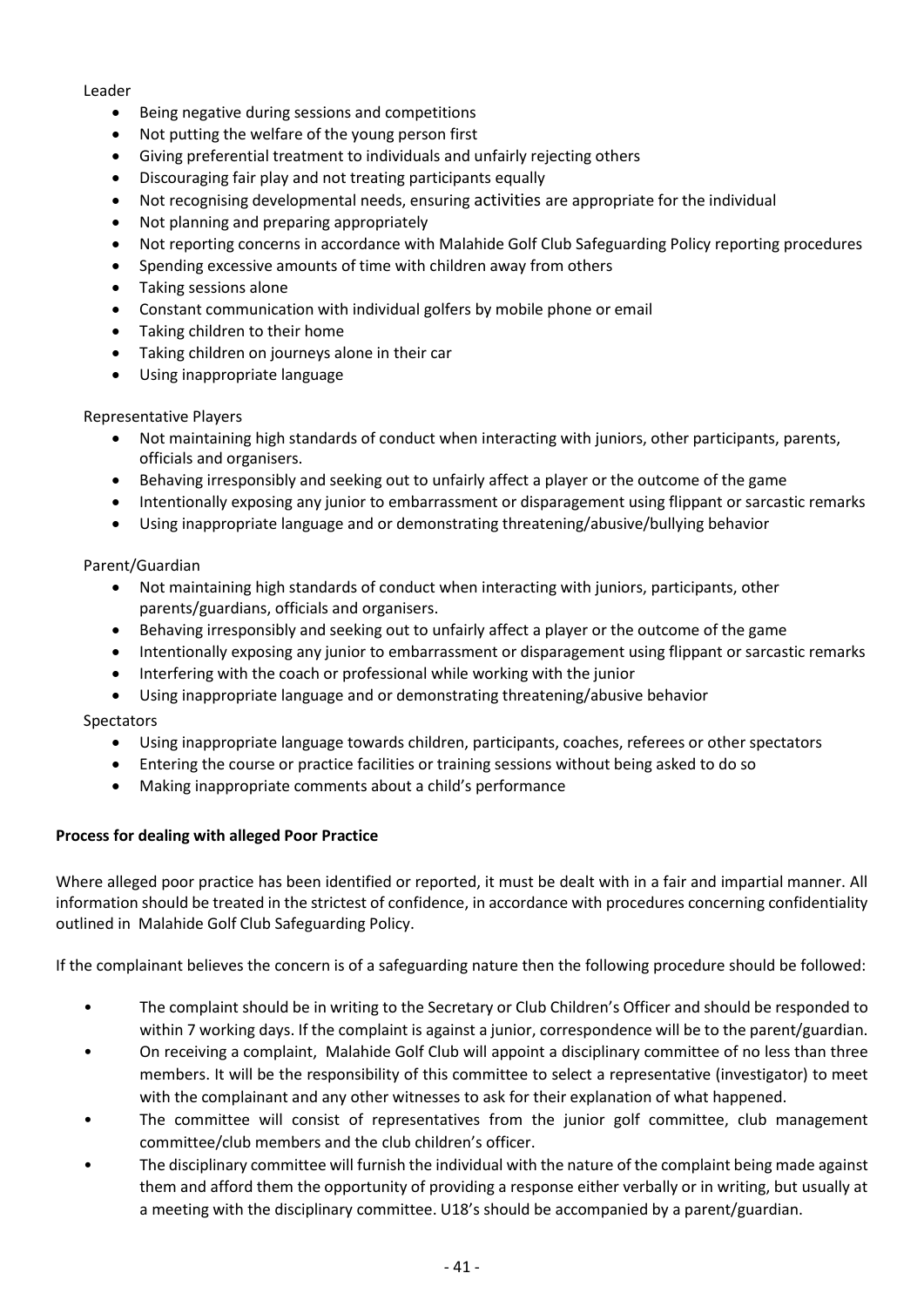- While maintaining confidentiality the appropriate disciplinary committee with safeguarding knowledge will hear the case of all parties involved and decide if behaviour has breached Malahide Golf Club Safeguarding Policy.
- If the complaint involves suspected abuse or a criminal offence the club children's officer/designated person will be consulted and the disciplinary committee disbanded. The statutory authorities will then be informed.
- The disciplinary committee will review any relevant paperwork and hold any necessary meetings with all parties to proceed with complaints into any incident of suspected misconduct that does not relate to child abuse.
- Written confidential records of all complaints will be kept safely and confidentially in a locked cabinet.
- Where it is established that an incident of misconduct has taken place, the disciplinary committee will notify the alleged of any sanction being imposed. The range of sanctions should reflect the seriousness of the alleged misconduct, whilst at the same time, being fair and proportionate to the complaint. The notification should be made in writing, setting out the reasons for the sanction. If the member is under 18 years of age, correspondence will be addressed to the parents/guardians.
- If the leader/employee/volunteer against whom the complaint was made is unhappy with the decision of the disciplinary committee, they have the right to appeal the decision to an appeals committee (independent of a disciplinary committee). Any appeal should be made in writing within 10 days of the decision of the disciplinary committee.
- Following the appeals meeting the Appeals Committee will either confirm the original sanction or modify it in respect of further information provided through the appeal hearing. This decision is final and cannot be appealed against.

**If any party is not satisfied with the outcome, the matter can be referred to the Governing Body. However, efforts to resolve the issue at local level should be exhausted before the Governing Body is engaged in attempts to resolve the matter.**

### **Suspension for Safeguarding Purposes**

If any leader/employee/volunteer of Malahide Golf Club becomes the subject of an allegation of sexual misconduct or abuse involving a child or young person, resulting in an investigation by any statutory agencies charged with that responsibility, then Malahide Golf Club reserves the right to impose a suspension without prejudice of their role until the matter has been fully investigated and a decision reached. Upon the successful resolution of the matter by the statutory agencies, the employee/volunteer/leader may have their suspension lifted. But the removal of a suspension will only follow an additional risk assessment to consider any possible breaches of Malahide Golf Club Safeguarding policy. The recommendation by Malahide Golf Club disciplinary committee should be confirmed by the Board of Malahide Golf Club and will be communicated in writing to the employee/volunteer/leader.

In this respect the Statutory Authorities are Tusla and An Garda Síochána in the Republic of Ireland and Heath &Social Care Trusts Gateway Team and The PSNI in Northern Ireland.

### **Possible Sanctions Involving Poor Practice** (but not limited to)

Leader

- Issued with a verbal and/or written warning
- To re-attend a Safeguarding Children in Sport course
- To step aside from duties for a specified period of time, or permanent removal
- Asked to work alongside a more experienced leader for a specified period of time to ensure best practice is followed at all times
- Monitored by a nominated person as directed by the appropriate committee

#### Representative Players

• Issued with a verbal and/or written warning and warned as to their future conduct. This will be noted on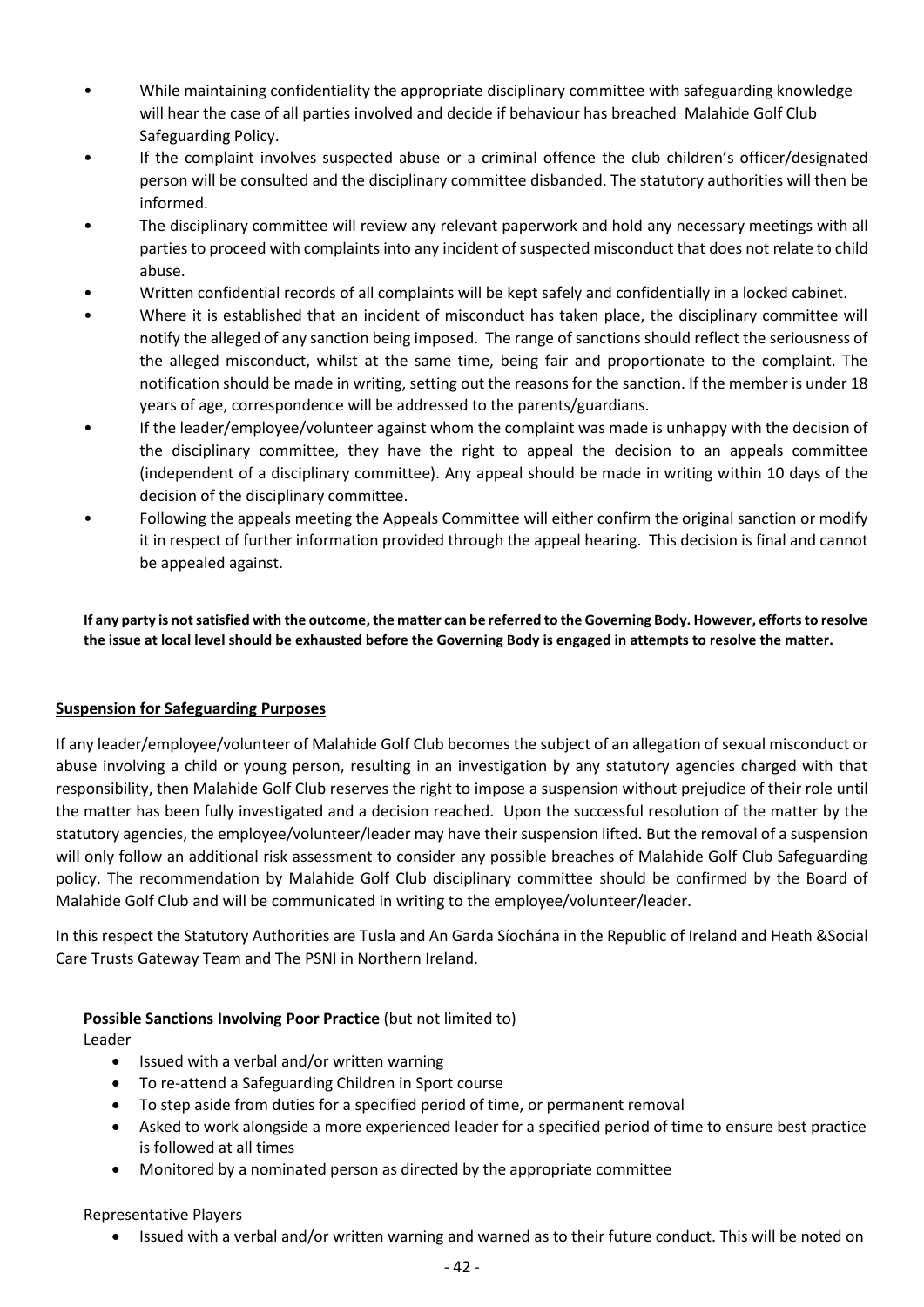the players record

- Loss of privileges in relation to equipment
- Reduction in order of merit points
- Removal from team/coaching panels
- Reduction or removal in subvention in relation to travelling or accommodation expenses
- Reduction or removal in grant aid
- Suspension from competing in National & Provincial/District tournaments

Parent/Guardian and Spectators

- Issued with a verbal and/or written warning and warned as to their future conduct
- Forbidden to attend coaching sessions, tournaments and championships for a period of time, or permanent removal
- To attend a Safeguarding workshop

Note: Any suspension/removal of a parent or guardian should not impact the involvement of the child. Drop off and collection of their child should be facilitated to allow the child attend coaching sessions, tournaments or championships.

#### <span id="page-42-0"></span>[Back to p.11](#page-9-0)

# **Appendix 7 – Safeguarding Guidance**

**Supervision, Ratios & Environment**

There must **always be at least 2 adults present for all organised activities**. This will help to ensure the safety of the children as well as protecting adults. They should not be over familiar with children and must remember that they are in a position of trust at all times. There should be at least one adult of each gender with mixed parties.

#### **Adult / Child Ratios:**

• Adult/child ratios are 1:8 for under 12 years of age and 1:10 for over 12 years of age. For away trips the ratio is 1:5.

The following factors will be taken into consideration when deciding how many adults are required to safely supervise children:-

- the nature of the activity
- the number of children involved in the activity
- if there are any hazards associated with the activity or environment
- the age of the participants
- whether any of the children have any special needs, disability or challenging behaviour
- whether any of the volunteers are under the age of  $18 -$  while some volunteers may be U18, they should not be placed in a position of sole responsibility but should be supervised by a more senior coach or volunteer who has been vetted.

#### **Environment:**

- Away trips will need higher rates of supervision, children and young people should be supervised at all times. Parents will receive full information about arrangement for such trips and will be required to provide their consent for their child's participation.
- Avoid adults being left alone with young participants, if a leader needs to talk separately to a participant this should be done in an open environment, in view of others.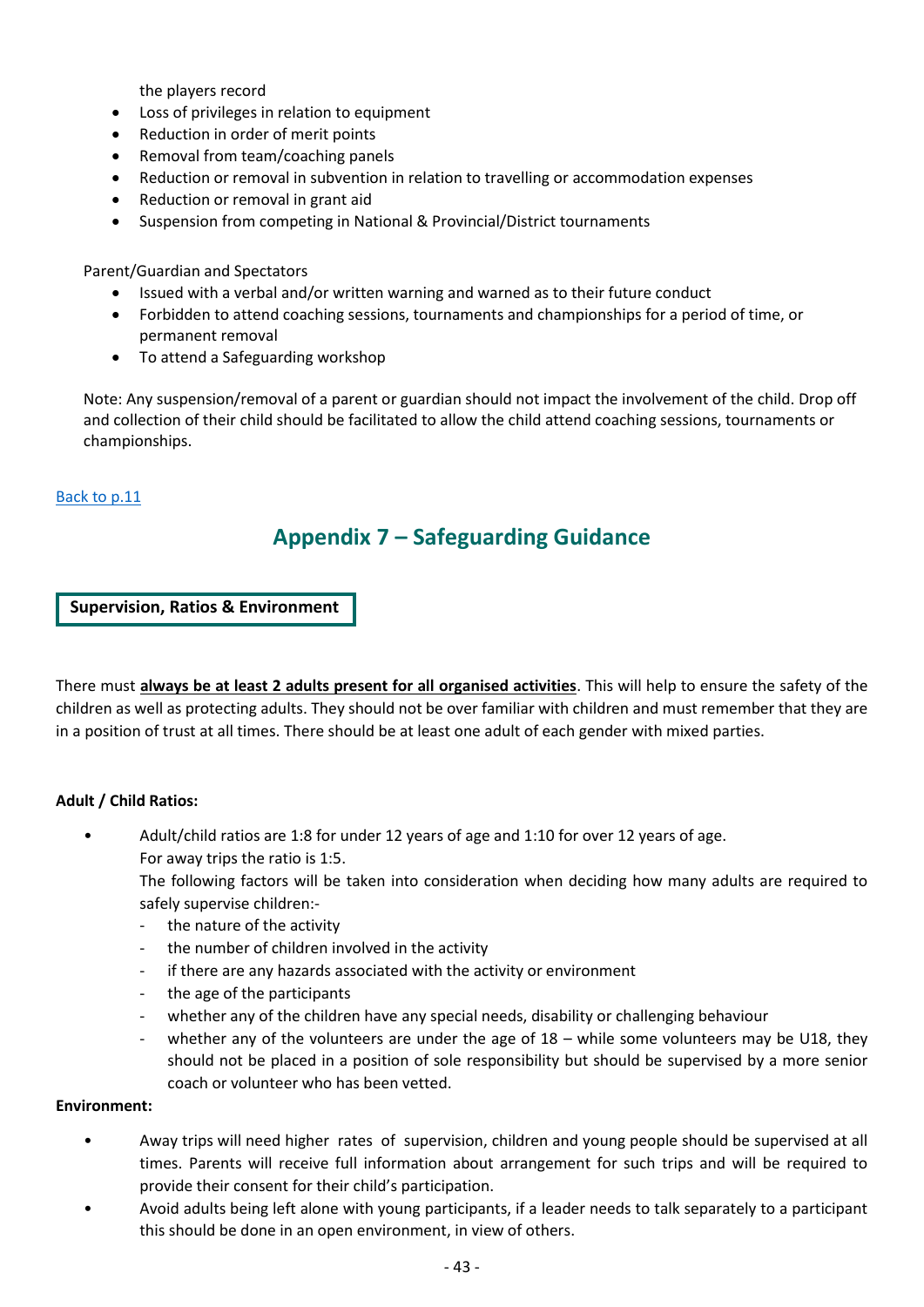- Respect the privacy of young people while changing, leaders may only need to enter changing rooms where the participants are very young or require special assistance.
- When necessary, leaders should supervise in pairs or seek assistance, it is the safety and welfare of the participants that is of paramount importance.
- Leaders should not be left alone with young people at the end of a training session. Clearly state times for start and finish of training and/or competitions.
- If late collections occur leaders should remain in pairs until participants have left.
- It is the responsibility of parents/guardians to make arrangements for collection of young people, it should be made clear that supervision will only be provided for Malahide Golf Club activities.
- If a child suffers an injury or accident the parents/ guardians should be informed.
- Keep attendance records and records of any incidents / injuries that arise
- Facilitate parents who wish to stay and supervise sessions, (for safety and supervision, not necessarily for their 'technical' expertise)

## **Away Trips / Overnight Stays**

Prior to each trip, Malahide Golf Club will nominate a staff member/volunteer to be the designated Children's Officer to act as the main contact for dealing with concerns about the safety and wellbeing of children whilst away from home. Parents should be informed of the CO contact details should there be any concerns.

- Separate permission forms will be signed by parents and participants, containing emergency contact number and any other relevant information.
- Young participants should sign a Code of Conduct agreement
- A meeting with parents and participants should be arranged to communicate travel times, competition details, other activities, gear requirements, medical requirements, special dietary needs and any other necessary details
- Rooming arrangements adults should not share rooms with juniors. Juniors should share rooms with those of same age and gender and adults should knock before entering rooms
- All group socialisation should take place in communal areas (i.e. no boys in girls' rooms and vice versa)
- Alcohol, smoking or any illegal substances are not permitted to players
- There must be at least one adult of each gender with a mixed party, there should be a good adult child ratio, 1:5
- Lights out times should be enforced
- Juniors should be under reasonable supervision at all times and should never leave the venue or go unsupervised without prior permission

### **Transport and Travel**

Staff/volunteers should be discouraged from transporting children to/from activities. However, when this situation cannot be avoided the following guidelines should be followed:

- Request parent/guardian consent in advance and provide details of the journey e.g. who will be transporting their child, why and how long the journey will take.
- Attempt to have more than one child in the car.
- Alternate drivers if possible and which child is dropped off last or drop off at a central location such as the golf club car park
- Driver should have a point of contact/mobile phone.
- A person other than the planned driver should talk to the child about transport arrangements to check they are comfortable about the plans.
- The driver must ensure that they have insurance to carry others and where necessary the use of booster seats
- Drivers representing and volunteering on behalf of Malahide Golf Club should be vetted through National Vetting Bureau/Access NI if driving regularly, and therefore meeting the regulated activity criteria.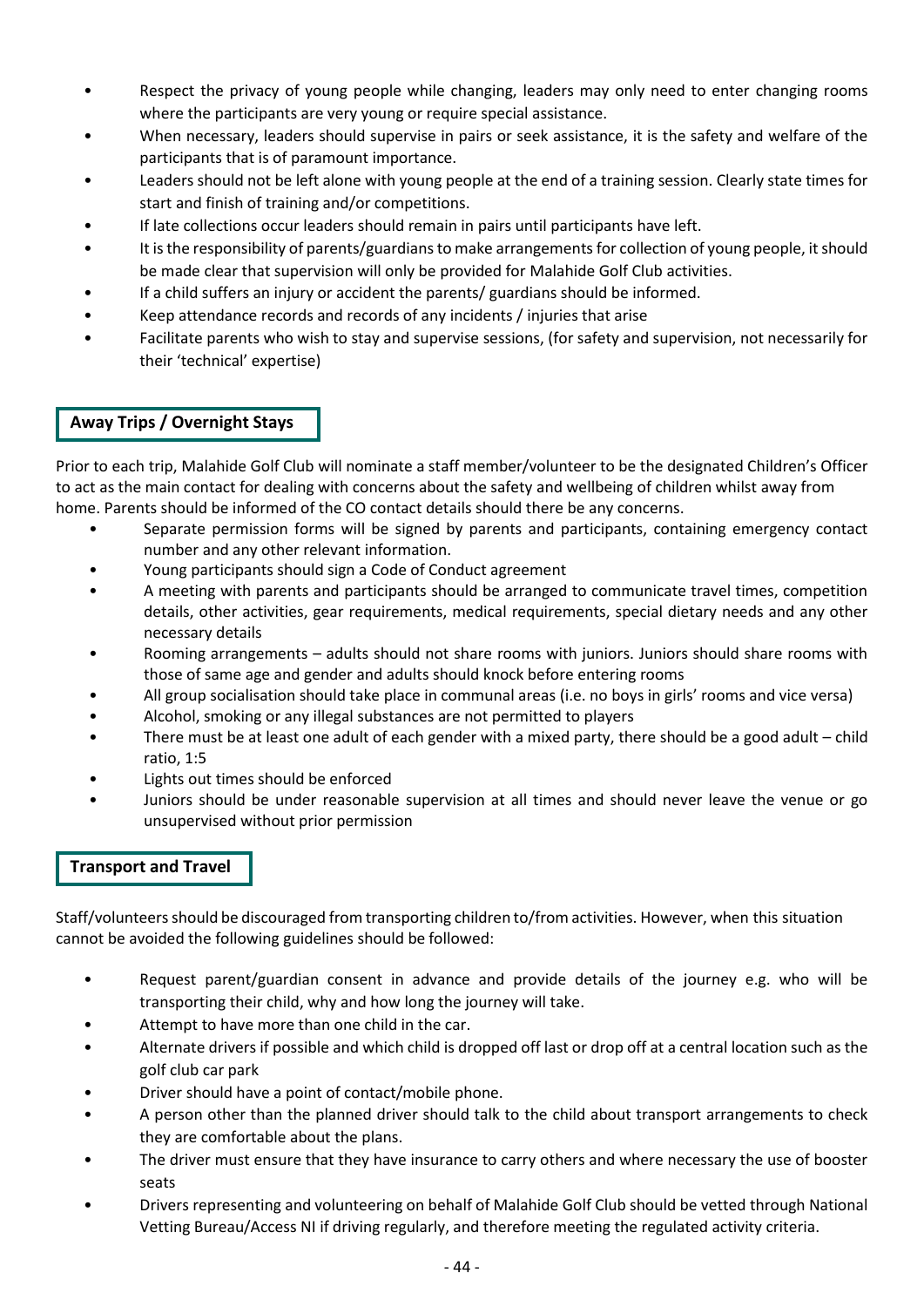• Parents and coaches can also download Sport Irelands SafeSport App <https://www.sportireland.ie/ethics/safesport-app> One of the features of the App is a 'Travel Tracker' function. This allows parents and coaches who are driving someone else's child/children home, for example after a training session, to permit the child's parent or guardian to view and have oversight of their location for a specified period of time while they are travelling on a journey.

#### **The use of booster seats**

From 2006, the law in Europe requires all children in cars, vans and other goods vehicles to be carried using an appropriate child restraint until either they have reached the age of 12 years or are 150 cm (5" in Republic of Ireland) and 135 cms (4' 5" in Northern Ireland) or whichever comes first with very few exceptions. The European law allowed countries to opt for a minimum height of between 135 and 150 cm. For more information visit; [Republic](file:///C:/Users/LaptopUser/AppData/Local/Microsoft/Windows/INetCache/Content.Outlook/T6Q1ET0F/Republic%20of%20Ireland) of Ireland: https://www.rsa.ie/en/RSA/Road-Safety/Child-Safety-in-Cars

[Northern Ireland:](file:///C:/Users/LaptopUser/AppData/Local/Microsoft/Windows/INetCache/Content.Outlook/T6Q1ET0F/Northern%20Ireland) [http://www.childcarseats.org.uk/the-law](http://www.childcarseats.org.uk/the-law/)

#### **Personal arrangements between parents**

If parents make personal arrangements between themselves this is not the responsibility of Malahide Golf Club unless there are particular concerns about a parent's ability to drive for example due to the consumption of alcohol.

## **Film & Photography**

#### **Permission to take images**

Permission will be sought by Malahide Golf Club to ensure that young people and parents/carers are aware of when and how their images may be used. Permission will be obtained through:

- Individual permission where permission is sought for a single or specific event and has not been sought generally through competition entry/other contract means and/or
- General permission granted through completion of competition entry/other contract where permission is included as part of the form.

For third party photographers, film/videographers or other organisations employed to take images each person must complete the Self-Declaration Form. For any other person wishing to use photographic devices at Malahide Golf Club events they must first register their device with the organiser. Each person registering a device will be required to produce photographic identification as proof of identity.

#### **Taking images in certain environments**

Third party photographers, film/videographers or other organisations shall ensure that images are not taken in such environments considered inappropriate irrespective of any permission sought. In certain cases it may be an offence to take such images.

Taking images using any type of equipment is banned in an area where people are changing or would normally expect their privacy to be recognised. Examples of such areas would include:

- Changing rooms.
- Open changing areas such as 'villages'
- individual changing/private cubicles provided for personal use.
- Toilets.
- Medical/physio treatment rooms.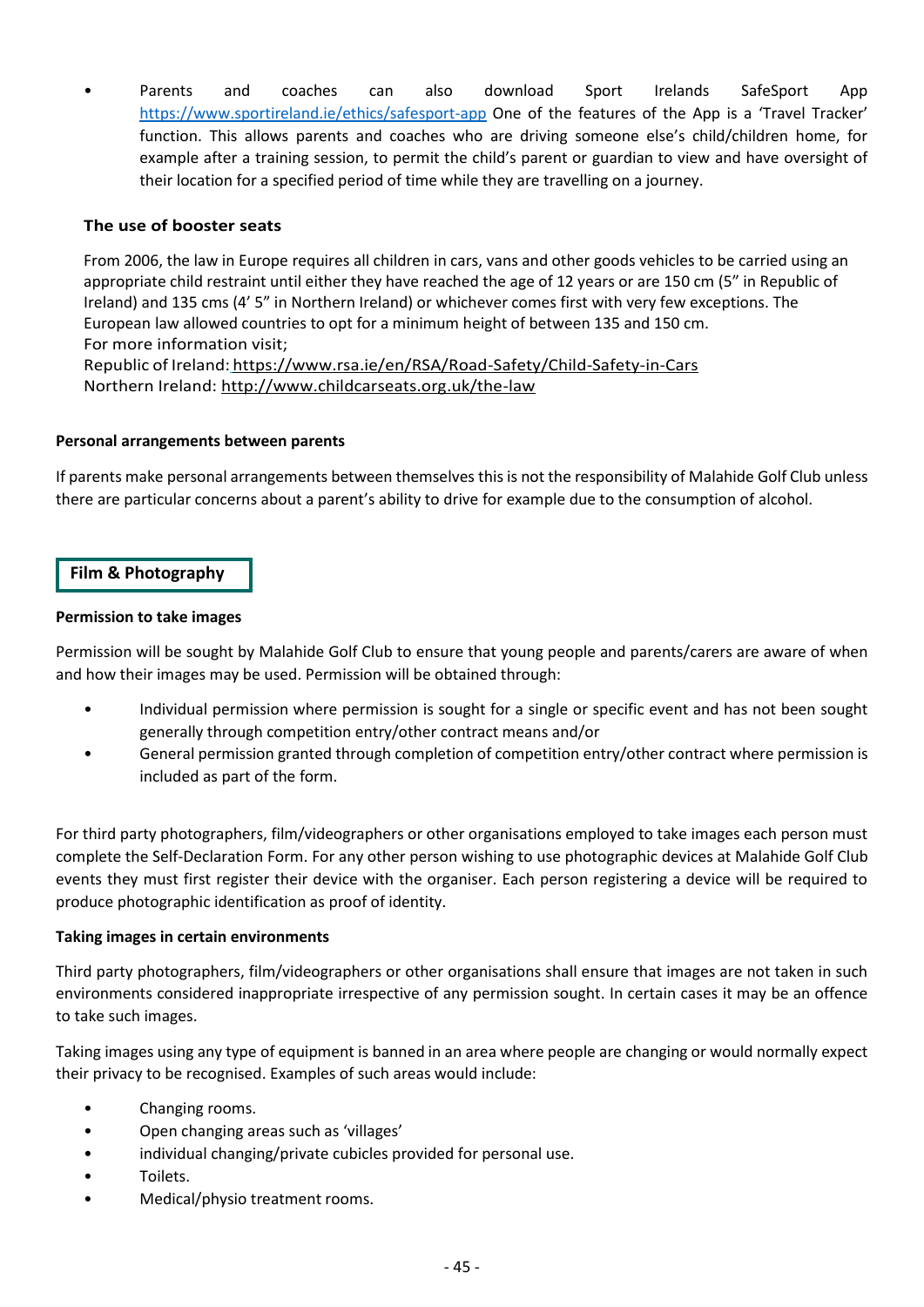### **Types of appropriate images**

Only appropriate images of children should be used, for example:

- Posed images such as during medal ceremonies, presentations or team shots where young people must be wearing t-shirt and shorts/trousers
- Action shots of young people where the focus is on their participation in golf, not the athlete.
- Images of children should not be taken where the pose is inappropriate e.g. open legs; bending over from behind, etc.

#### **Safe use of images**

Images can be taken for a variety of purposes, including for administration or personal use, publicising golf or aiding skill development. Anyone taking images should be aware of action poses that may be inappropriate; these are not suitable for use/publication.

#### **Types of images and appropriate use:**

- Personal images images taken by parents/guardians or other family members during an event as a celebration of a young person's attendance or achievement. This includes the use of a professional photographer, with permission, taking images for the personal use of those attending. Other people may be included in an image and we expect parents/guardians and other family members to respect this by not distributing images publicly.
- Training images these are images or footage taken during a training sessions or during an event specifically to aid the young person in the development of a skill or technique. These images should be taken by a qualified coach or a person specifically appointed by the young person's coach. These images may be used as examples of technique or mastery of a skill for teaching/coaching purposes and should not be distributed outside this specific use.
- Media images these are images taken by an individual from the media, i.e. TV, newspaper, social media or professional photographer where the images are to be used for publicity or promotion of the event or future events.
- Administration images these are images taken for general administration purposes; including images used for membership cards, competition entries and could also include images that form part of an archive record.

### **Use of images on social media**

Where images of young people are used on social media the person responsible for posting an image must be aware of the potential for an image to be used inappropriately. The following safeguards must be in place to protect young people:

- Personal details of a young person should not be included.
- Captions should be in keeping with the sport represented.
- The posting and any purpose should not breach the codes of conduct.
- The type of image should not breach guidance in this policy.

### **Storage of Images**

Storage includes any image stored as a hard copy and/or electronically as a soft copy. This includes images on social media, photographic archives, individual personal databases e.g. personal cameras, phones, etc. How personal images are stored is the responsibility of parents/guardians with their child/young person.

All other images should only be stored for defined and intended purposes e.g. membership, promotion, and/or archiving.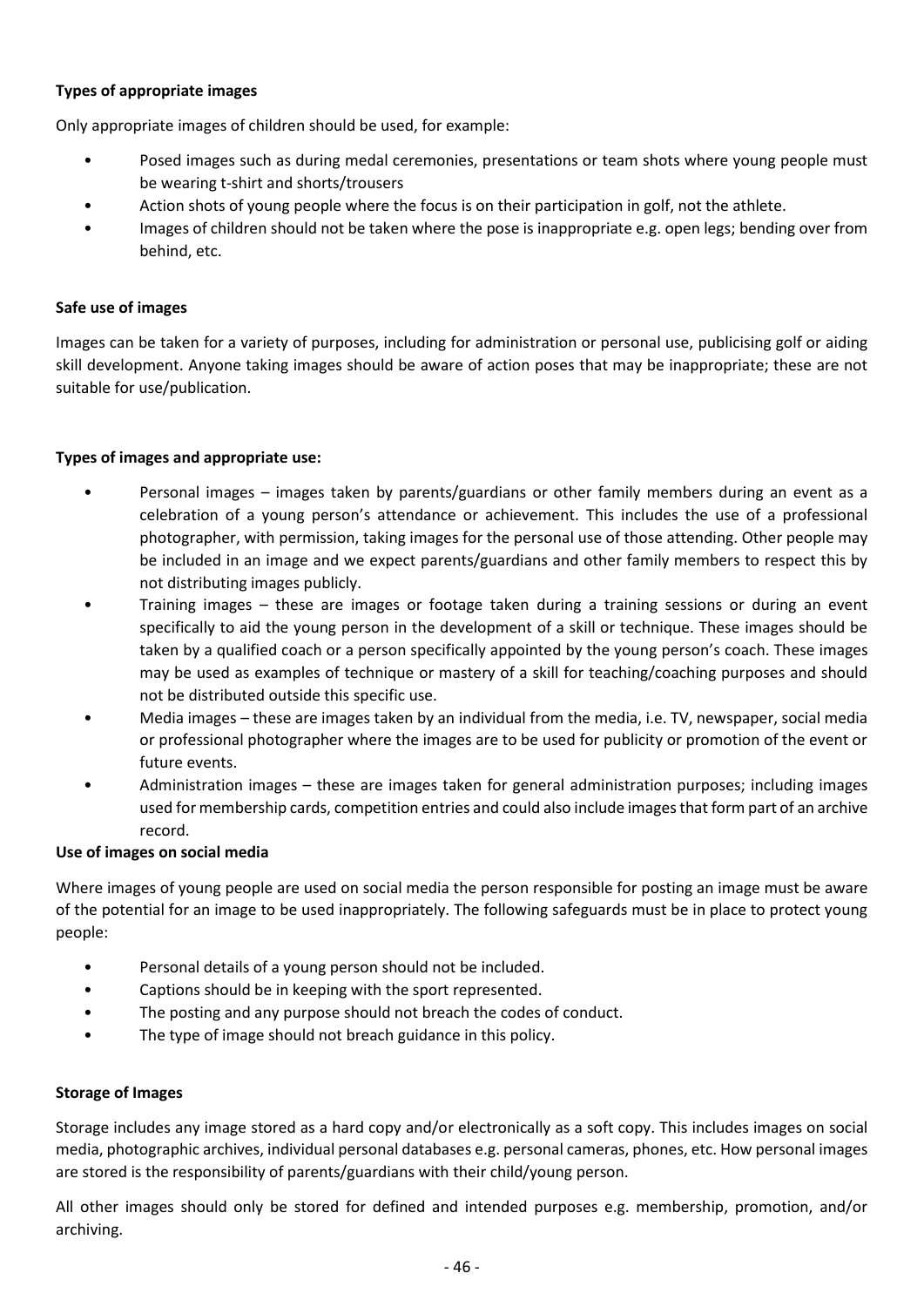- If storage of images is required the images must only be stored for the length of time for which they are needed
- If possible, avoid using the names of children, or any other identifying feature

Once images are no longer required they must be properly destroyed. Digital images stored on computer systems need to be fully deleted, including deletion from the cache memory and/or temporary files.

#### **Taking inappropriate images**

If there is any concern about the nature of any image taken this should be reported to the CCO/DLP in Malahide Golf Club who will refer to the statutory authorities. The concerned individual may also report their concern directly to the statutory authorities. The contact details for the statutory authority can be found in Malahide Golf Club Safeguarding Policy.

#### **Non-authorised taking of images**

If you are concerned about an individual taking images at an event this should be verbally reported to the Malahide Golf Club representative at the event. It may be necessary to report the non- authorised taking of images to the appropriate statutory authorities.

Malahide Golf Club representative will identify the person and check if their device is registered for the event. If not registered, the person must be asked to register their device, with appropriate identification. If the person is not willing to register their device they should be asked to leave.

Where the event is open to the public e.g. where only part of the facility is being used, it will be necessary to report non- authorised taking of images to the club/facility manager.

#### **Inappropriate use of images**

Where there is a concern about the use of images this should be reported to the Malahide Golf Club representative who will take appropriate action. This will include reporting the alleged use to:

- o The parent/carer of any young person involved.
- o The person responsible for posting the image.
- o The media platform i.e. twitter, Facebook, WhatsApp, Instagram, print media etc.
- o The statutory authorities.

Inappropriate use of images is a breach of this guidance and the code of conduct and may result in a complaint/ disciplinary procedure against those involved in golf. Where there is a concern about the publication of an image in local or national newspapers you should contact the individual newspaper or the Press Council of Ireland and the Office of the Press Ombudsman – website http://www. presscouncil.ie/

### **Social Media**

**NB: Leaders must not communicate with children or young people via leader's personal social networking profiles, email accounts, or chat rooms.**

**All communication with children should be open, transparent and appropriate and should take place via parent/guardian.**

#### **For Leaders Using a Social Networking Site**

• Where possible all communication with juniors should take place via parents/guardian. Before leaders communicate directly with young people via social networking sites, or by any other means of internet communications (e.g. email) consent must be sought from the parent/guardian and young person.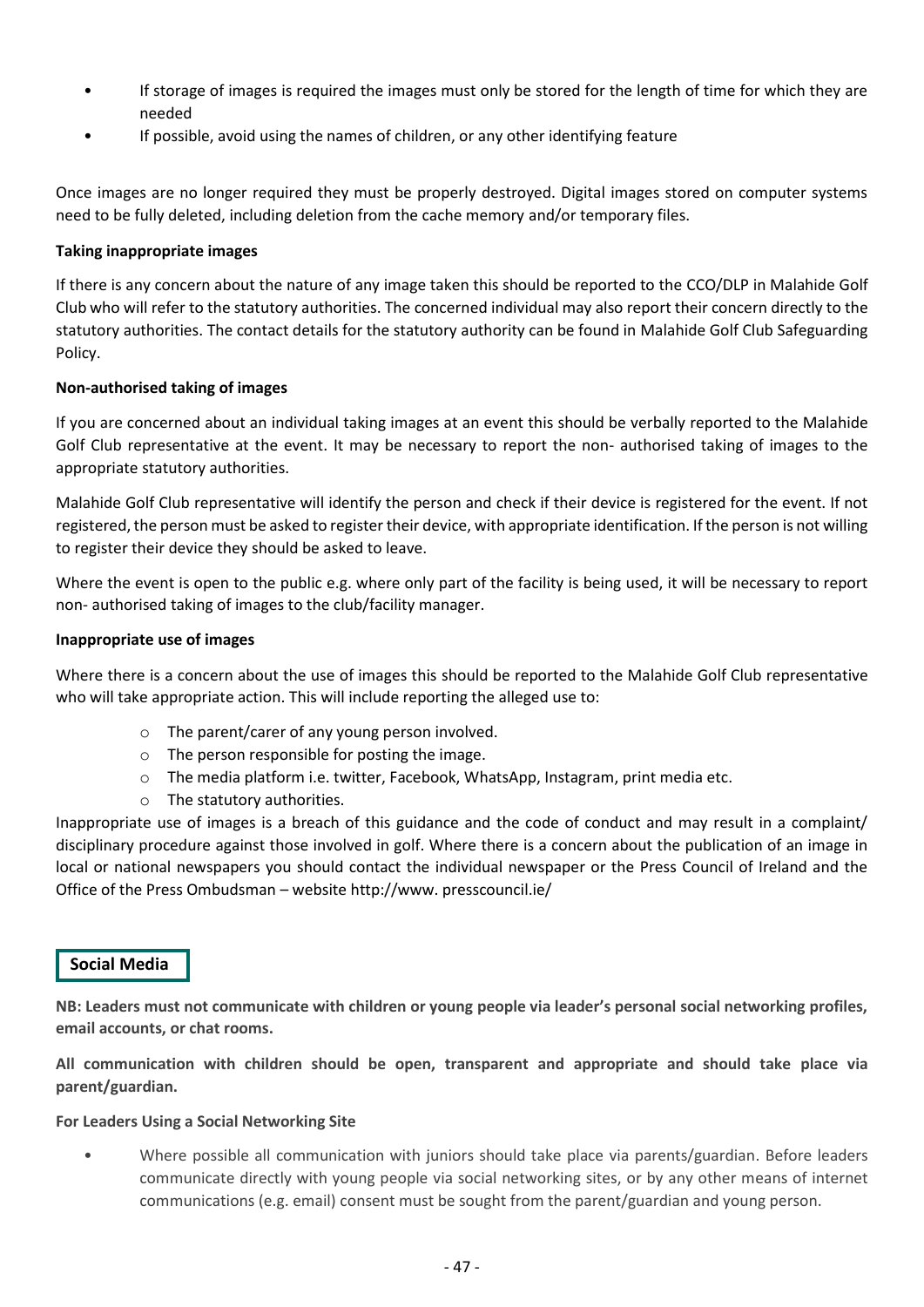- Parental and child's permission is required before pictures of videos of children or young people are posted online.
- Leaders should not 'friend' or 'follow' children or young people on social media. (Children or young people may 'follow' leaders on social media so leaders should make sure any content they post is appropriate.)
- Messages left to or from children or young people on social network sites should be written on an open page (e.g. A Facebook 'Wall') and not in a private message or by using 'chat' [one-on-one].
- Leaders should not network with members of their organisation/group via closed [one-on-one] chats e.g. Facebook messenger, WhatsApp, etc. This should be done only through 'Group Chat.'
- Any events or activities run by Malahide Golf Club that are organised or publicised on the site should be a closed event so as non-members cannot access the event without suitable permission by the site administrators.
- Any emails sent to children or young people via the site must be sent to at least one other leader. (This can be done by 'bcc' if necessary.)
- Leaders should avoid communicating with children or young people in their organisation/group via email late at night.
- In signing off a post or email leaders should not do so in a way that could be misconstrued or misinterpreted by the recipient, e.g. "Luv X"; "xoxoxo". Simply sign your name.
- Any allegations of abuses reported through a social networking site will be dealt with according to our reporting procedures.

## **Mobile Phones**

Young people value their mobile phones as it gives them a sense of independence and they can often be given to young people for security to enable parents to keep in touch. However, technology has given direct personal contact between adults and juniors and in some cases, adults have used this to cross personal boundaries placing themselves and young people at risk. Where possible all communication to young people should be through their parent/guardian's mobile number or email address. Parental and young person's permission must be sought if the leader will be contacting children or young people directly. Leaders involved in golf should only have children's and young people's mobile numbers if the nature of their involvement requires them to phone or text them.

### As a Leader

- Use group texts for communication among players and teams and inform parents of this at the start of the season, tournament or event.
- It is not appropriate or acceptable to have constant contact with an individual athlete.
- Don't use your phone in inappropriate locations, such as changing rooms, especially if your phone has a camera.
- Do not send messages late at night
- Remember the principles of the Leaders Code of Conduct apply to social media communication as well and consider your digital footprint before posting.
- If it turns into a conversation, communications should be ended. A leader can suggest discussing the subject further at the next event or, if they are concerned about the child/ young person, arrange to meet up to talk further (within the usual safeguarding parameters).

### As a Junior golfer

- If you receive an offensive message, email or photo don't reply to it, save it, make note of times and dates and tell a parent, children's officer or responsible adult you trust.
- Be careful about whom you give your number or email address to and don't respond to unfamiliar numbers.
- Don't use your phone in inappropriate locations, such as changing rooms, especially if your phone has a camera.
- Treat your phone as you would any valuable item so that you can guard against theft.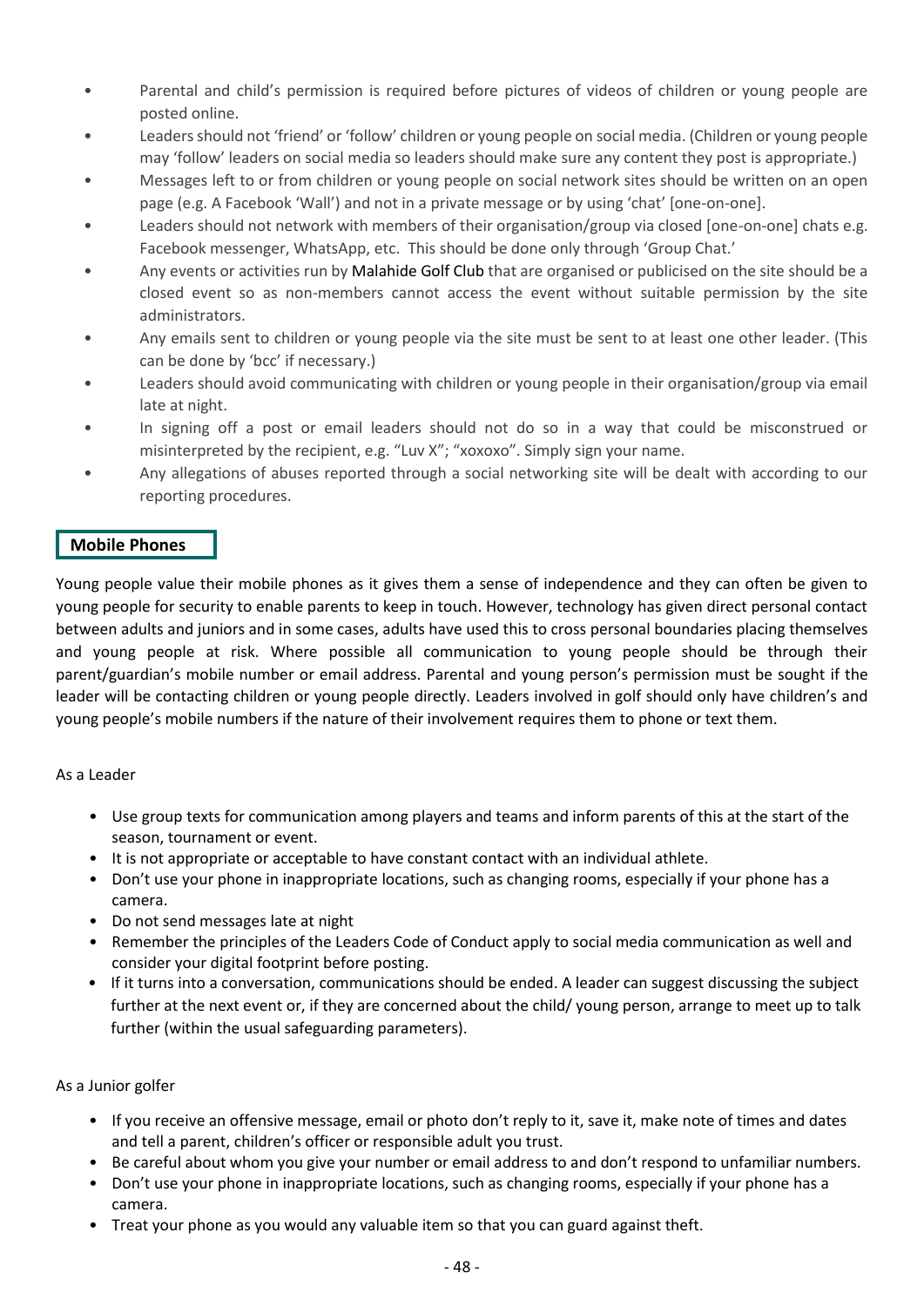#### **Smart Phones**

Smart phones should be used safely and responsibly.

Pictures can be very powerful and stir up strong emotions. Smart phone users should respect the private lives of others and not take or distribute pictures of other people if it could invade their privacy.

Leaders and children/young people should not send pictures that are obscene, indecent, or menacing and should be sensitive about other people's gender identity, sexual identity, racial heritage, religion, or personal background. Both leaders and children/young people should be made aware that it is a criminal offence to take, make, and permit to be taken, distribute, show, or possess an indecent or sexually explicit image of a child under 18.

When commissioning professional photographers or inviting the press to an activity the leader in charge should ensure they are clear about expectations of them in relation to safeguarding. Professional photographers/film/video operators wishing to record an activity should seek accreditation from leaders by producing their professional identification for the details to be recorded. The leader should then:

- Provide a clear brief about what is considered appropriate in terms of content and behaviour.
- Issue the photographer with identification which should be worn at all times.
- Keep a record of accreditations.
- Inform leaders, children/young people, and parents, that a photographer will be in attendance is at the activity and check that they consent to both the taking and publication of films or photographs.
- Not allow unsupervised access to children/young people or one-to-one photo sessions.
- Not approve/allow photo sessions outside the activity or at a child/young person's home.
- Anyone concerned about any photography taking place should discuss his or her concerns with the children's officer.

Smart phones can be used to make children/young people safer. Older children, for example, using a taxi can send a picture of the car's registration to a friend before they begin the trip, or can simply use the phone to show parents where they are.

- Children/young people can only be photographed when permission has been provided in writing from their parent/ guardian and child.
- The scope of the use of photographs must also be stated as part of the parental permission.
- Children/young people should not be named individually in photographs unless necessary and with clear agreement and consent of parents and child, for example, if the child/young concerned was winning a prize worthy of publication.
- When posting photographs on social media settings should be such that children/young people cannot be individually tagged.
- All photographs must be stored in a secure place either electronically in a password protected file or physically in a locked cabinet.
- If any electronic device/memory which contains photographs is disposed of or passed on, then the device must be wiped of all photographs in such a way that they cannot be recovered on that device.

### **Physical Contact**

Physical contact during golf should always be intended to meet the child's needs, NOT the adult's. In the first instance, techniques should be delivered by demonstration. Appropriate physical contact may be required to assist in the development of a skill or activity or for safety reasons e.g. to prevent or treat an injury. This should be in an open environment with the permission and understanding of the participant.

### **When is physical contact appropriate in golf?**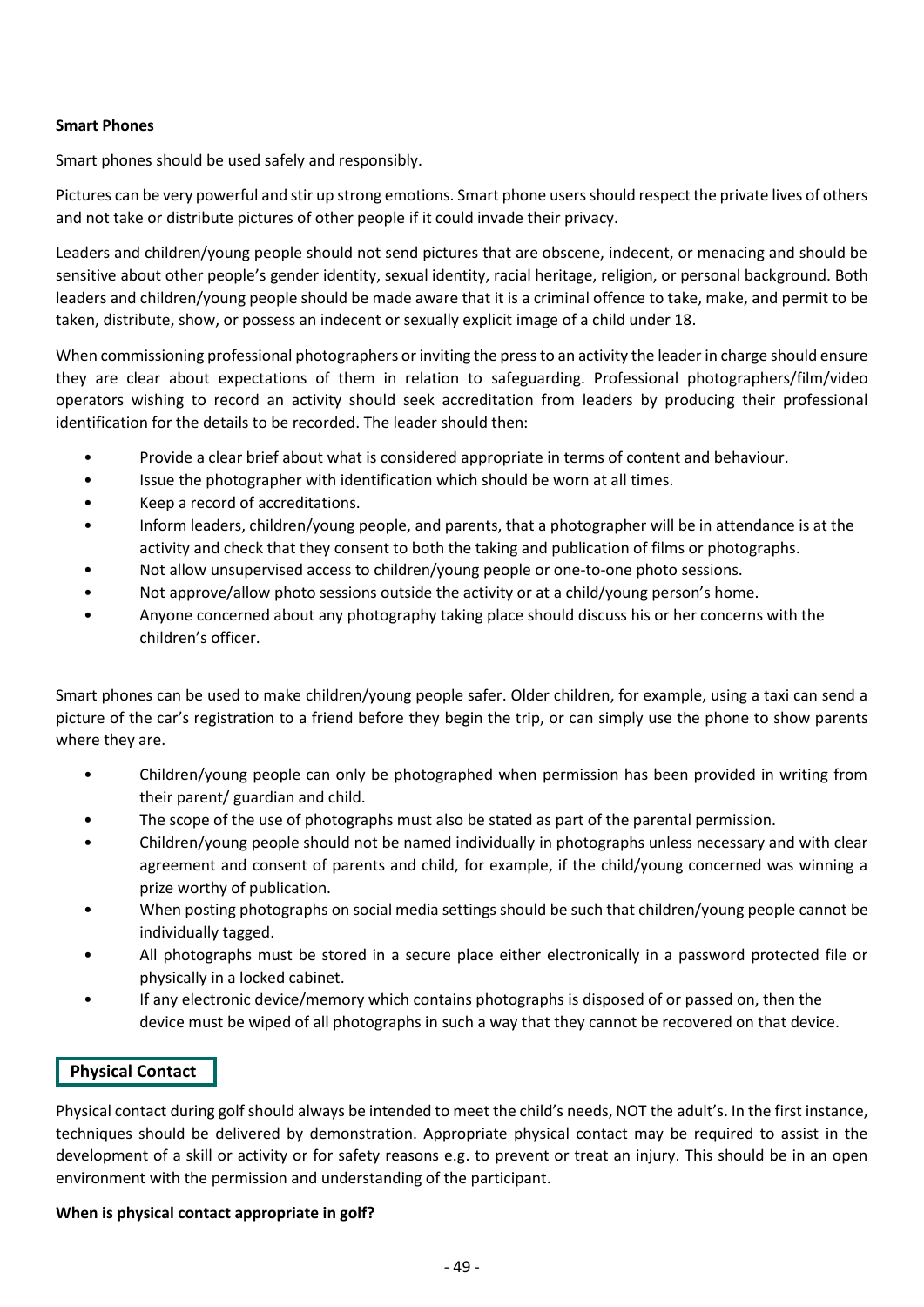Contact should be determined by the age and developmental stage of the participant - Don't do something that a child can do for themselves. Physical contact between adults and children in golf should take place only when necessary to:

- Develop golf skills or techniques.
- Treat an injury.
- Prevent an injury or accident from occurring.
- Comfort a distressed child or to celebrate their success.

## **Good principles to follow:-**

- Physical contact should take place in the interests of and for the benefit of the child, rather than the adult involved. This is the basic principle that all other decisions around physical contact are based on.
- Adults should explain the nature of and reason for the physical contact to the child.
- Unless the situation is an emergency, the adult should ask the child for permission, for example to aid the demonstration a specific golf technique.
- Golf clubs and coaches should provide an induction for new young members and their parents/carers that covers guidance about any physical contact that will be required as part of that activity. The reasons for the physical contact and the nature of the physical contact should be explained and agreed.
- Children should be encouraged to voice concerns they have if any physical contact makes them feel uncomfortable or threatened.
- Contact should not involve touching genital areas, buttocks, breasts or any other part of the body that might cause a child distress or embarrassment.
- Physical contact should always take place in an open or public environment and not take place in secret or out of sight of others.
- Well intentioned gestures such as putting a hand on the shoulder or arm, can, if repeated regularly, lead to the possibility of questions being raised by observers. As a general principle, adults in positions of responsibility should not make gratuitous or unnecessary physical contact with children and young people. Resistance from a child should be respected.

### **What about children who need specific assistance due to disability or injury?**

In the case of a young person with a disability specific support or assistance may be required. The following guidelines should be followed:

- Efforts should be made to receive as much information as possible on the child to ensure safe inclusion of him/her. There should be clear agreements on what is required.
- Parents/carers should be asked to undertake all intimate or personal care tasks for their child. This is not an appropriate role for coaches and others involved in leading activities.
- When children with disabilities are lifted or manually supported, they should be treated with dignity and respect.
- Relevant health and safety guidelines must be followed to ensure the safety of the child and those assisting.
- Leaders/volunteers should not take responsibility for tasks for which they are not appropriately trained.

### **Is it ok to comfort a child or celebrate success?**

There may be occasions where a distressed young person needs comfort and reassurance which may include physical comforting such as a caring parent would give. A young person may also want to mark a success or achievement with a hug or other gesture. Adults should use their discretion in such cases to ensure that what is (and what is seen by others present) normal and natural does not become unnecessary and unjustified contact, particularly with the same young person over a period of time. Contact that an adult may feel is appropriate may be unwanted or uncomfortable to a young person. Adults should always meet the needs of the child, be age appropriate and respect any resistance or hesitancy by the young person.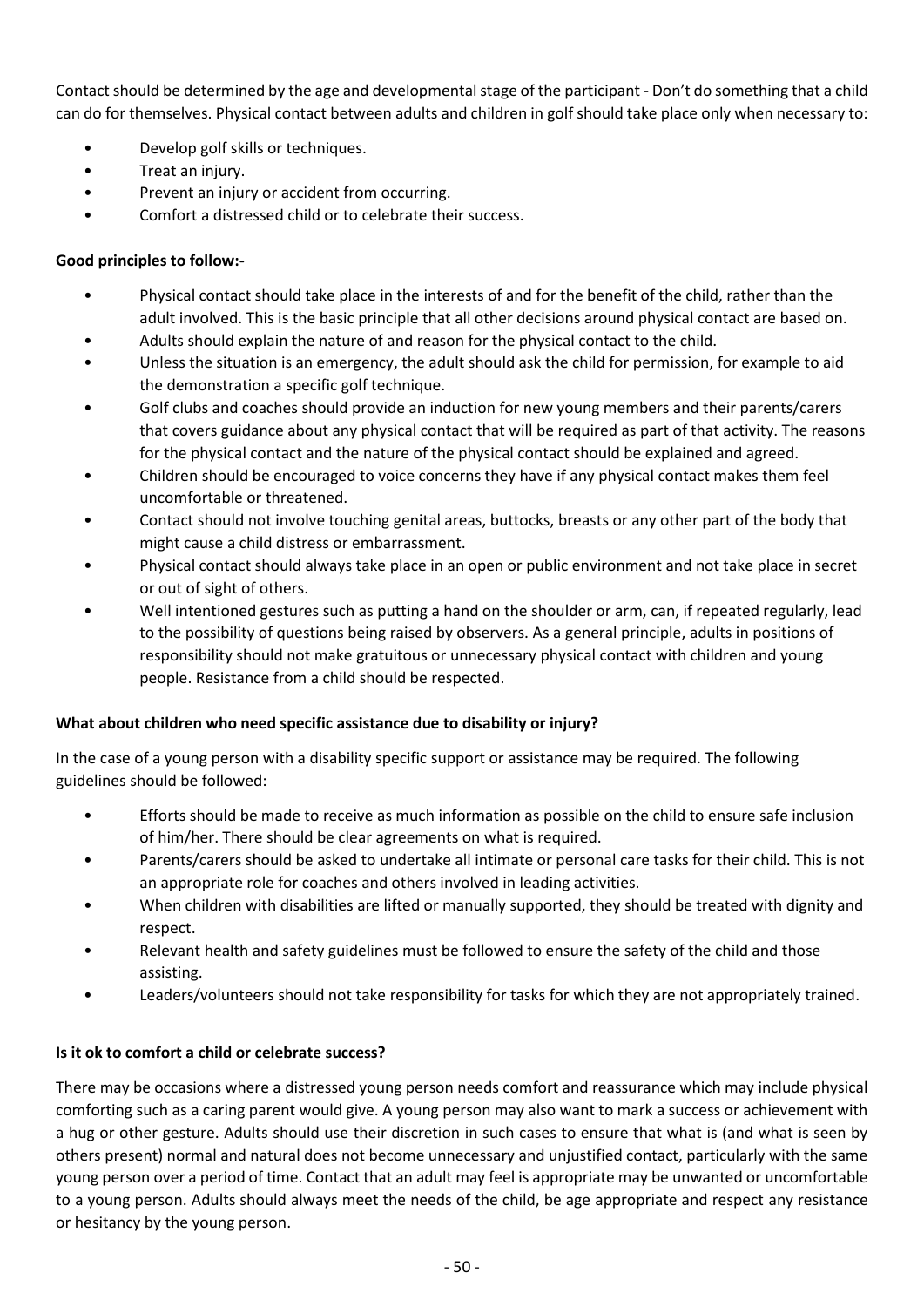### **Late Collection**

- Parents/guardians should be made aware of the start and finish times and the arrangements for drop off/collection are understood by everyone.
- Parents/guardians who wish to allow their children to go home unaccompanied should give consent in writing to do so. The activity leader still has a responsibility to consider under their duty to care if this is a reasonable safe decision made by the natural parent.
- If a parent is late to collect a junior, the wellbeing of the child will take precedence and they must not be left alone.
- Contact the parent using the emergency contact number. If there is no answer, ask the junior if there is another family member to contact.
- Wait with the junior at the club or venue, preferably with other staff or volunteers.
- Remind parents of the policy in relation to good practice and supervision.

## **One to One Coaching**

Due to the nature of golf there may be instances where coaching is provided on a one to one basis with a child. This may also be a personal arrangement between a parent and a coach.

In order to safeguard juniors and adults, the following guideline should be adhered to:

- All coaches understand, abide and have signed up to the code of conduct
- Activity to take place in an open environment with others around and any on-course sessions in view of the clubhouse or other golfers/members.
- Involve parents and encourage them to attend wherever possible.
- All adults should behave in an appropriate manner, respecting the rights of the child and treating them with respect, dignity and fairness.
- Advise that coaching techniques are delivered by demonstration and avoid physical contact.
- All those working with children alone should have a copy of the child's emergency contact number and access to a phone.
- Children should be provided with information on what to do and who to contact if they feel uncomfortable at any time during a one to one coaching session.
- Ensure parents are aware of all formal arrangements such as the structure, the location and the length of a one to one session and they are provided with guidance on who to speak to if they have any concerns.

### **Juniors playing on the course without adults**

Golf courses may have a number of unmanned access and egress points which limit the control of juniors playing alone or with another junior, but this in itself should not preclude the club from attempting to minimise potential problems involving juniors playing together. Golf clubs should endeavour to have procedures in place for juniors to register in and out when using the golf club. This is to help ensure that they are aware when juniors are playing or on club premises.

If possible, it is advisable to have some method for juniors playing on their own or with another junior to sign in and out. If it is not practicable to hold a register, then at least permission should be gained from parents for their children to be on the club's premises by including this in their Code of Conduct.

The organisation/club is not responsible for providing adult supervision of juniors, except for formal junior golf coaching, matches or competitions.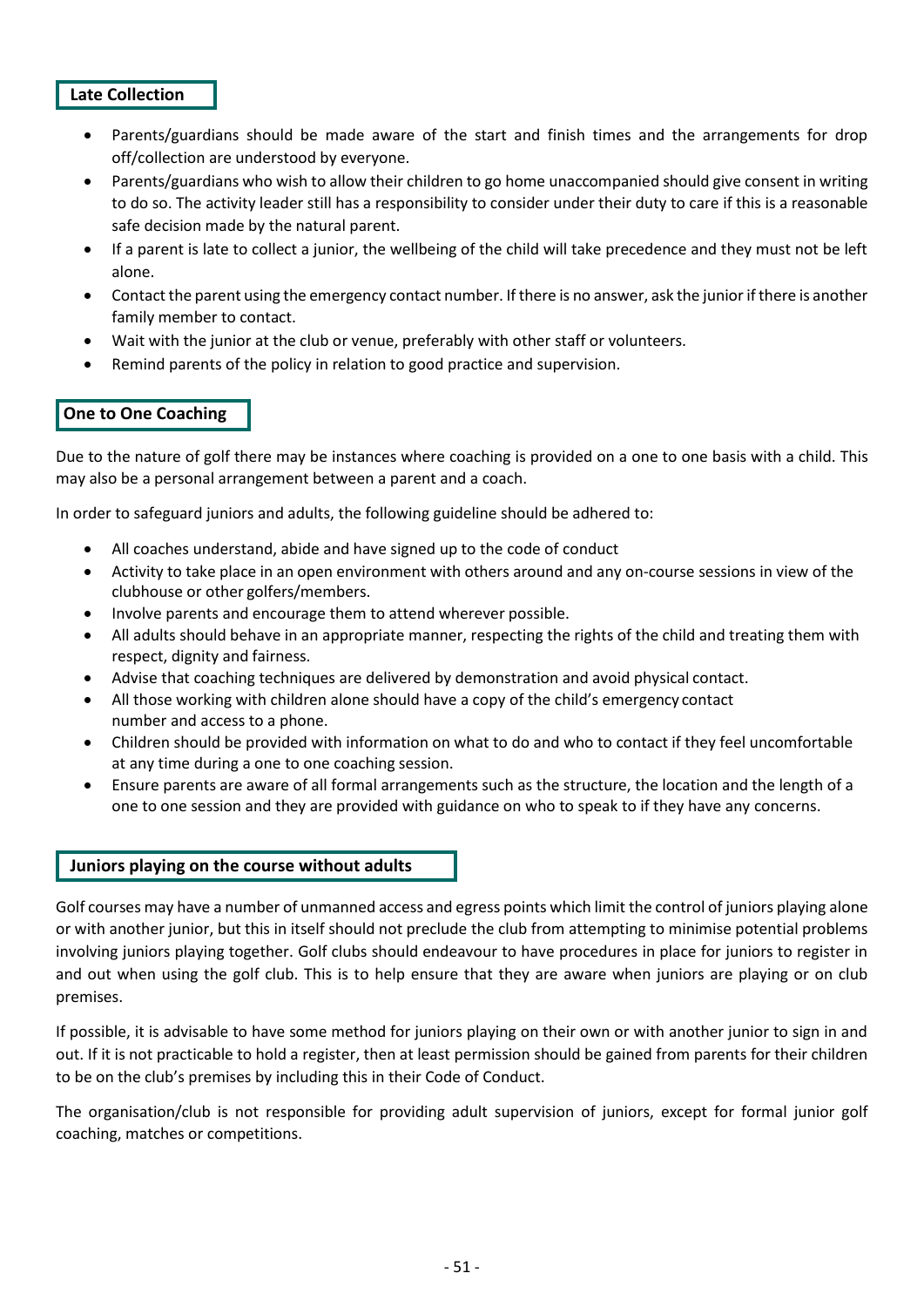#### **Adults and Juniors Playing Together**

One of the reasons for the popularity of golf is that the game is not restricted either competitively or socially by skill, age or gender. Golf can be enjoyed and keenly contested by players from and between any number and/or apparently diverse groups. That this diversity, almost unique to golf is encouraged is essential to ensure the continuity of one of the most endearing traditions of the game. Every effort must be made to promote this mix of physical and technical ability.

The involvement of juniors in golf is critical to their development as players and their enjoyment of the game. It is important that the commitment, given by the organisation/club and by the game of golf, to ensuring their protection and wellbeing is respected fully, when facilitating their participation. Each member should always show respect and understanding and conduct themselves in a way that reflects the principles of Golfs Safeguarding Policy.

Responsible interaction between adults and juniors helps bring mutual respect and understanding and helps the standards of the organisation/club to be understood and maintained. Nevertheless, when playing golf with a junior, adults should always be aware that certain age-related differences do exist and should conduct themselves in a manner that recognises this. In competitive play, there should be no barrier to juniors participating fully, regardless of the format. What is recommended is that all adults who play with juniors should be conscious of their responsibility to act as good role models, demonstrating the need for showing respect and consideration to everyone who plays the game. If they cannot do that, then they should limit their play to adult company only.

It is also advisable to ask for parental consent for the juniors to participate in competitions where adults are also playing and to make sure that the juniors are also comfortable playing with adults.

### **Changing Rooms**

As golf clubs are seen as a recreational facility, members, visitors and juniors are entitled to the use of the changing rooms, this means that often people of all ages regularly need to change and shower during the same period. Where possible adults should avoid changing or showering at the same time as juniors, but parents should be made aware that with limited changing room space there may be occasions where adults and children may need to share the facility. Where a parent does not consent to their child accessing the changing rooms, it is their responsibility to either supervise the child while in the changing room or ensure they do not use them.

Therefore, the following guidance in relation to adults and juniors using the changing rooms should be followed:

- Adults should exercise care when in the changing rooms at the same time as juniors
- Parents/guardians should be made aware that adults and juniors may need to share the changing facility. The parent/guardian should discuss this with their child ensuring their child is aware of who to talk to if any issues arise in unsupervised areas.
- Parents can choose to supervise their child while they change.
- If juniors are uncomfortable changing or showering in public, no pressure should be placed on them. Encourage them to do this at home.

### **Accidents and Incidents and First Aid**

Parental consent forms will be obtained for all juniors who are participating in events or activities, or attending coaching organised by Malahide Golf Club. This ensures staff/volunteers running the event are made aware of any medical conditions/medicines being taken by the participant or any existing injuries. These forms will be treated in confidence and only shared with those who require the information to perform their role effectively. A well-resourced first aid kit should be available at the venue.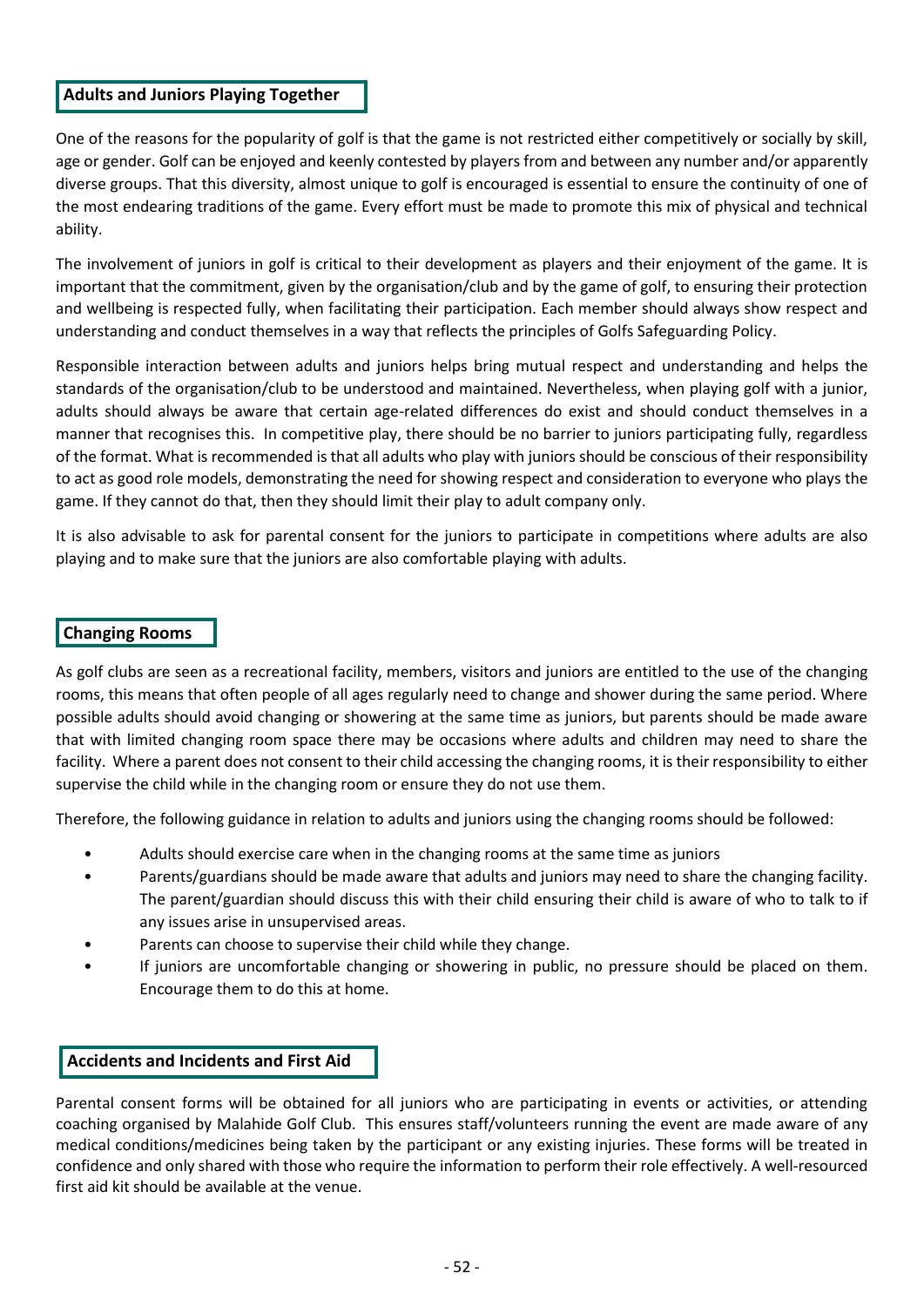In the event of a junior requiring medical attention

- Parent/guardian will be contacted immediately
- In the event of failure to contact parent/guardian, the alternative emergency contact will be used.
- The consent form will be consulted to establish whether parents have given their consent for the Malahide Golf Club representative to accompany the child to seek medical attention
- Only those with a current recognised First Aid Qualification should treat injuries
- A record of the action taken will be made and retained by Malahide Golf Club

## **Safety**

Malahide Golf Club will endeavour to:

- Ensure activities are suitable for age and stage of development of participants
- Keep a record of any specific medical conditions of the participants
- Keep a record of emergency contact numbers for parents / guardians
- Ensure any necessary protective gear is used
- Ensure First Aid kit is available with access to a qualified first-aider
- Know the contact numbers of emergency services
- Keep first aid kit appropriately stocked for Malahide Golf Club events
- Ensure easy access to medical personnel if needed and have an emergency plan
- If an incident occurs, make a brief record of injury and action taken. Make a brief record of the problem/action/outcome. Contact the participant's parents and keep them informed of all details
- Officials (convenors and referees, etc.) should ensure the conduct of the game
- Participants should know and keep the etiquette guidelines of golf, keeping in mind that many rules are there for safety
- Ensure Leaders are trained and hold appropriate qualifications required for their position
- Ensure there is adequate insurance cover for all activities
- Ensure parents / guardians know they need to be present at finishing time of sessions or event.

### **Anti-Bullying Policy and Guidance**

#### **What is Bullying Behaviour**

Bullying behaviour can be defined as unwanted negative behaviour, verbal, psychological or physical, conducted by an individual or group against another person (or persons) and which is repeated over time.

#### **Types of Bullying Behaviour**

Bullying behaviour exists in many different forms, some are not as obvious as others, but are just as damaging to the victim. Listed below are some of the more common types of bullying, one or more method may be used by the person displaying bullying behaviour.

#### **Physical**

Physical bullying includes any physical contact that would hurt or injure a person like pushing, hitting, kicking, punching, tripping, etc. Physical bullying can put the person experiencing bullying behaviour at risk of injury and makes them feel powerless. Taking something that belongs to someone else and destroying it would also be considered a type of physical bullying.

#### **Verbal**

Verbal bullying usually takes the form of name-calling or making nasty remarks or jokes about a person's religion, gender, appearance, sexuality, ethnicity, socio-economic status, or the way they look. It can also include freezing the victim out by exclusion or spreading rumours.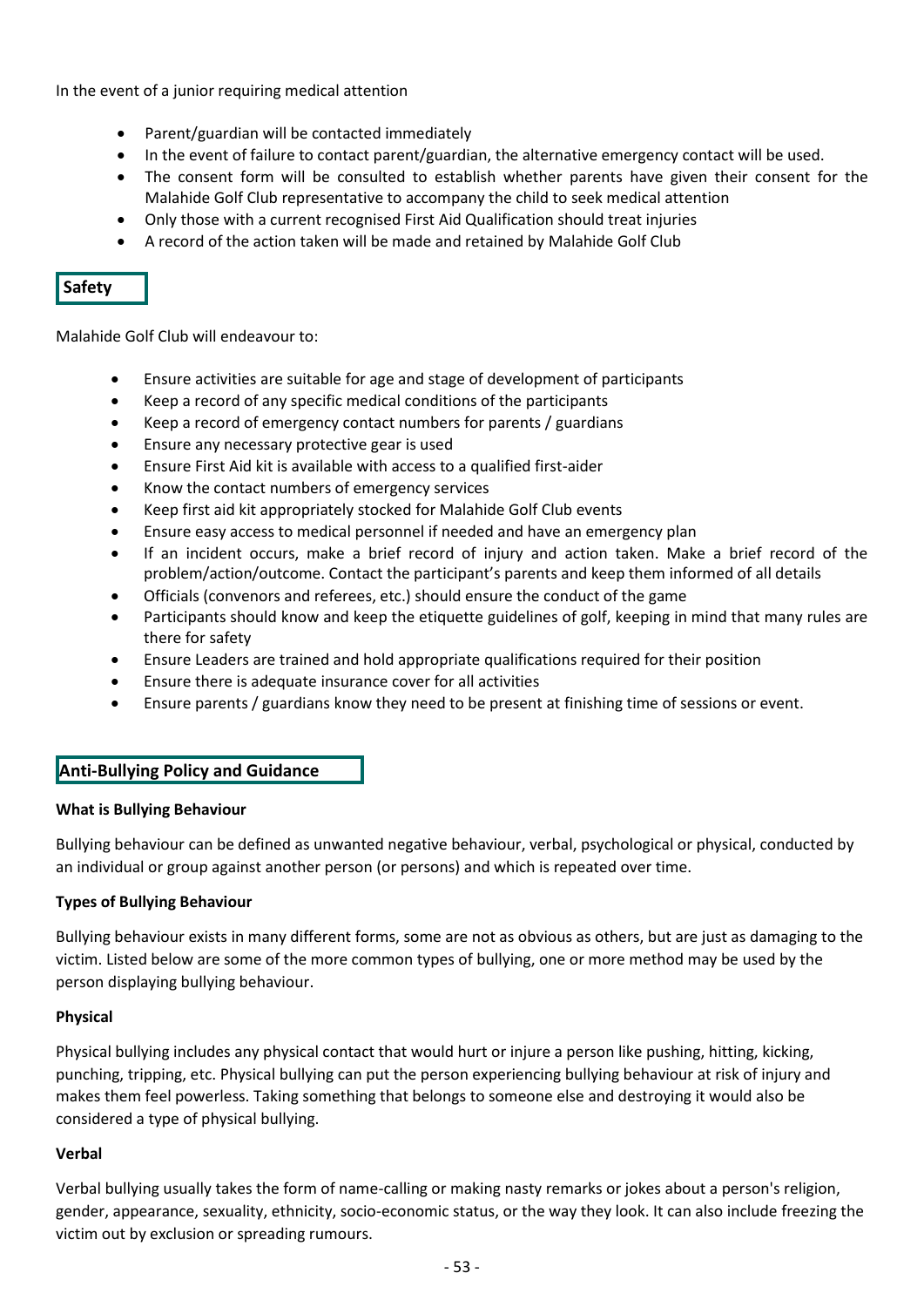### **Threats**

Making threats against a person or their property is also a type of bullying. It can be a threat to damage or take something belonging to the victim or to hurt them physically. Often the threat is not actually carried out, but the fear created by the threat can be enough to upset the person experiencing bullying behaviour.

### **Cyber**

Cyber bullying is done by sending messages, pictures, or information using electronic media, computers (email & instant messages), mobile phones (text messaging & voicemail) and social networking websites. This activity can be upsetting and harmful to the person targeted. This type of bullying behaviour can allow the person who is displaying bullying behaviour to hide their identity which may have a bigger impact on the person experiencing bullying behaviour.

## **Homophobic**

Homophobic bullying is motivated by prejudice against a person's actual or perceived sexual orientation and gender identity- lesbians, gay males, bisexual, transsexual, or transgender people.

### **Racist**

Racist bullying is motivated by prejudice against a person's skin colour, cultural or religious background or ethnic origin.

### **The Impact of Bullying Behaviour**

The damage inflicted by bullying behaviour can frequently be underestimated. It can cause considerable distress to juniors, to the extent that it affects their health and development, or at the extreme, cause them significant harm. Even for those not directly targeted, bullying behaviour can have a negative effect on how safe they feel, concerned all the time that they could be next or feeling guilty for not being able to help a friend.

### **Recognising Bullying Behaviour**

There are a number of signs that may indicate a person is being bullied:

- Reluctance to come to a venue or take part in activities
- Physical signs (unexplained bruises, scratches, or damage to belongings)
- Stress-caused illness headaches, and stomach aches which seem unexplained
- Fearful behaviour (fear of walking to a meeting, going different routes, asking to be driven)
- Frequent loss of, or shortage of, money with vague explanations
- Having few friends or drop out of newer members
- Changes in behaviour (withdrawn, stammering, moody, irritable, upset, distressed, not eating, reduced concentration, drop in performance)
- Anxiety (shown by nail-biting, fearfulness, tics)

*This list is not exhaustive and there are other possible reasons for many of the above. The presence of one or more of these indicators is not proof that bullying is actually taking place*

### **How to prevent Bullying Behaviour**

- Ensure that all members follow the Code of Conduct, which promotes the rights and dignity of each member
- Deal with any incidents as soon as they arise
- Use a whole group policy or 'no-blame approach', i.e. working with person (s) displaying the bullying behavior and the group of juniors, helping them to understand the hurt they are causing, and so make the problem a 'shared concern' of the group
- Encourage juniors to negotiate, co-operate and help others, particularly new or children with specific needs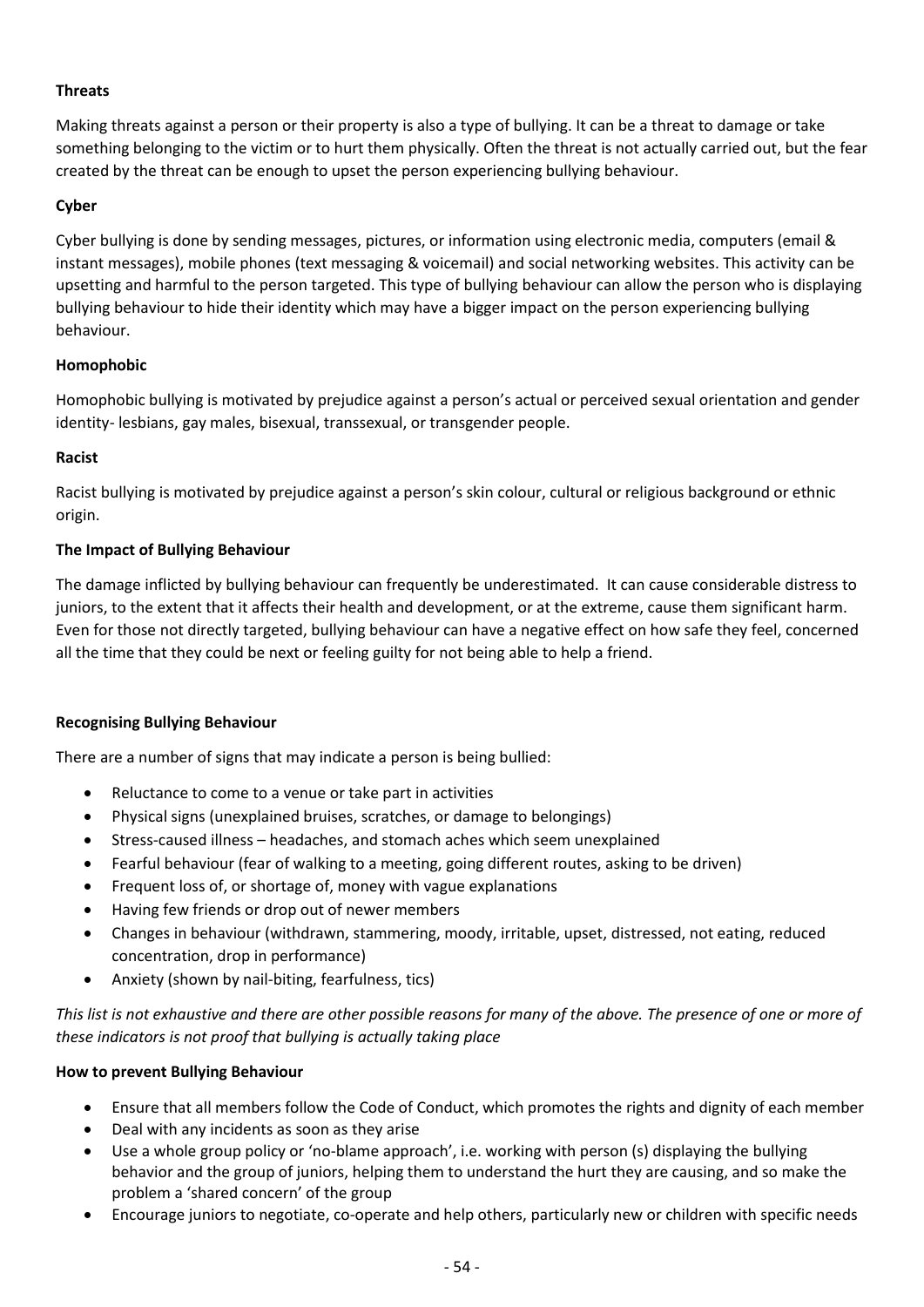- Offer the person experiencing bullying behavior immediate support and put the 'no blame approach' into operation
- Never tell a young person to ignore bullying, they can't ignore it, it hurts too much
- Never encourage a young person to take the law into their own hands and beat the person (s) displaying the bullying behavior at his/her own game.
- Reassure the person experiencing bullying behavior that they have done nothing wrong. Reinforce that there is a 'right to tell' culture within the club.

#### **Who should deal with bullying?**

While the more extreme forms of bullying would be regarded as physical or emotional abuse and are reported to the Statutory Authorities, dealing with bullying behaviour is normally the responsibility of all Leaders within golf. You should also liaise with the appropriate Club Children's Officer & DLP.

#### **Using the NO BLAME Approach**

The **NO BLAME** approach seeks to find a resolution for the young people involved in the bullying behaviour whilst maintaining their relationship within the club or the group.

This is important for young people who often simply want the behaviour to stop, without a need for punishments to be imposed.

The **NO BLAME** approach encourages young people to recognise the impact of their behaviour and then to take responsibility for changing it. By using this approach, a previous relationship between or within a team can often be re-established; this is often a preferred option for the young people involved.

#### **The ethos behind the NO BLAME approach is to**:

EXPLAIN the problem, i.e. that someone seems to be unhappy in the club, seems to be picked on etc. and explain how that person is feeling; this should not accuse anyone.

ASK for ideas as to how to help this person

LEAVE the individuals involved to check how the behaviour has changed

SHARE the responsibility of changing the behaviour and encouraging everyone to speak to a trusted adult if there is bullying behaviour in the club

The NO BLAME approach does not attempt to get 'confessions', it seeks to get an acknowledgement of behaviour and *provides an opportunity for young people to change hurtful behaviour.* 

There may be issues that are not resolved through the NO BLAME approach, where behaviour continues.

Bullying behaviour is a breach of a code of conduct and may have to be dealt with through a disciplinary process. However, the outcome for young people is far better when issues can be resolved through the NO BLAME approach.

#### **NO BLAME APPROACH**

#### **STEP 1: MEET WITH THE JUNIOR WHO IS THE TARGET OF THE BULLYING BEHAVIOUR**

If you find that there has been an incident of bullying behaviour, first talk to the young person who is the target of the behaviour. At this stage find out who was involved and what the young person is now feeling. Try asking the following questions:

- What was the behaviour that has caused upset?
- How are you feeling to check if they are emotionally/physically hurt?
- Who was involved in the behaviour, i.e. was it in your own peer group?
- When and where did it happen?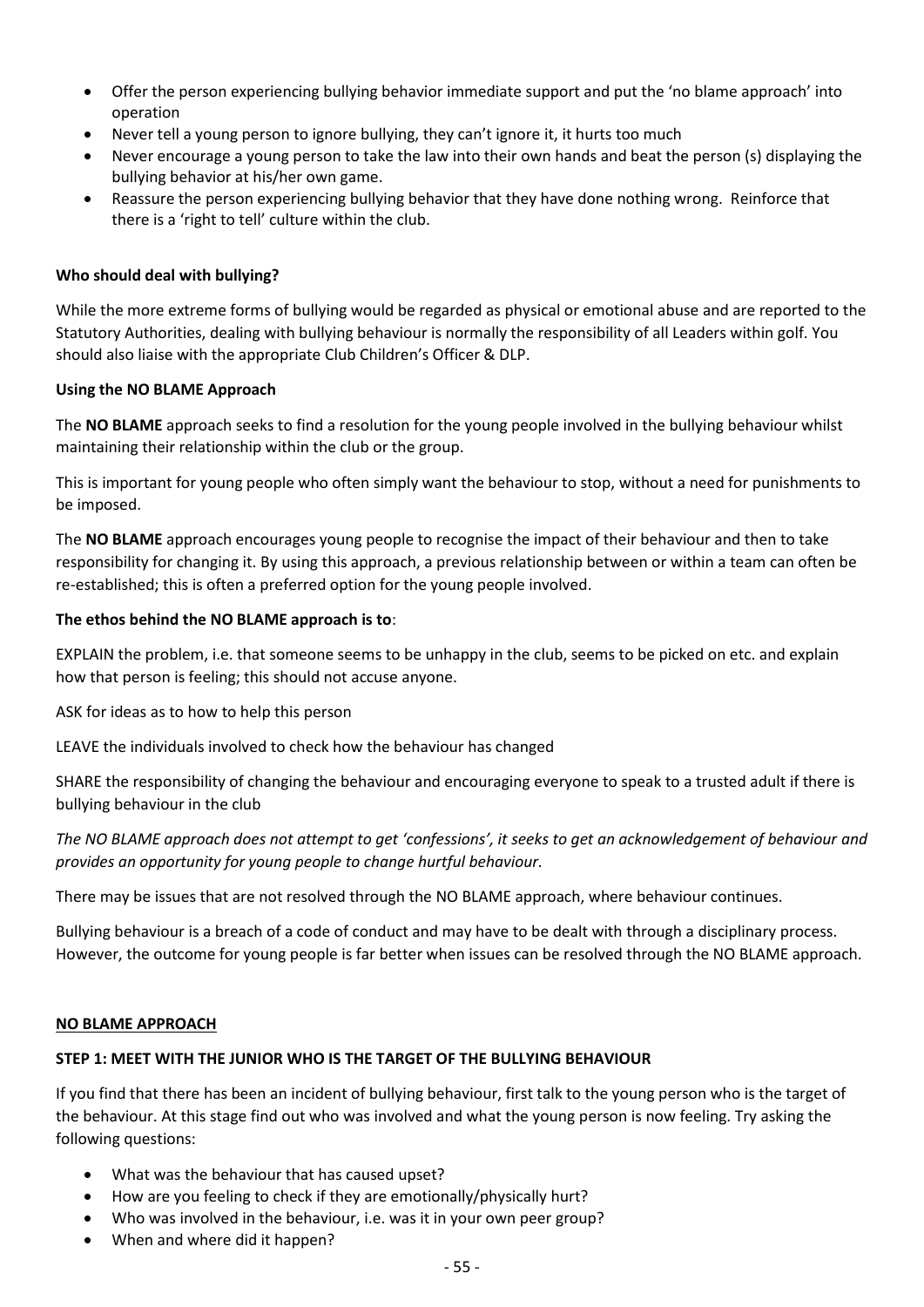• Make sure you actively listen and advise the young person of the next steps that will be taken, but important also to ask what they want done.

#### **STEP 2: MEET WITH ALL INVOLVED**

Arrange to meet with all those involved; this should include those who initiated the bullying behaviour, some of the backup and if necessary you might want to ask the audience

The meeting should be informal, and it is much better to try to meet the individuals before meeting as a group. If you meet with a group keep the number controllable and you should only deal with the topic of concern i.e. the culture of cooperation required within the club for everyone to enjoy their time. Make sure everyone knows you are there to get their point of view and find their solutions.

#### **STEP 3: EXPLAIN THE PROBLEM**

Talk about the hurt caused in general terms without apportioning blame, e.g. you might suggest the target of the bullying behaviour doesn't seem to be happy in the club (if they are comfortable with this approach), and you have heard they have been called names/left out/picked on etc. It might be helpful to ask questions like:

- What do you think they are feeling?
- How would you feel if it was you?
- What would you do if it happened to you?
- What could we do to see it does not happen again?

You should not use specific details of the incident or allocate blame, however explain the feelings of loneliness, feeling left out, being rejected, laughed at and how that the person may be feeling.

Listen and watch out for reactions and pick up on comments without accusing or if in a group without isolating anyone; this is an opportunity to find out how others in the group feel about bullying behaviour.

#### **STEP 4: ASK THE GROUP/INDIVIDUAL FOR THEIR IDEAS**

At this stage the group or individual is encouraged to suggest ways that would make a target of the bullying behaviour feel happier. Use phrases like: "if it were you what would help you….", to encourage a response.

Listen to all suggestions and note them, especially positive responses as these will help create an environment for young people involved to work together.

#### **STEP 5: LEAVE IT TO THE GROUP OR INDIVIDUAL**

Now the problem has been identified and solutions suggest it is now handed over to the group/individual to act on. Arrange what actions they will take and to meet again a certain time frame. You have now passed the responsibility over to the group or the individual to take the suggested action within that time. Please ensure the person who directly experienced the bullying behaviour is happy with this and the level of supervision put in place to monitor any other risks.

#### **STEP 6: MEET THEM AGAIN**

Meet everyone, including the person who had been the ring leader for the bullying behaviour and the target of the behaviour; discuss how things are going and check if there have been other incidents.

This allows for continual monitoring and keeps everyone involved in the process.

The parents of the young people involved should be informed of the actions taken.

#### **STEP 7: SHARE THE RESPONSIBILITY**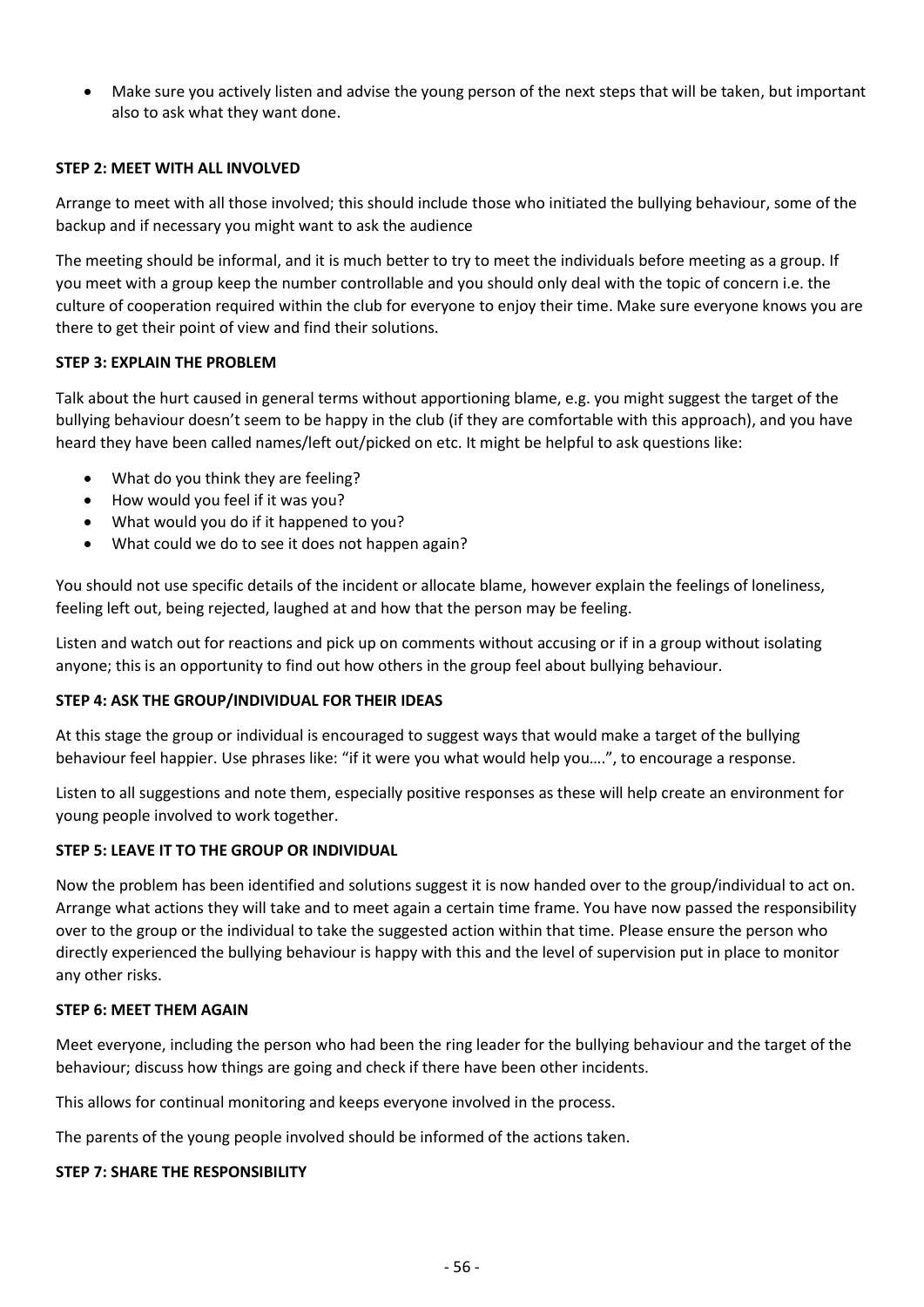Meet with the wider group or team to discuss what should be in place to help prevent further incidents and what impact bullying behaviour may have on everyone, e.g. less free time or social activities, or other actions might need to be imposed as a preventative measure.

Any action should be used in the spirit of prevention, not as a punishment.

#### **Useful Contacts**

Childline ROI Tel: 1800 66 66 66 or Text Talk to 50101 [www.childline.ie](http://www.childline.ie/)

Childline UK Tel: 0800 1111 [www.childline.org.uk](http://www.childline.org.uk/)

<span id="page-56-0"></span>[www.kidscape.org.uk](http://www.kidscape.org.uk/) [www.endbullying.org.uk](http://www.endbullying.org.uk/) [www.thecpsu.org.uk](http://www.thecpsu.org.uk/) [www.bullying.co.uk](http://www.bullying.co.uk/)

# **Appendix 8 – Codes of Conduct**

### **Juniors Code of Conduct**

Malahide Golf Club's wishes to provide the best possible environment for all juniors involved in the golf. Juniors deserve to be given enjoyable, safe sporting opportunities, free of abuse of any kind. These participants have rights, which must be respected, and responsibilities that they must accept. Juniors should be encouraged to realise that they have responsibilities to treat other participants and Golf Leaders with fairness and respect.

#### **Juniors are entitled to:**

- Be safe and to feel safe
- Be listened to and believed
- Have fun and enjoy golf
- Have a voice in relation to their activities within golf
- Be treated with dignity, sensitivity and respect
- Participate on an equitable and fair manner, regardless of gender, appearance, age, ability, religion or belief, gender identity, disability, social and ethnic background or political persuasion etc.
- Experience competition at a level at which they feel comfortable
- Make complaints and have them dealt with
- Be safe from risk of bullying behaviour
- Say No to things that make them feel unsafe
- Privacy and Confidentiality

### **Juniors should always:**

- Give their friends a second chance
- Treat Golf Leaders with respect, (including professionals, coaches, convenors, club officials, etc.)
- Look out for themselves and the welfare of others
- Play fairly at all times, do their best
- Be organised and on time, tell someone if you are leaving a venue or competition
- Respect team members, even when things go wrong
- Respect opponents, be gracious in defeat
- Abide by the rules set down by team managers when travelling to away events, representing the club, school, province or country, etc.
- Behave in a manner that avoids bringing golf into disrepute
- Talk to the Children's Officer within the club/organisation if they have any problems

#### **Juniors should never:**

- Cheat
- Use violence or engage in irresponsible, abusive, inappropriate or illegal behaviour
- Shout or argue with officials, team mates or opponents
- Harm team members, opponents or their property
- Use bullying tactics to isolate another player or gain advantage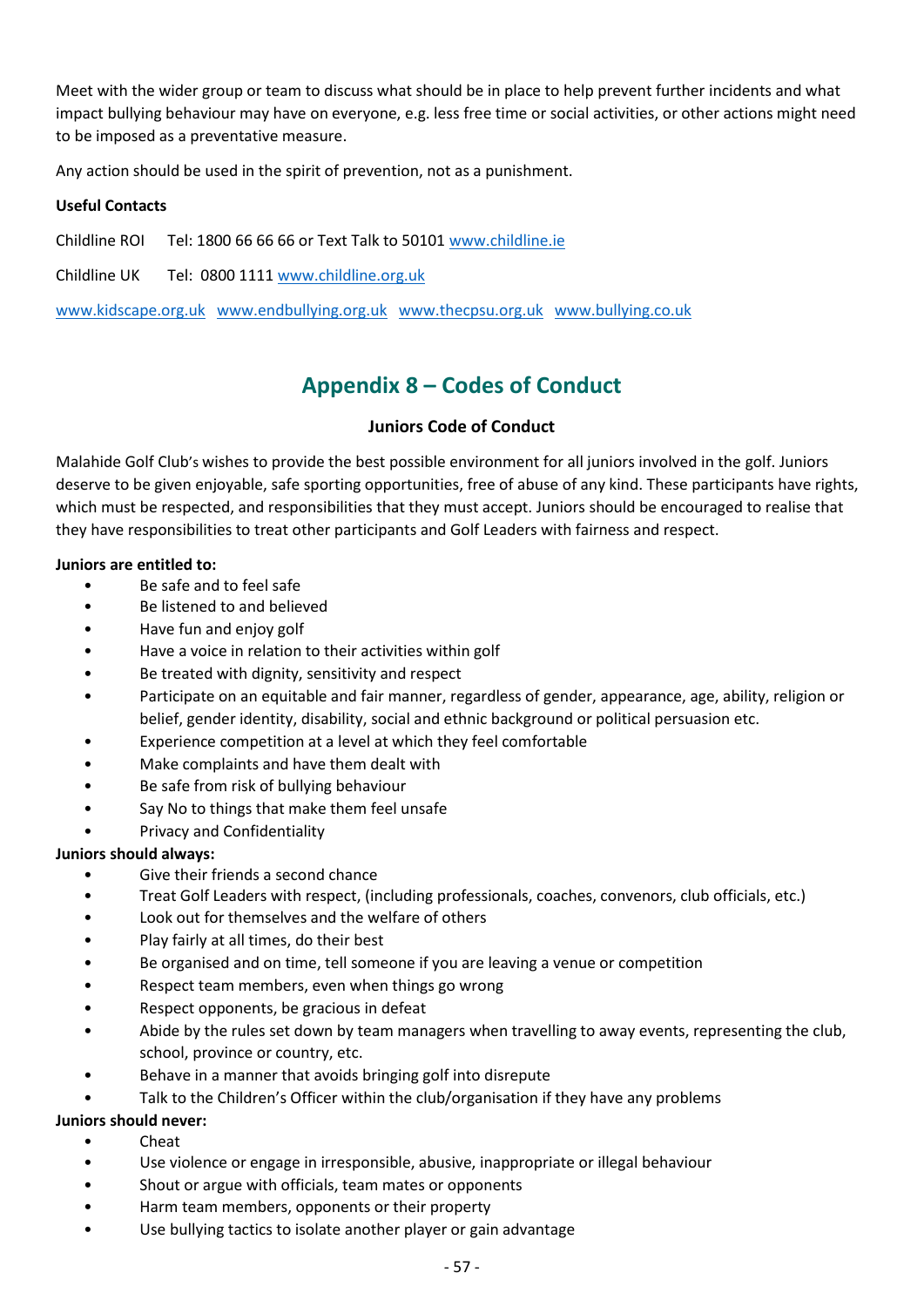- Take banned substances, drink alcohol, smoke or engage inappropriate sexual behaviour
- Keep secrets, that may leave them or others at risk
- Tell lies about adults / juniors or spread rumours
- Discriminate against other players on the basis of gender, appearance, age, ability, religion or belief, gender identity, disability, social and ethnic background or political persuasion

| Printed name of junior                 | <b>Signature of Junior</b>          | Date: |
|----------------------------------------|-------------------------------------|-------|
| <b>Printed name of Parent/Guardian</b> | <b>Signature of Parent/Guardian</b> | Date: |

## **Leaders Code of Conduct**

Leaders should familiarise themselves with Malahide Golf Club's Safeguarding Policy, in particular this code of conduct. Leaders should read and agree to abide by these terms. Leaders must complete this Code of Conduct annually. **As a leader in golf I agree that I should:**

- Be positive during sessions and competitions, praise and encourage effort as well as results
- Put the welfare of young person first, strike a balance between this and winning / results
- Encourage fair play and treat participants equally
- Recognise developmental needs, ensuring activities are appropriate for the individual
- Plan and prepare appropriately
- Have experience relevant to working with juniors or hold up-to-date qualifications and be committed to the guidelines in the Safeguarding Policy
- Involve parents where possible and inform parents of progress as well as when problems arise
- Keep a record of attendance at training and competitions
- Keep a brief record of injury(s) and action taken
- Keep a brief record of problem/action/outcomes, if behavioural problems arise
- Report any concerns in accordance with Malahide Golf Club's safeguarding policy reporting procedures

#### **Where possible I will avoid:**

- Spending excessive amounts of time with children away from others
- Giving preferential treatment to individuals and unfairly rejecting others
- Having 'favourites' this could lead to resentment and jealousy by other children and could be misinterpreted by others
- Taking sessions alone
- Taking children to my home
- Taking children on journeys alone in my car

#### **Sports Leaders should never:**

- Use any form of physical punishment or physical force on a child
- Use any form of abusive language
- Exert undue influence over a participant in order to obtain personal benefit or reward
- Form intimate emotional, physical or sexual relationships with children
- Engage in rough physical games, sexually provocative games or allow or engage in inappropriate touching of any kind, and /or make sexually suggestive comments about, or to a child (even in fun). This includes innuendo, flirting or inappropriate gestures and terms
- Take measurements or engage in certain types of fitness testing without the presence of another adult
- Undertake any form of therapy (hypnosis etc.) in the training of children

#### **Communication with Parents**

To continue to ensure a child reaches their full potential and enjoys their time playing golf, officials/coaches need to encourage parents to consider;

- What do they want their child to get out of golf? Is it the same as what the parent wants?
- Does the parent understand what their child is trying to achieve and what support they need to achieve it?
- Is the parent being the best role model they can be to help their child enjoy their golfing experience?
- Is the parent focused on their child's development and enjoyment?

#### **Emergency Action/First Aid**

All officials/coaches, leaders working directly with juniors should be prepared with an action plan in the event of an emergency and be aware of our First Aid Procedures.

This will include: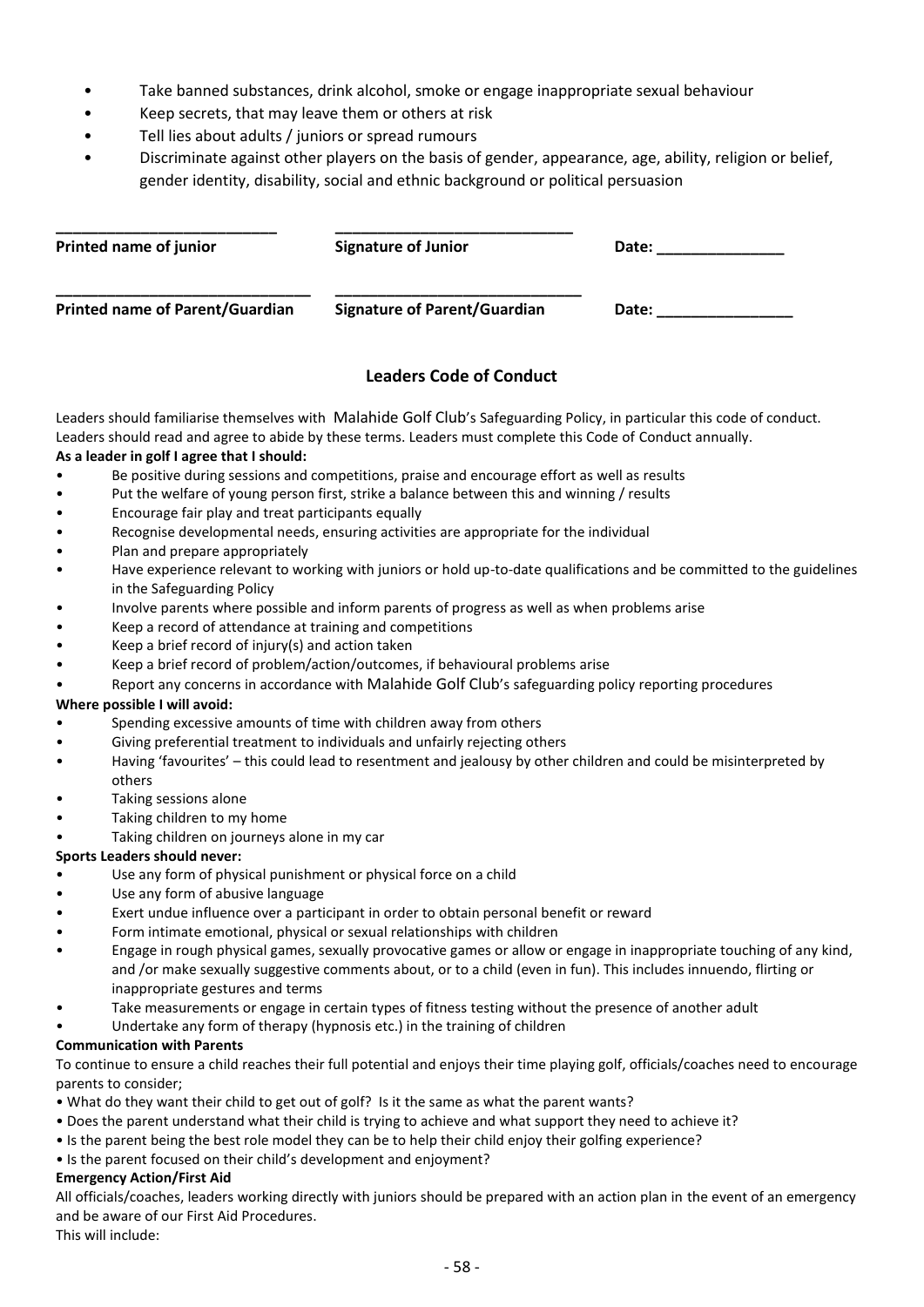- Access to First Aid equipment
- Emergency telephone contact if the participant is a minor
- Telephone contact to the Emergency Services

#### **Self-Declaration**

|    | Printed name of leader/volunteer                                                     | Signature of leader/volunteer                                                                                                                                                  | Date                   |                 |
|----|--------------------------------------------------------------------------------------|--------------------------------------------------------------------------------------------------------------------------------------------------------------------------------|------------------------|-----------------|
|    |                                                                                      | a Bound Over Order; or are you at present the subject of criminal investigations?<br>(If you have answered yes to questions 1,2 or 3 above, we will contact you in confidence) | Yes $\lceil \; \rceil$ | No <sub>1</sub> |
| 3. | Have you ever been convicted of a criminal offence or been the subject of a caution; |                                                                                                                                                                                |                        |                 |
| 2. | Is there any reason you should not be working with young people                      | Yes $\lceil \ \rceil$                                                                                                                                                          | No <sub>1</sub>        |                 |
|    | Have you ever been asked to leave a sporting organisation?                           |                                                                                                                                                                                | Yes $\lceil \; \rceil$ | No <sub>1</sub> |
|    |                                                                                      | Do you agree to abide by the guidelines contained in Golf's Safeguarding Policy?                                                                                               | Yes $\lceil \; \rceil$ | No <sub>1</sub> |

## **Parents/Guardians Code of Conduct**

#### **Parents are expected to co-sign their child's code of conduct form and this specific parental expectation form.**

As a parent/guardian of a junior member, we would encourage you to consider the following messages as Malahide Golf Club wants to help you continue supporting your child to reach their full potential and enjoy their time within golf, therefore please

### **To help your child have a positive experience remember to:**

- Focus on what your child wants to get out of golf
- Be the best role model you can be
- Help your child achieve their potential
- Be respectful of other children and coaches
- Communicate with the coach and club/organisation

### **Malahide Golf Club believe that parents should:**

- Be a role model for your child and maintain the highest standards of conduct when interacting with juniors, other parents, officials and organisers.
- Always behave responsibly and do not seek to unfairly affect a player or the outcome of the game
- Never intentionally expose any junior to embarrassment or disparagement using flippant or sarcastic remarks.
- Always recognise the value and importance of the officials and volunteers who provide sporting and recreational opportunities for your child. Do not publicly question the judgement or honesty of referees, coaches or organisers. Respect convenors, professionals, coaches, referees, organisers and other players. Parents are welcome to attend events and coaching sessions but should not interfere with the coach or professional while working with the player.
- Encourage your child to play by the rules. Teach your child that honest endeavour is as important as winning and do all you can to encourage good sportsmanship.
- Set a good example by applauding good play. Encourage mutual respect for teammates and opponents.
- Support all efforts to remove abusive behaviour and bullying behaviour in all its forms. Please refer to Anti-Bullying policy guidance
- Respect;
	- The rules and procedures set down by Golf.
	- Your child's teammates and leaders as well as players, parents and coaches from opposing teams.
- Never demonstrate threatening or abusive behaviour or use foul language.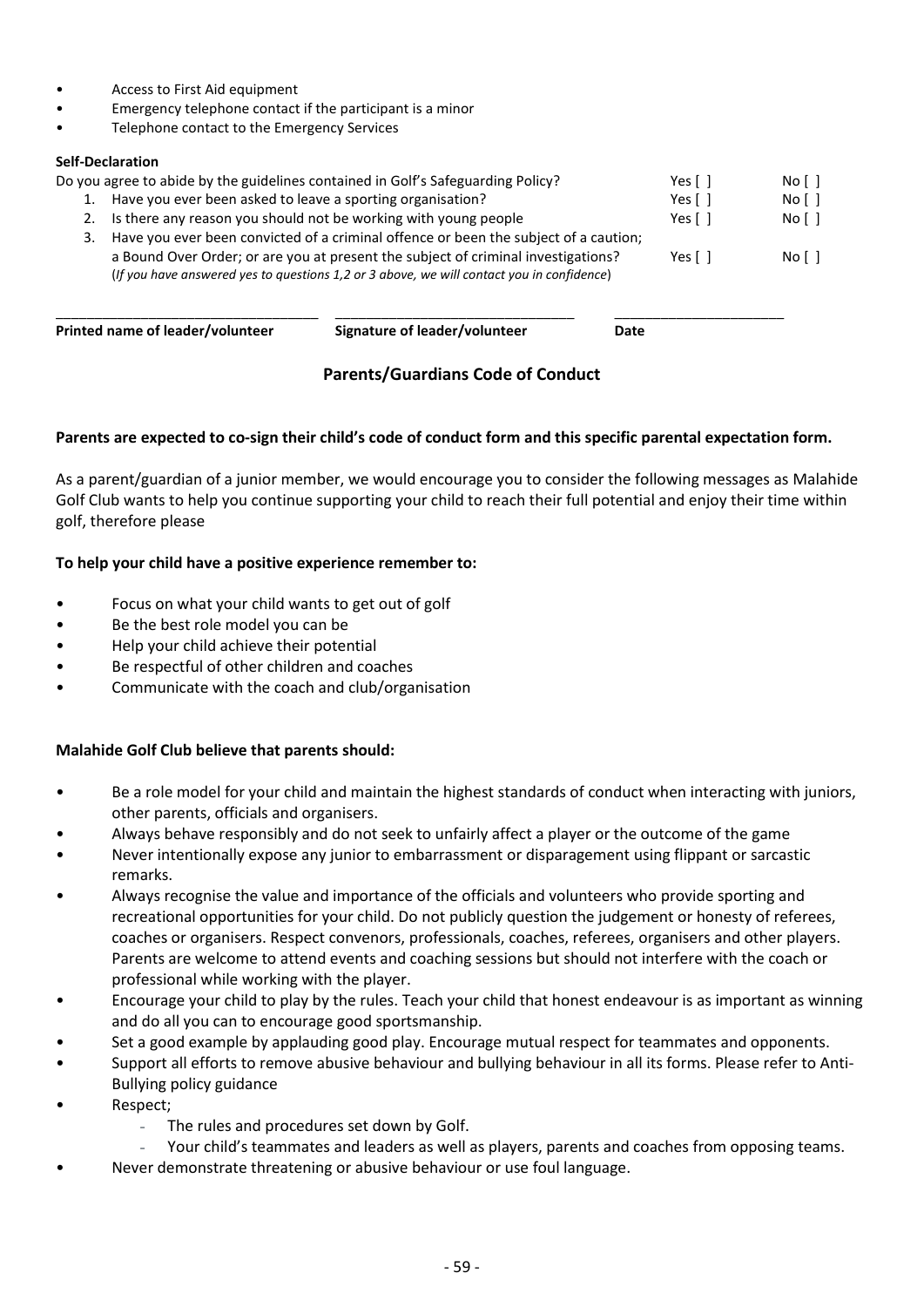Any misdemeanours and breach of this code of conduct will be dealt with immediately by a Golf official. Persistent concerns or breaches will result in the parent/guardian being asked not to attend competitions if their attendance is detrimental to the child's welfare.

**Signature of Parent/Guardian Printed name of Parent/Guardian Date**

**\_\_\_\_\_\_\_\_\_\_\_\_\_\_\_\_\_\_\_\_\_\_\_\_\_\_\_\_ \_\_\_\_\_\_\_\_\_\_\_\_\_\_\_\_\_\_\_\_\_\_\_\_\_\_\_\_\_\_ \_\_\_\_\_\_\_\_\_\_\_\_\_\_**

<span id="page-59-0"></span>[Back to p.11](#page-10-0)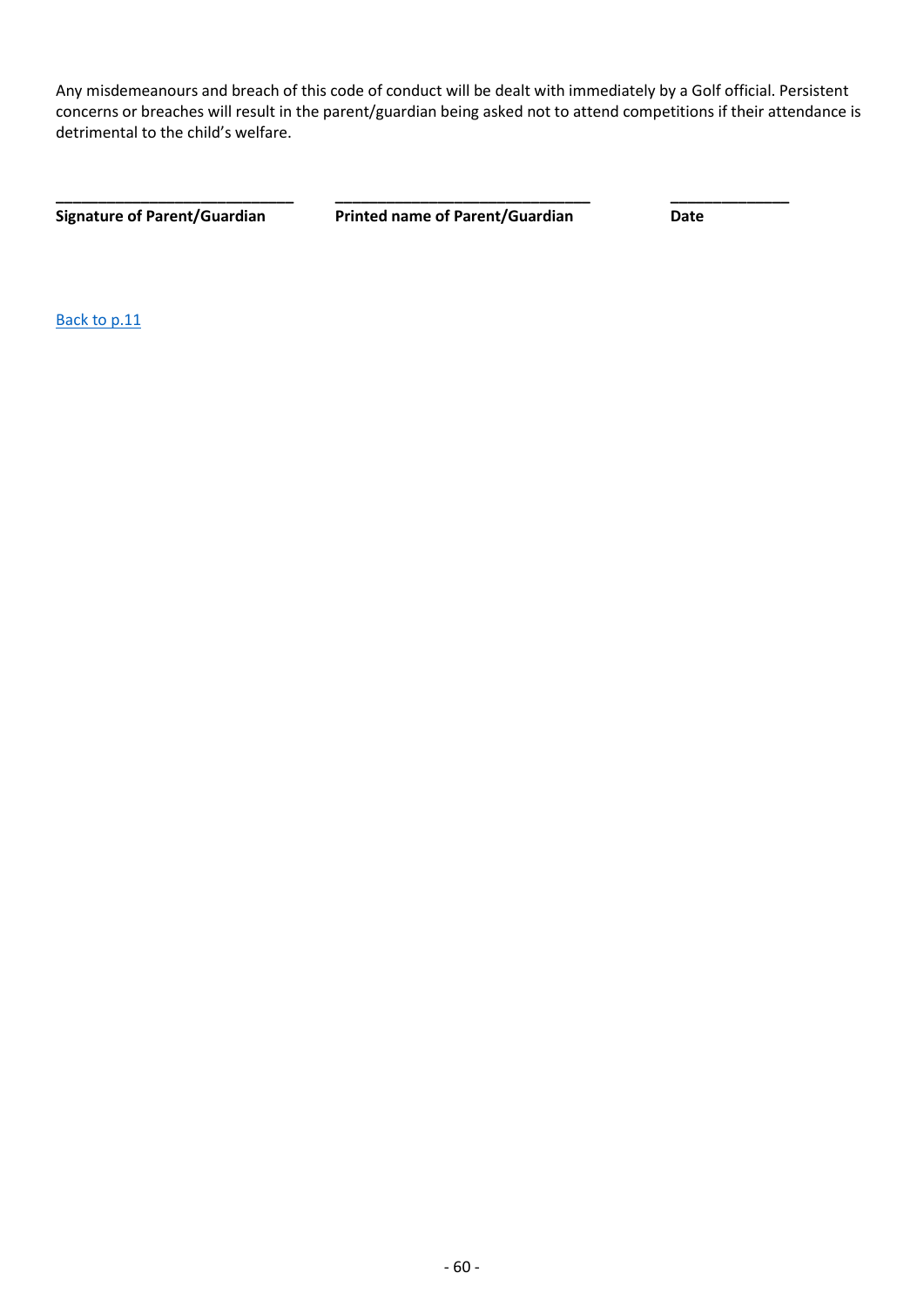# **Appendix 9 – Representative Players (if applicable)**

# **Representative Player and Parent/Guardian Forms**

#### *Please Note:*

- *If you are under 18 years of age on 1st January this year, please complete all three sections*
- *If you are over 18 years of age on the 1st January this year, please complete sections 1 and 2 only*

### **Section 1 Player Agreement**

#### **Introduction:**

Congratulations on your selection to represent your Country and/or Province. It is important that you recognise this as both an honour and a great achievement. When you play representative golf, you are acting as an ambassador for the entire game. In that role, there is an expectation that you will always conduct yourself in a way that reflects the standards of the game for showing respect to others and playing in accordance with the rules.

Your selection will be supported by Malahide Golf Club through the appointment of a Team Captain and Manager. They are available to you to provide support with any matters that arise that may be a source of concern to you. Please feel free to speak to them and seek their guidance or help.

#### **What you must commit to: -**

- I will observe all reasonable instructions or restrictions requested by my Team Captain or Manager to ensure my safety, the safety of others and the reputation of the Team and Malahide Golf Club.
- I will try to reflect the highest standards in my behaviour both on and off the course
- I will always behave in a sporting manner
- I will abide by the social media policy of the Malahide Golf Club
- I will display a professional attitude, be organised, and prepared
- I will arrive in good time for all meetings as requested by my Team Captain or Manager
- I will report all incidents that cause concern to me promptly to the Team Captain, Manager or Malahide Golf Club Designated Liaison Person

#### **Agreement:**

I understand that if I breach this agreement when representing my Country or my Province, I may be withdrawn from the competition by my Team Captain or Manager. If I have acted in a way that has damaged or brought Malahide Golf Club into disrepute, then I understand that I may become subject to disciplinary proceedings to determine what, if any, further action should be taken.

### **Signature of Player**

**\_\_\_\_\_\_\_\_\_\_\_\_\_\_\_\_\_\_\_\_\_\_\_\_\_\_\_\_**

\_\_\_\_\_\_\_\_\_\_\_\_\_\_\_\_\_\_\_\_\_\_\_\_\_\_\_\_

**Print Name:**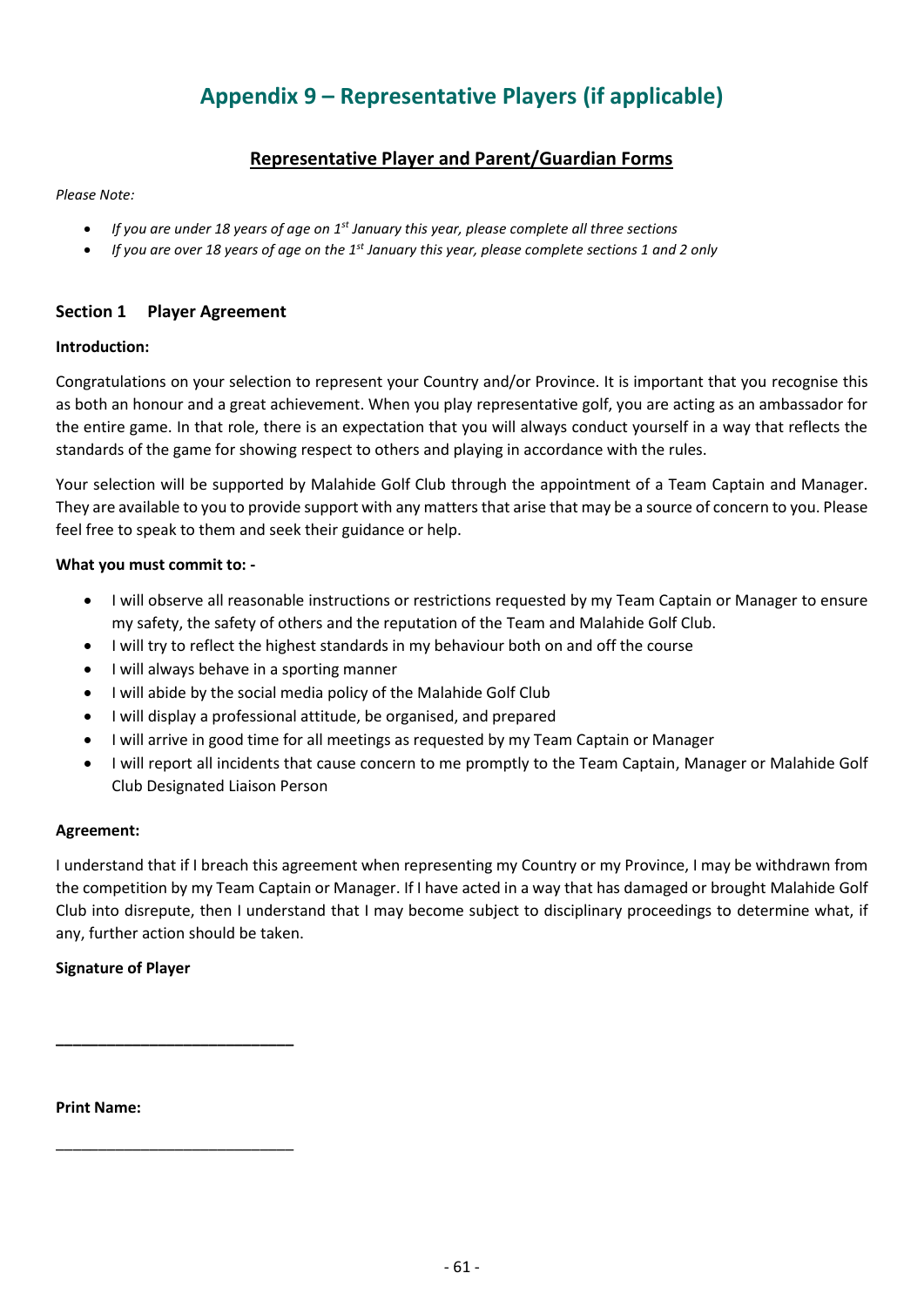## **Section 2: Essential Information**

| <b>Medical Information:</b>                 | (Please include all medical details that might be relevant to ensuring that best care is provided) |
|---------------------------------------------|----------------------------------------------------------------------------------------------------|
|                                             |                                                                                                    |
| Doctor's Name, address, and contact number: |                                                                                                    |
|                                             |                                                                                                    |
| Emergency contact person                    |                                                                                                    |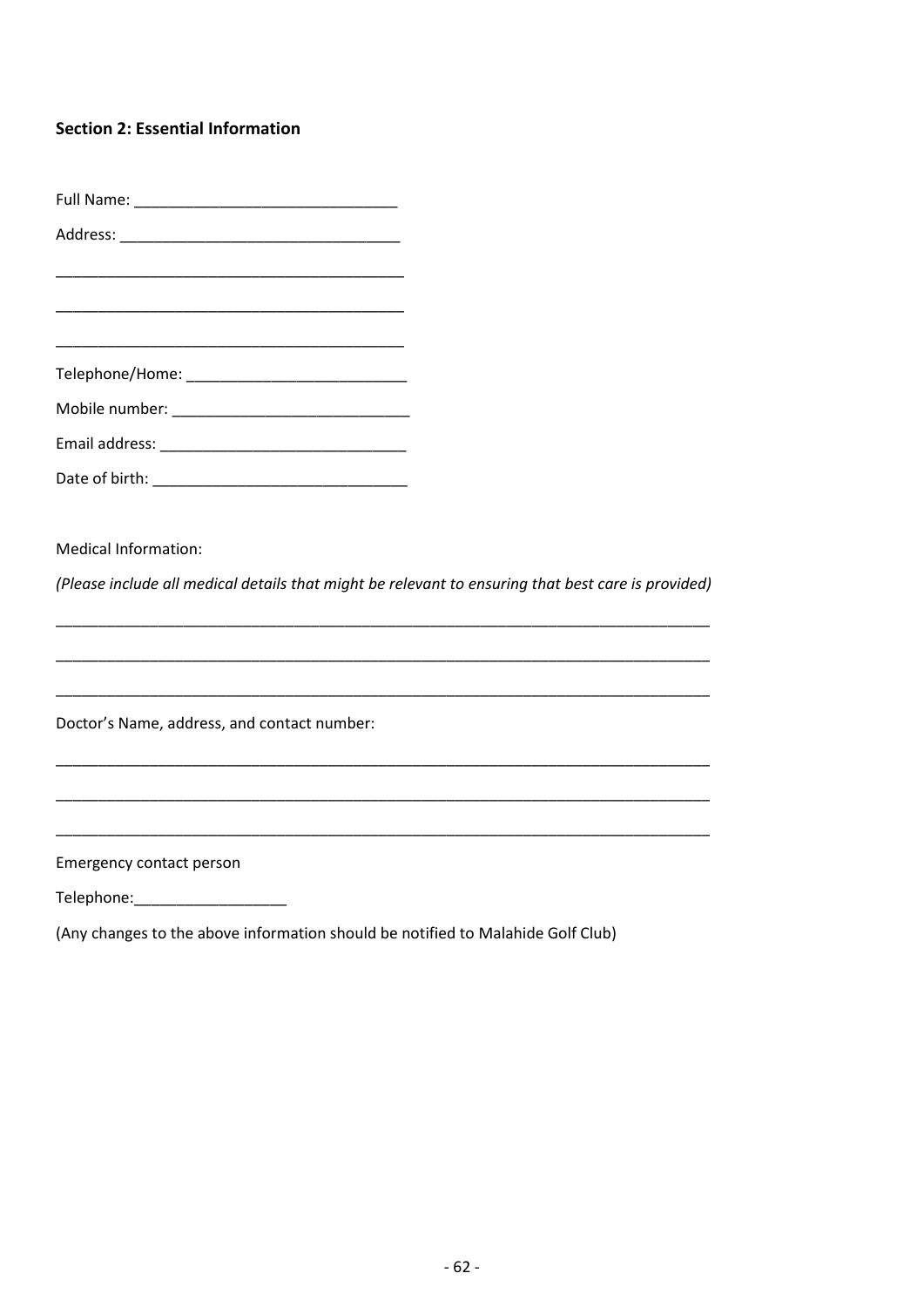## **Section 3: Parent/Guardian Form**

#### **Declaration:**

I am the parent/guardian of ………………………………………., who has been selected to represent their Country/ Province. To support his/her selection, I consent to the following:

- His/her participation in golf activities as requested by the Malahide Golf Club. (All such activities will be run in line with Malahide Golf Club's Safeguarding Policy)
- Any changes to the **Essential Information** provided in Section 2, will be reported to Malahide Golf Club as requested and in a timely manner.
- I understand and give my consent to photographs or videos, in which my son/daughter appears, being used to promote the game of golf.
- I give my consent to receiving appropriate communication from Malahide Golf Club by text or email.
- I acknowledge that my son/daughter has a responsibility to behave in a way that reflects the best standards of representative golf. He/She will be supported by access to a Team Captain and Manager during participation in teams. If he/she fails to follow the instructions of these people, and places himself/herself at risk of harm as a result, I absolve Malahide Golf Club and all its representatives of any liability resulting from any harm, injury, or damage that results from breaching these instructions.

Signature of Parent/Guardian: \_\_\_\_\_\_\_\_\_\_\_\_\_\_\_\_\_\_\_\_\_\_\_\_\_\_\_\_\_\_\_\_\_\_\_\_\_\_\_\_\_\_\_

Date: \_\_\_\_\_\_\_\_\_\_\_\_\_\_\_\_\_\_\_\_\_\_\_\_\_

#### *Privacy Notice:*

Malahide Golf Club *uses the information collected in this document to enable it to fulfil its safeguarding responsibilities. I can confirm that I understand and agree with my data being used by* Malahide Golf Club *in this way.* 

*Signed: \_\_\_\_\_\_\_\_\_\_\_\_\_\_\_\_\_\_\_\_\_\_\_\_\_\_\_\_\_\_\_\_\_\_\_\_\_\_* 

*(If under 18 years, parent/guardian must sign)*

*Date: \_\_\_\_\_\_\_\_\_\_\_\_\_\_\_\_\_\_\_\_\_\_\_\_\_\_\_\_\_\_*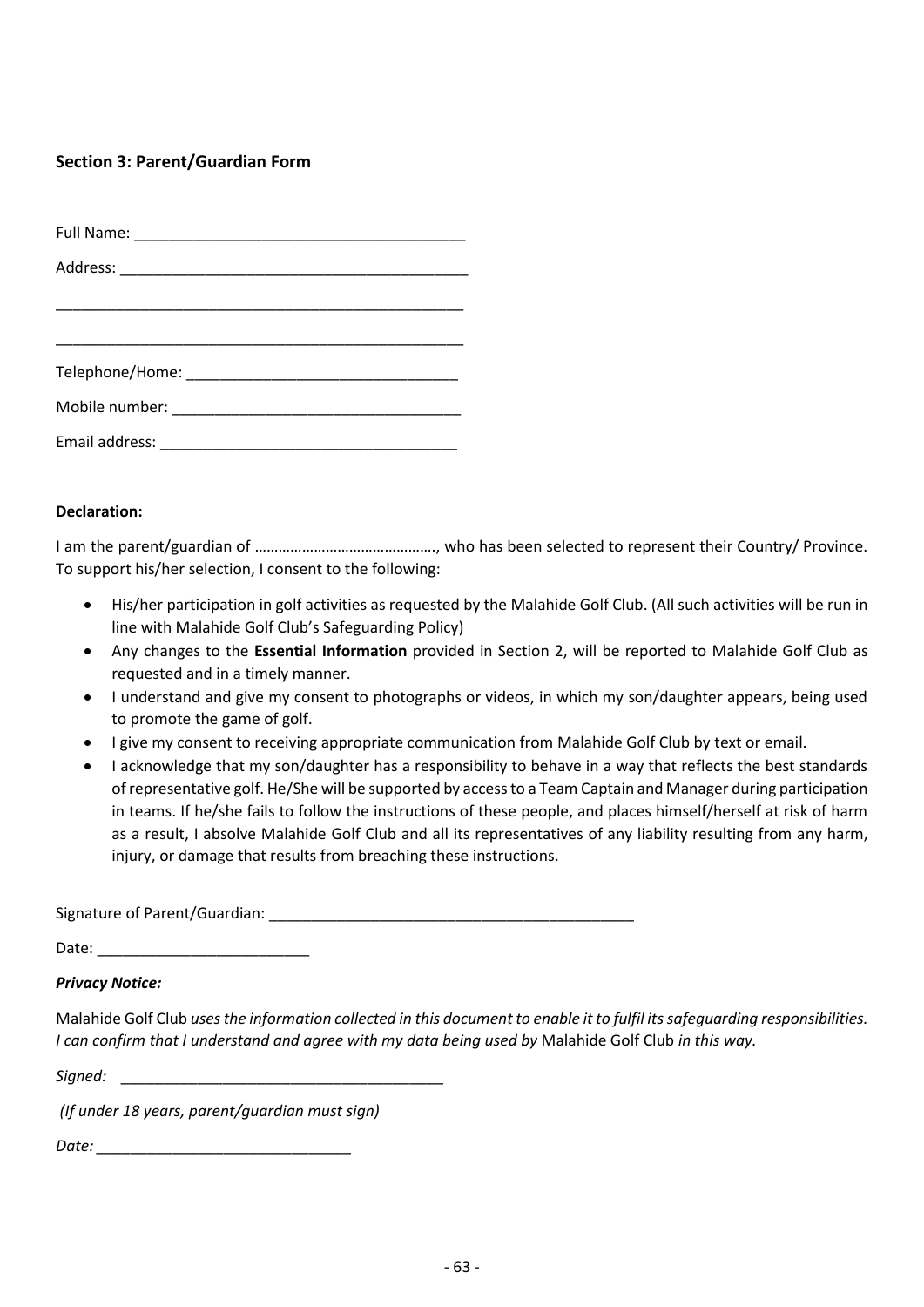# **Malahide Golf Club Procedure to Investigate**

## **Alleged Misconduct involving Representative Players**

# **Introduction:**

As a representative player your behaviour will always be subject to scrutiny from a wide audience. It is important that you act as a good ambassador for the game. Where an allegation arises that your behaviour has fallen short of that which was expected of you, an investigation will take place that follows this policy.

## **Allegation of Misconduct:**

All representative teams are supported by a Team Captain and Manager. They are charged with the task of ensuring that the performance of the team and all its members, both on and off the Course, meets the expectations held by Malahide Golf Club. If an incident is alleged to have taken place which involves a breach of the expected conduct of a representative player, the Team Captain has the power to take action in response to that incident. This may involve the imposition of sanctions against the person who is alleged to have breached the rules on conduct up to and including their withdrawal from the team. The process of determining the response to alleged misconduct below will be followed.

The nature of the sanction imposed will be determined by the seriousness of the incident or incidents involved. These can be categorised under three headings, namely *Minor, Serious, or Major*. It is the responsibility of the Team Captain and Manager to decide which category any alleged incident should be placed in. In doing this, they may consult with other officers of Malahide Golf Club.

*Minor*incidents of misconduct may include arriving late for meetings, the use of bad language, or unsporting behaviour on the course or off it. The sanctions imposed are likely to include verbal warnings and instructions for future behaviour issued by the Team Captain or Manager.

*Serious* incidents of misconduct may include showing a lack of respect to officials, fellow team members, opponents, or the general public. The sanctions imposed could include a loss of privileges in relation to equipment, reduction of merit points, reduction in grant aid, or suspension from competing in National or Provincial Championships.

*Major* incidents of misconduct may include the breaking of curfew, serious verbal abuse, or threatening behaviour to others. The sanctions imposed include all those previously listed as well as the possibility of a long suspension from any further representative golf.

### **Process of Determining the Response to Alleged Misconduct**:

Once an allegation of misconduct has been received by the Team Captain or Manager, they will assess the incident and determine which of the three categories it falls into. Once they have gathered all the information that they consider necessary to decide how to respond, they will inform the representative player of their decision and of any sanction which they intend to impose.

- All incidents of misconduct will be reported by the Team Captain or Manager to Malahide Golf Club
- Upon receipt of this report, a decision will be made as to whether a Disciplinary Committee should be convened. The role of this Committee is to consider and confirm the appropriate response to be made to the incident of misconduct as reported by the Team Captain or Manager
- The Disciplinary Committee will comprise of no less than three members appointed by the Board of Malahide Golf Club If the representative player who is the subject of the misconduct charge, is under the age of eighteen years, they should be accompanied by a Club Official and/or their parent or guardian. If the parent/guardian declines to attend this should be noted in writing.
- A record shall be created of the discussion and decisions of the Disciplinary Committee. This record will be held on a private and confidential basis, by Malahide Golf Club, and in accordance with its Data Protection Policy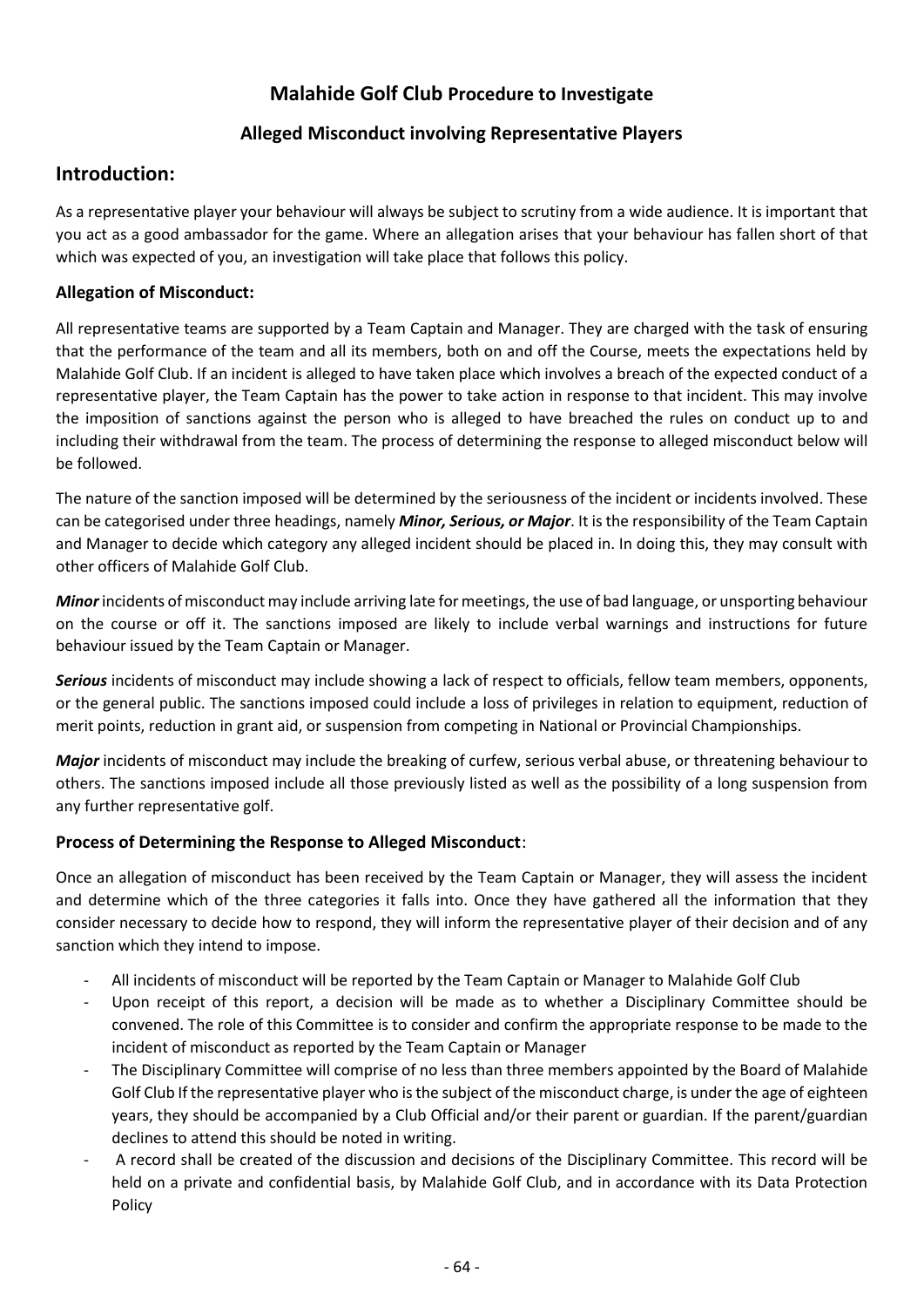- The Disciplinary Committee will review all the evidence available to it and make a judgement as to the sanctions that the representative player should be given
- If the decision of the Disciplinary Panel is not accepted by the player, then an appeal can be made.
- A panel of three members shall be formed by the Board of Malahide Golf Club. The individuals asked to sit on the Appeal Panel, should not include any of those members who sat on the Disciplinary Panel. The record of the discussions and decisions of the Disciplinary Committee will be made available to the Panel for their review
- The Appeal Panel will consider the decision of the Disciplinary Panel and decide if it will uphold it, amend it, or set it aside.
- When it reaches its decision, the process will be considered final. The decision of the Appeal Panel will be recorded on a private and confidential basis and stored securely by Malahide Golf Club in accordance with their Data Protection Policy.

### **Closing Comment:**

Representative players are ambassadors for the game of golf. Their behaviour is important and must reflect all that is good within the game. It is recognised that this is an onerous responsibility to carry but all who participate in representative golf, must be willing and able to do so in a way that reflects well on the game. If they feel unable to do so, then they should decline any invitation to participate in this form of golf.

[Back to p.11](#page-10-0)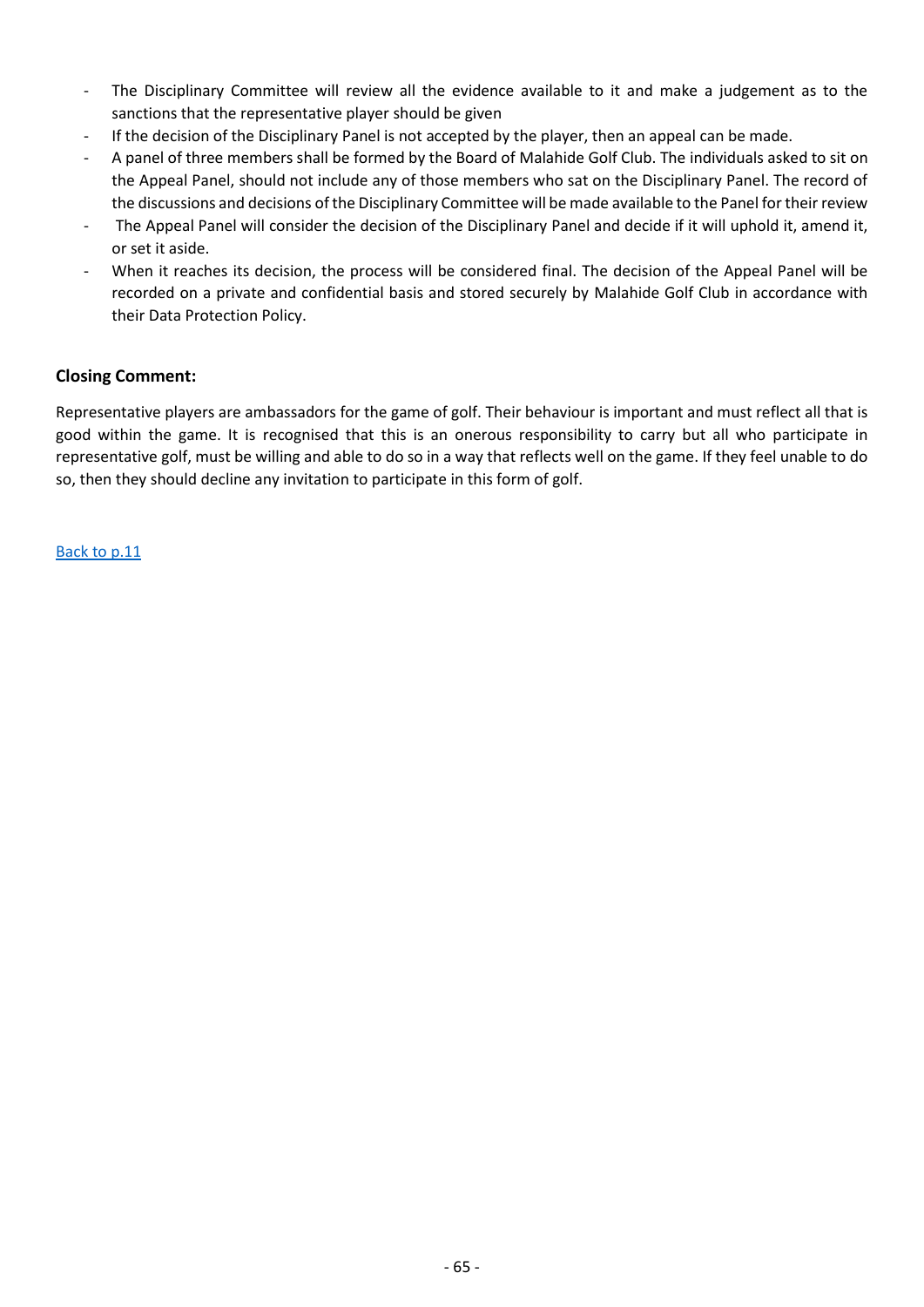# **Appendix 10 – Legislation & Policy**

#### <span id="page-65-0"></span>**Relevant Legislation**

There are a number of key pieces of legislation that relate to child welfare and protection. Below is list of the legislation that is applicable in the area of Safeguarding and Child Protection:

#### **Child Care Act 1991**

This is the key piece of legislation which regulates child care policy in Ireland. Under this Act, Tulsa has a statutory responsibility to promote the welfare of children who are not receiving adequate care and protection. If it is found that a child is not receiving adequate care and protection, Tusla has a duty to take appropriate action to promote the welfare of the child. This may include supporting families in need of assistance in providing care and protection to their children. The Child Care Act also sets out the statutory framework for taking children into care, if necessary.

#### [Child Care Act 1991](http://www.irishstatutebook.ie/eli/1991/act/17/enacted/en/html)

### **Protections for Persons Reporting Child Abuse Act 1998**

This Act protects you if you make a report of suspected child abuse to designated officers of Tusla, the Health Service Executive (HSE) or to members of the Gardaí as long as the report is made in good faith and is not malicious. Designated officers also include persons authorised by the Chief Executive Officer of Tusla to receive and acknowledge reports of mandated concerns about a child from mandated persons under the Children First Act 2015.

This legal protection means that even if you report a case of suspected child abuse and it proves unfounded, a plaintiff who took an action would have to prove that you had not acted reasonably and in good faith in making the report. If you make a report in good faith and in the child's best interests, you may also be protected under common law by the defence of qualified privilege.

You can find the full list of persons in Tusla and the HSE who are designated officers under the 1998 Act, on the website of each agency (www.tusla.ie and www.hse.ie).

### [Protections for Persons Reporting Child Abuse Act 1998](http://www.irishstatutebook.ie/eli/1998/act/49/enacted/en/html)

#### **Criminal Justice Act 2006**

Section 176 of this Act created an offence of reckless endangerment of children. This offence may be committed by a person who has authority or control over a child or abuser who intentionally or recklessly endangers a child by:

- 1. Causing or permitting the child to be placed or left in a situation that creates a substantial risk to the child of being a victim of serious harm or sexual abuse; or
- 2. Failing to take reasonable steps to protect a child from such a risk while knowing that the child is in such a situation.

#### [Criminal Justice Act 2006](http://www.irishstatutebook.ie/eli/2006/act/26/enacted/en/html)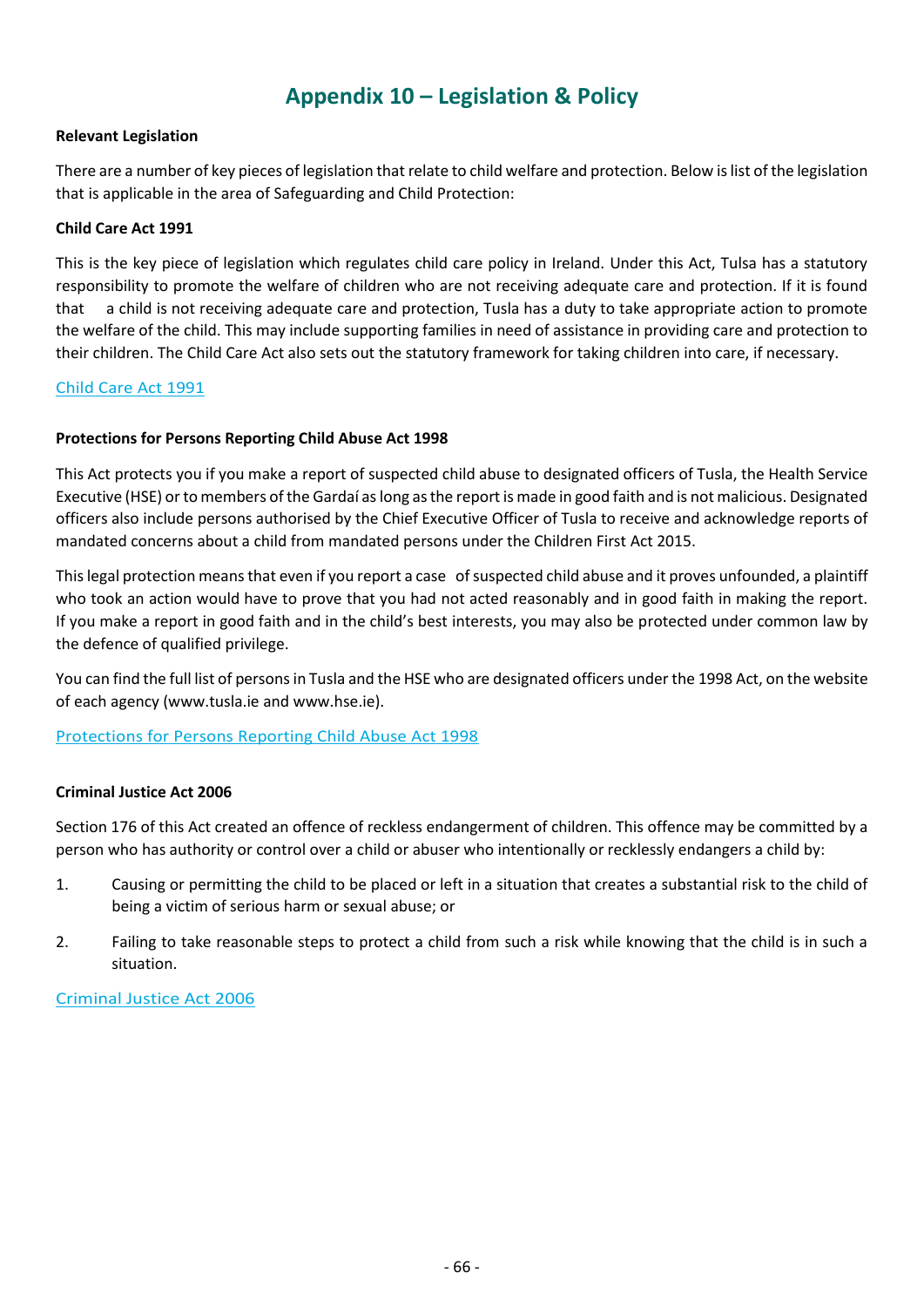### **Criminal Justice (Withholding of Information on Offences Against Children & Vulnerable Persons) ACT 2012**

Under this Act, it is a criminal offence to withhold information about a serious offence, including a sexual offence, against a person under 18 years or a vulnerable person. The offence arises where a person knows or believes that a specified offence has been committed against a child or vulnerable person and he or she has information which would help arrest, prosecute or convict another person for that offence, but fails without reasonable excuse to disclose that information, as soon as it is practicable to do so, to a member of An Garda Síochána.

The provisions of the Withholding legislation are in addition to any reporting requirements under the Children First Act 2015.

[Criminal Justice \(Withholding of Information on Offences](http://www.irishstatutebook.ie/eli/2012/act/24/enacted/en/html) [Against Children and Vulnerable Persons\)](http://www.irishstatutebook.ie/eli/2012/act/24/enacted/en/html)  [Act 2012](http://www.irishstatutebook.ie/eli/2012/act/24/enacted/en/html)

#### **National Vetting Bureau (Children & Vulnerable Persons) Acts 2012–2016**

Under these Acts, it is compulsory for employers to obtain vetting disclosures in relation to anyone who is carrying out relevant work with children or vulnerable adults. The Acts create offences and penalties for persons who fail to comply with their provisions. Statutory obligations on employers in relation to Garda vetting requirements for persons working with children and vulnerable adults are set out in the National Vetting Bureau (Children and Vulnerable Persons) Acts 2012– 2016.

[National Vetting Bureau \(Children & Vulnerable Persons\) Act](http://www.irishstatutebook.ie/eli/2012/act/47/enacted/en/html) [2012](http://www.irishstatutebook.ie/eli/2012/act/47/enacted/en/html) – 2016

#### **Children First Act 2015**

The Children First Act 2015 is an important addition to the child welfare and protection system as it will help to ensure that child protection concerns are brought to the attention of Tusla without delay.

The Act provides for mandatory reporting of child welfare and protection concerns by key professionals; comprehensive risk assessment and planning for a strong organisational culture of safeguarding in all services provided to children; a provision for a register of non-compliance; and the statutory underpinning of the existing Children First Interdepartmental Implementation Group which promotes and oversees cross- sectoral implementation and compliance with Children First.

#### [Children First Act 2015](http://www.irishstatutebook.ie/eli/2015/act/36/enacted/en/pdf)

### **Criminal Law (Sexual Offences) Act 2017**

This Act addresses the sexual exploitation of children and targets those who engage in this criminal activity. It creates offences relating to the obtaining or providing of children for the purposes of sexual exploitation. It also creates offences of the types of activity which may occur during the early stages of the predatory process prior to the actual exploitation of a child, for example, using modern technology to prey on children and making arrangements to meet with a child where the intention is to sexually exploit the child. The Act also recognises the existence of underage, consensual peer relationships where any sexual activity falls within strictly defined age limits and the relationship is not intimidatory or exploitative.

[Criminal Law \(Sexual Offences\) Act 2017](http://www.irishstatutebook.ie/eli/2017/act/2/enacted/en/html)